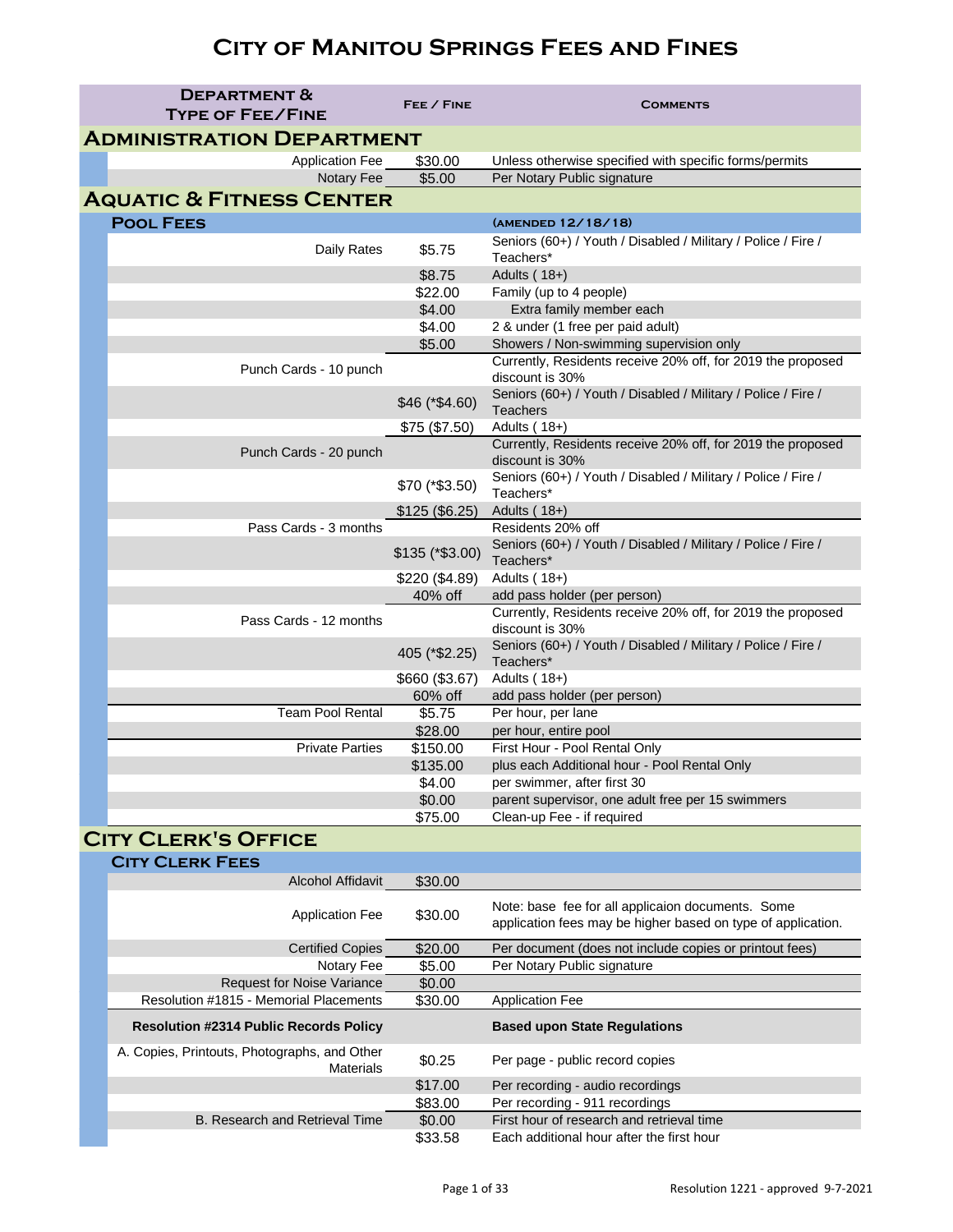| <b>DEPARTMENT &amp;</b><br><b>TYPE OF FEE/FINE</b>          | FEE / FINE             | <b>COMMENTS</b>                                                                           |
|-------------------------------------------------------------|------------------------|-------------------------------------------------------------------------------------------|
|                                                             | \$30.00                | Requests under the CCIRA per hour for search and retrieval<br>of criminal justice records |
| <b>LIQUOR LICENSE FEES</b>                                  |                        |                                                                                           |
| Fermented Malt Beverage License - Off<br>Premises           | \$1,000.00             | <b>New City Application</b>                                                               |
|                                                             | \$3.75                 | New City License                                                                          |
|                                                             | \$1,003.75             | <b>Total City New License Fees</b>                                                        |
|                                                             | \$750.00               | <b>Transfer City Application</b>                                                          |
|                                                             | \$3.75                 | <b>Transfer City License</b>                                                              |
|                                                             | \$753.75               | <b>Total City Transfer License Fee</b>                                                    |
|                                                             | \$100.00               | <b>Renewal City Application</b>                                                           |
|                                                             | \$3.75                 | <b>Renewal City License</b>                                                               |
| Fermented Malt Beverage License - Off                       | \$103.75<br>\$1,000.00 | <b>Total City Renewal License Fee</b><br>New City Application                             |
| Premises                                                    |                        |                                                                                           |
|                                                             | \$3.75<br>\$1,003.75   | <b>New City License</b><br><b>Total City New License Fees</b>                             |
|                                                             | \$750.00               | <b>Transfer City Application</b>                                                          |
|                                                             | \$3.75                 | <b>Transfer City License</b>                                                              |
|                                                             | \$753.75               | <b>Total City Transfer License Fee</b>                                                    |
|                                                             | \$100.00               | <b>Renewal City Application</b>                                                           |
|                                                             | \$3.75                 | <b>Renewal City License</b>                                                               |
|                                                             | \$103.75               | <b>Total City Renewal License Fee</b>                                                     |
| Fermented Malt Beverage License - On/Off<br><b>Premises</b> | \$1,000.00             | <b>New City Application</b>                                                               |
|                                                             | \$3.75                 | New City License                                                                          |
|                                                             | \$1,003.75             | <b>Total City New License Fees</b>                                                        |
|                                                             | \$750.00               | <b>Transfer City Application</b>                                                          |
|                                                             | \$3.75                 | <b>Transfer City License</b>                                                              |
|                                                             | \$753.75               | <b>Total City Transfer License Fee</b>                                                    |
|                                                             | \$100.00               | <b>Renewal City Application</b>                                                           |
|                                                             | \$3.75                 | <b>Renewal City License</b>                                                               |
| <b>Arts License</b>                                         | \$103.75               | <b>Total City Renewal License Fee</b>                                                     |
|                                                             | \$1,000.00<br>\$41.25  | <b>New City Application</b><br>New City License                                           |
|                                                             | \$1,041.25             | <b>Total City New License Fees</b>                                                        |
|                                                             | \$750.00               | <b>Transfer City Application</b>                                                          |
|                                                             | \$41.25                | <b>Transfer City License</b>                                                              |
|                                                             | \$791.25               | <b>Total City Transfer License Fee</b>                                                    |
|                                                             | \$100.00               | <b>Renewal City Application</b>                                                           |
|                                                             | \$41.25                | <b>Renewal City License</b>                                                               |
|                                                             | \$141.25               | <b>Total City Renewal License Fee</b>                                                     |
| <b>Art Gallery Permit</b>                                   | \$100.00               | <b>New City Application</b>                                                               |
|                                                             | \$3.75                 | New City License                                                                          |
|                                                             | \$103.75               | <b>Total City New License Fees</b>                                                        |
|                                                             | n/a                    | <b>Transfer City Application</b>                                                          |
|                                                             | n/a                    | <b>Transfer City License</b>                                                              |
|                                                             | n/a<br>\$100.00        | <b>Total City Transfer License Fee</b>                                                    |
|                                                             | \$3.75                 | <b>Renewal City Application</b><br><b>Renewal City License</b>                            |
|                                                             | \$103.75               | <b>Total City Renewal License Fee</b>                                                     |
| <b>Bed and Breakfast Permit</b>                             | \$0.00                 | <b>New City Application</b>                                                               |
|                                                             | \$25.00                | New City License                                                                          |
|                                                             | \$25.00                | <b>Total City New License Fees</b>                                                        |
|                                                             | n/a                    | <b>Transfer City Application</b>                                                          |
|                                                             | n/a                    | <b>Transfer City License</b>                                                              |
|                                                             | n/a                    | <b>Total City Transfer License Fee</b>                                                    |
|                                                             | \$0.00                 | <b>Renewal City Application</b>                                                           |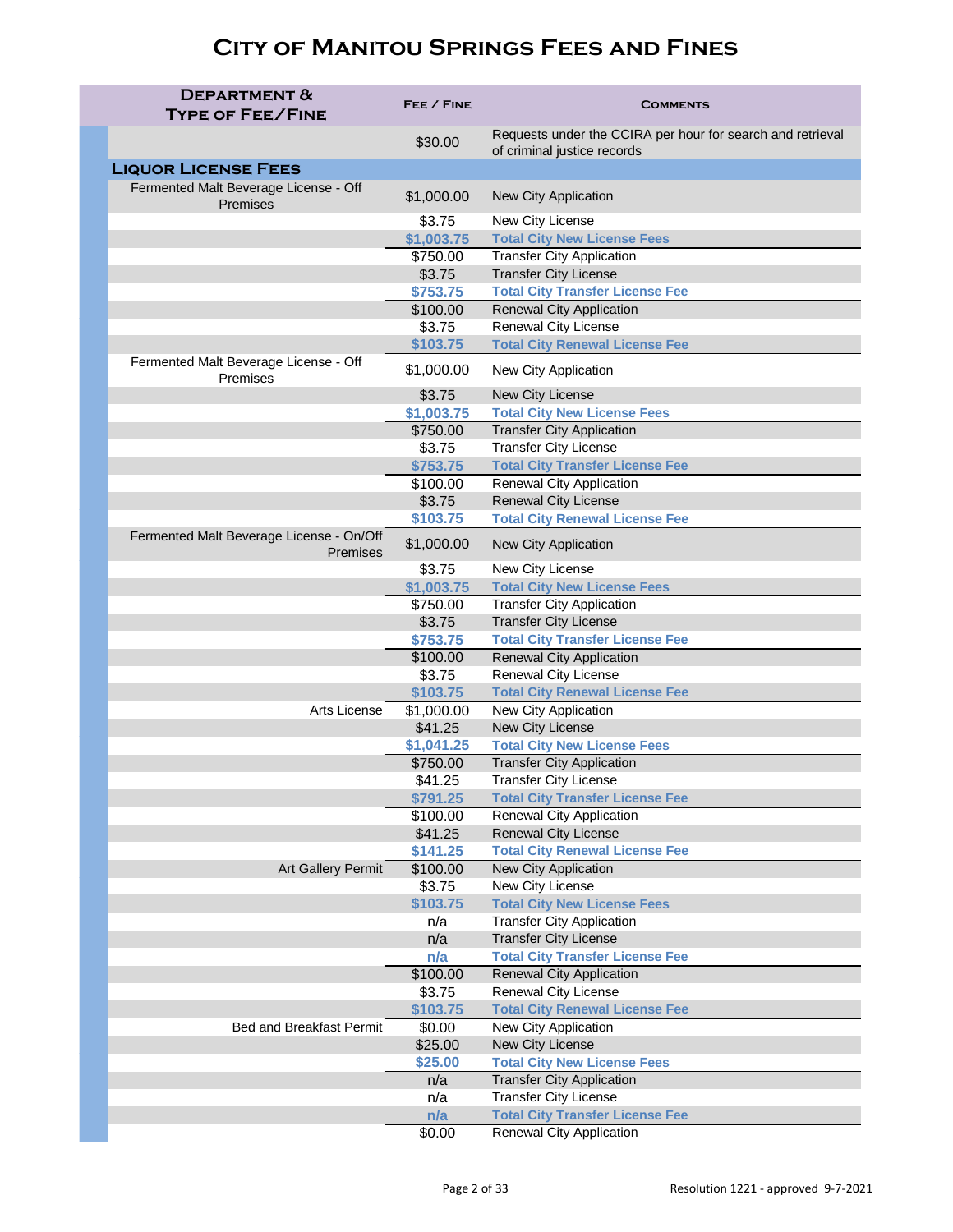| <b>DEPARTMENT &amp;</b>                    | FEE / FINE            | <b>COMMENTS</b>                                                |
|--------------------------------------------|-----------------------|----------------------------------------------------------------|
| <b>TYPE OF FEE/FINE</b>                    |                       |                                                                |
|                                            | \$25.00               | <b>Renewal City License</b>                                    |
|                                            | \$25.00               | <b>Total City Renewal License Fee</b>                          |
| Beer and Wine License                      | \$1,000.00            | <b>New City Application</b>                                    |
|                                            | \$48.75               | New City License                                               |
|                                            | \$1,048.75            | <b>Total City New License Fees</b>                             |
|                                            | \$750.00              | <b>Transfer City Application</b>                               |
|                                            | \$48.75               | <b>Transfer City License</b>                                   |
|                                            | \$798.75              | <b>Total City Transfer License Fee</b>                         |
|                                            | \$100.00<br>\$48.75   | <b>Renewal City Application</b><br><b>Renewal City License</b> |
|                                            | \$148.75              | <b>Total City Renewal License Fee</b>                          |
| <b>Brew Pub License</b>                    | \$1,000.00            | <b>New City Application</b>                                    |
|                                            | \$75.00               | New City License                                               |
|                                            | \$1,075.00            | <b>Total City New License Fees</b>                             |
|                                            | \$750.00              | <b>Transfer City Application</b>                               |
|                                            | \$75.00               | <b>Transfer City License</b>                                   |
|                                            | \$825.00              | <b>Total City Transfer License Fee</b>                         |
|                                            | \$100.00              | <b>Renewal City Application</b>                                |
|                                            | \$75.00               | <b>Renewal City License</b>                                    |
|                                            | \$175.00              | <b>Total City Renewal License Fee</b>                          |
| <b>Club License</b>                        | \$1,000.00            | <b>New City Application</b>                                    |
|                                            | \$41.25               | New City License                                               |
|                                            | \$1,041.25            | <b>Total City New License Fees</b>                             |
|                                            | \$750.00              | <b>Transfer City Application</b>                               |
|                                            | \$41.25               | <b>Transfer City License</b>                                   |
|                                            | \$791.25              | <b>Total City Transfer License Fee</b>                         |
|                                            | \$100.00<br>\$41.25   | <b>Renewal City Application</b><br><b>Renewal City License</b> |
|                                            | \$141.25              | <b>Total City Renewal License Fee</b>                          |
| <b>Liquor Licensed Drugstore</b>           | \$1,000.00            | New City Application                                           |
|                                            | \$22.50               | New City License                                               |
|                                            | \$1,022.50            | <b>Total City New License Fees</b>                             |
|                                            | \$750.00              | <b>Transfer City Application</b>                               |
|                                            | \$22.50               | <b>Transfer City License</b>                                   |
|                                            | \$772.50              | <b>Total City Transfer License Fee</b>                         |
|                                            | \$100.00              | <b>Renewal City Application</b>                                |
|                                            | \$22.50               | <b>Renewal City License</b>                                    |
|                                            | \$122.50              | <b>Total City Renewal License Fee</b>                          |
| <b>Distillery Pub</b>                      | \$1,000.00<br>\$75.00 | <b>New City Application</b><br>New City License                |
|                                            | \$1,075.00            | <b>Total New City License Fees</b>                             |
|                                            | \$750.00              | <b>Transfer City Application</b>                               |
|                                            | \$75.00               | <b>Transfer City License</b>                                   |
|                                            | \$825.00              | <b>Total City Transfer License Fee</b>                         |
|                                            | \$100.00              | <b>Renewal City Application</b>                                |
|                                            | \$75.00               | <b>Renewal City License</b>                                    |
|                                            | \$175.00              | <b>Total City Renewal License Fee</b>                          |
| <b>Hotel and Restaurant License</b>        | \$1,000.00            | New City Application                                           |
|                                            | \$75.00               | New City License                                               |
|                                            | \$1,075.00            | <b>Total New City License Fees</b>                             |
|                                            | \$750.00              | <b>Transfer City Application</b>                               |
|                                            | \$75.00               | <b>Transfer City License</b>                                   |
|                                            | \$825.00              | <b>Total City Transfer License Fee</b>                         |
|                                            | \$100.00<br>\$75.00   | <b>Renewal City Application</b><br><b>Renewal City License</b> |
|                                            | \$175.00              | <b>Total City Renewal License Fee</b>                          |
| Hotel and Restaurant License with Optional |                       |                                                                |
| <b>Premises</b>                            | \$1,000.00            | <b>New City Application</b>                                    |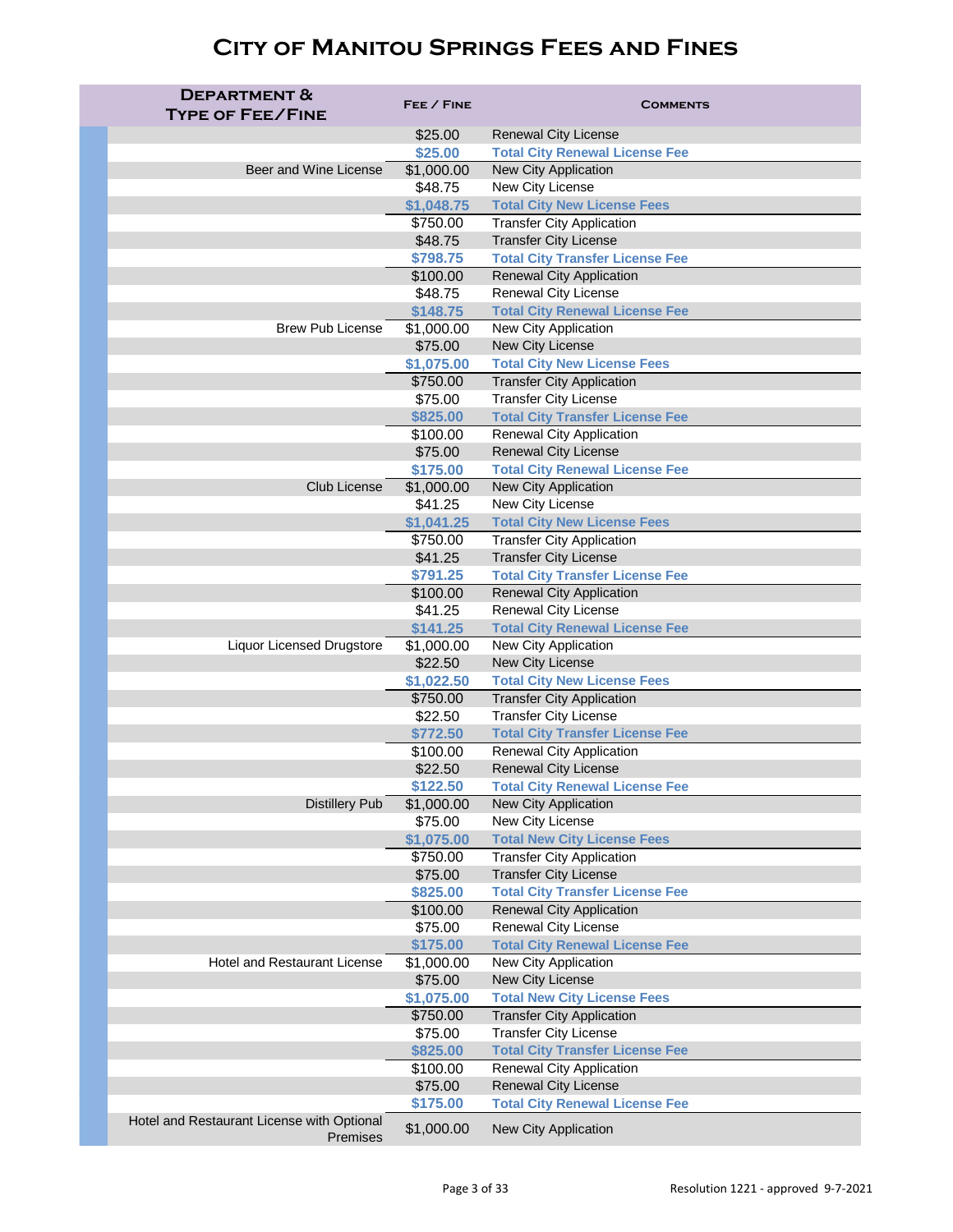| <b>DEPARTMENT &amp;</b>                                                                       |                      |                                                                           |
|-----------------------------------------------------------------------------------------------|----------------------|---------------------------------------------------------------------------|
| <b>TYPE OF FEE/FINE</b>                                                                       | FEE / FINE           | <b>COMMENTS</b>                                                           |
|                                                                                               | \$75.00              | New City License                                                          |
|                                                                                               | \$1,075.00           | <b>Total City New License Fees</b>                                        |
|                                                                                               | \$750.00             | <b>Transfer City Application</b>                                          |
|                                                                                               | \$75.00              | <b>Transfer City License</b>                                              |
|                                                                                               | \$825.00             | <b>Total City Transfer License Fee</b>                                    |
|                                                                                               | \$100.00             | <b>Renewal City Application</b>                                           |
|                                                                                               | \$75.00              | <b>Renewal City License</b>                                               |
|                                                                                               | \$175.00             | <b>Total City Renewal License Fee</b>                                     |
| Lodging and Entertainment License                                                             | \$1,000.00           | <b>New City Application</b>                                               |
|                                                                                               | \$75.00              | New City License                                                          |
|                                                                                               | \$1,075.00           | <b>Total New City License Fees</b>                                        |
|                                                                                               | \$750.00             | <b>Transfer City Application</b>                                          |
|                                                                                               | \$75.00              | <b>Transfer City License</b>                                              |
|                                                                                               | \$825.00             | <b>Total City Transfer License Fee</b>                                    |
|                                                                                               | \$100.00             | <b>Renewal City Application</b>                                           |
|                                                                                               | \$75.00              | <b>Renewal City License</b>                                               |
|                                                                                               | \$175.00             | <b>Total City Renewal License Fee</b>                                     |
| <b>Optional Premises License</b>                                                              | \$1,000.00           | <b>New City Application</b>                                               |
|                                                                                               | \$75.00              | New City License                                                          |
|                                                                                               | \$1,075.00           | <b>Total City New License Fees</b>                                        |
|                                                                                               | \$750.00             | <b>Transfer City Application</b>                                          |
|                                                                                               | \$75.00              | <b>Transfer City License</b>                                              |
|                                                                                               | \$825.00             | <b>Total City Transfer License Fee</b>                                    |
|                                                                                               | \$100.00             | <b>Renewal City Application</b>                                           |
|                                                                                               | \$75.00              | <b>Renewal City License</b>                                               |
|                                                                                               | \$175.00             | <b>Total City Renewal License Fee</b>                                     |
| Retail Liquor Store License                                                                   | \$1,000.00           | <b>New City Application</b>                                               |
|                                                                                               | \$22.50              | New City License                                                          |
|                                                                                               | \$1,022.50           | <b>Total City New License Fees</b>                                        |
|                                                                                               | \$750.00<br>\$22.50  | <b>Transfer City Application</b><br><b>Transfer City License</b>          |
|                                                                                               | \$772.50             | <b>Total City Transfer License Fee</b>                                    |
|                                                                                               | \$100.00             | <b>Renewal City Application</b>                                           |
|                                                                                               | \$22.50              | <b>Renewal City License</b>                                               |
|                                                                                               | \$122.50             | <b>Total City Renewal License Fee</b>                                     |
| Special Event( Fermented Malt Beverage) -<br>Fees are per event -<br>Cannot transfer or renew | \$0.00               | <b>City Application</b>                                                   |
|                                                                                               | \$100.00             | <b>City License</b>                                                       |
|                                                                                               | \$100.00             | <b>Total City License Fees</b>                                            |
| Special Event (Liquor)                                                                        | \$0.00               | City Application- fees are per event - cannot transfer or renew           |
|                                                                                               | \$100.00             | <b>City License</b>                                                       |
|                                                                                               | \$100.00             | <b>Total City License Fees</b>                                            |
| <b>Tavern License</b>                                                                         | \$1,000.00           | <b>New City Application</b>                                               |
|                                                                                               | \$75.00              | New City License                                                          |
|                                                                                               | \$1,075.00           | <b>Total City New License Fees</b>                                        |
|                                                                                               | \$750.00             | <b>Transfer City Application</b>                                          |
|                                                                                               | \$75.00              | <b>Transfer City License</b>                                              |
|                                                                                               | \$825.00<br>\$100.00 | <b>Total City Transfer License Fee</b><br><b>Renewal City Application</b> |
|                                                                                               | \$75.00              | <b>Renewal City License</b>                                               |
|                                                                                               | \$175.00             | <b>Total City Renewal License Fee</b>                                     |
| <b>Vintner's Restaurant License</b>                                                           | \$1,000.00           | New City Application                                                      |
|                                                                                               | \$75.00              | <b>New City License</b>                                                   |
|                                                                                               | \$1,075.00           | <b>Total City New License Fees</b>                                        |
|                                                                                               | \$750.00             | <b>Transfer City Application</b>                                          |
|                                                                                               | \$75.00              | <b>Transfer City License</b>                                              |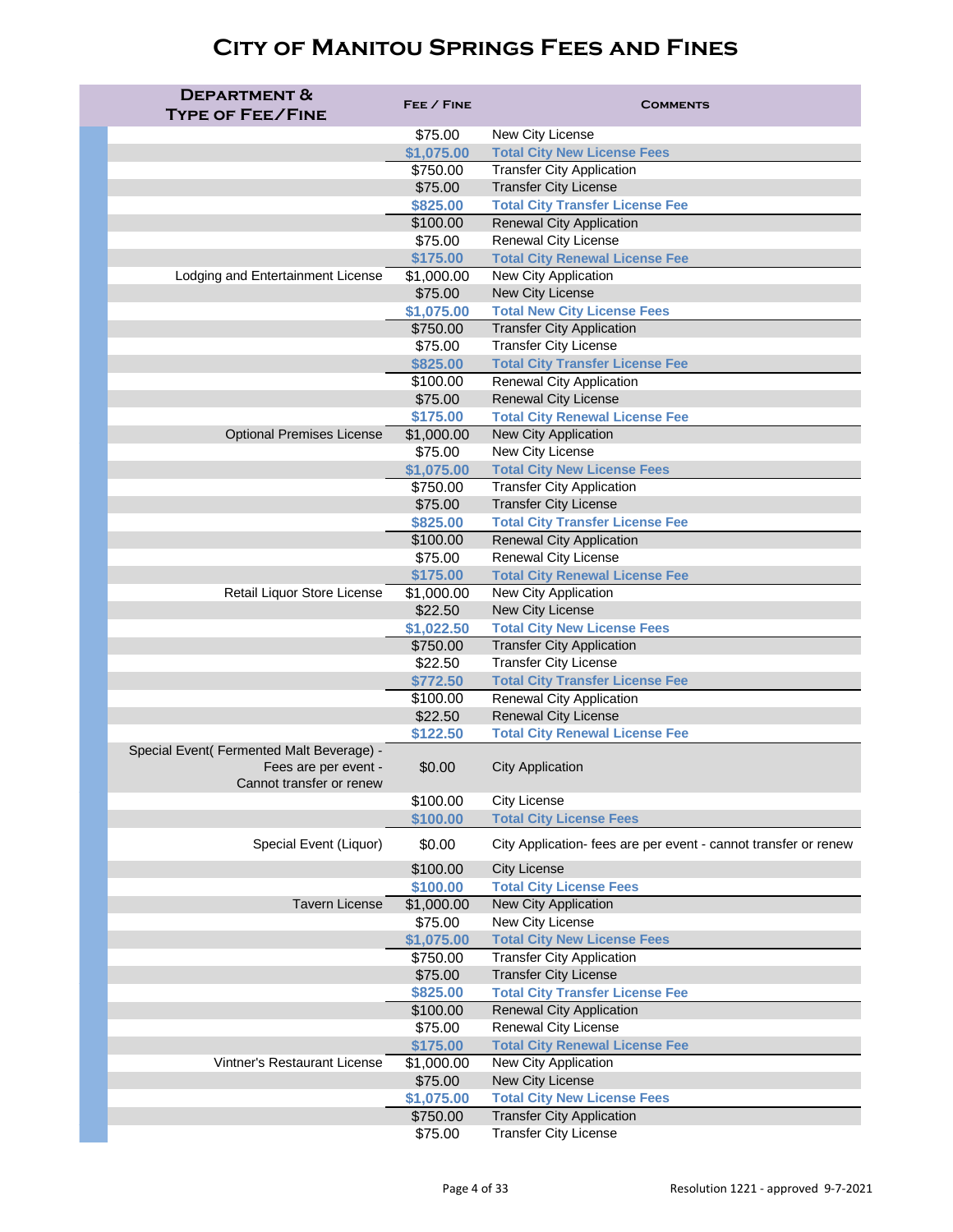| <b>DEPARTMENT &amp;</b><br><b>TYPE OF FEE/FINE</b>                                        | FEE / FINE         | <b>COMMENTS</b>                                  |
|-------------------------------------------------------------------------------------------|--------------------|--------------------------------------------------|
|                                                                                           | \$825.00           | <b>Total City Transfer License Fee</b>           |
|                                                                                           | \$100.00           | <b>Renewal City Application</b>                  |
|                                                                                           | \$75.00            | <b>Renewal City License</b>                      |
|                                                                                           | \$175.00           | <b>Total City Renewal License Fee</b>            |
| Application Fee for New License with<br><b>Concurrent Review</b>                          | \$1,000.00         | <b>New City Application</b>                      |
|                                                                                           | \$0.00             | New City License                                 |
|                                                                                           | \$1,000.00         | <b>Total City New License Fees</b>               |
| Application Fee for Additional Liquor-Licensed<br><b>Drugstore with Concurrent Review</b> | \$1,000.00         | New City Application                             |
|                                                                                           | \$0.00             | <b>New City License</b>                          |
|                                                                                           | \$1,000.00         | <b>Total City New License Fees</b>               |
| Application Fee for Transfer of Ownership                                                 | \$750.00           | <b>City Application</b>                          |
|                                                                                           | \$0.00             | <b>City License</b>                              |
|                                                                                           | \$750.00           | <b>Total City New License Fees</b>               |
| Application Fee for Additional Liquor-Licensed<br><b>Drugstore</b>                        | \$1,000.00         | <b>City Application</b>                          |
|                                                                                           | \$22.50            | <b>City License</b>                              |
|                                                                                           | \$1,022.50         | <b>Total City New License Fees</b>               |
|                                                                                           |                    |                                                  |
| Change of Location                                                                        | \$0.00             | <b>City Application</b>                          |
|                                                                                           | \$750.00           | <b>City License</b>                              |
|                                                                                           | \$750.00           | <b>Total City License Fees</b>                   |
| Change of Trade / Corporate Name                                                          | \$0.00             | <b>City Application</b>                          |
|                                                                                           | \$0.00             | <b>City License</b>                              |
|                                                                                           | \$0.00             | <b>Total City License Fees</b>                   |
| Corporation / LLC Change - per person                                                     | \$0.00             | <b>City Application</b>                          |
|                                                                                           | \$100.00           | <b>City License</b>                              |
|                                                                                           | \$100.00           | <b>Total License Fees</b>                        |
| <b>Duplicate License</b>                                                                  | \$0.00             | <b>City Application</b>                          |
|                                                                                           | \$0.00             | <b>City License</b>                              |
|                                                                                           | \$0.00             | <b>Total License Fees</b>                        |
| Expansion / Add Optional Premises (to<br>existing Hotel & Restaurant License)             | \$0.00             | <b>City Application</b>                          |
|                                                                                           | \$0.00             | <b>City License</b>                              |
|                                                                                           | \$0.00             | <b>Total License Fees</b>                        |
| Hotel / Tavern Manager's Registration                                                     | \$0.00             | <b>City Application</b>                          |
|                                                                                           | \$75.00            | <b>City License</b>                              |
|                                                                                           | \$75.00            | <b>Total License Fees</b>                        |
| Late Renewal Application Fee                                                              | \$500.00           | <b>City Application</b>                          |
|                                                                                           | \$0.00             | <b>City License</b><br><b>Total License Fees</b> |
| Mini-Bar Permit (with Hotel & Restaurant<br>License)                                      | \$500.00<br>\$0.00 | City Application-Fee directed by State Law       |
|                                                                                           | \$48.75            | <b>City License</b>                              |
|                                                                                           | \$48.75            | <b>Total City License Fees</b>                   |
| <b>Modification of Premises</b>                                                           | \$0.00             | <b>City Application</b>                          |
|                                                                                           | \$150.00           | <b>City License</b>                              |
|                                                                                           | \$150.00           | <b>Total City License Fees</b>                   |
| Retail Warehouse Storage Permit                                                           | \$0.00             | <b>City Application</b>                          |
|                                                                                           | \$0.00             | <b>City License</b>                              |
|                                                                                           | \$0.00             | <b>Total City License Fees</b>                   |
| <b>Temporary Permit</b>                                                                   | \$100.00           | <b>City Application</b>                          |
|                                                                                           | \$0.00             | <b>City License</b>                              |
|                                                                                           | \$100.00           | <b>Total City License Fees</b>                   |
| <b>Winery Direct Shipper Permit</b>                                                       | \$0.00             | State-issued permit                              |
| <b>FINANCE DEPARTMENT</b>                                                                 |                    |                                                  |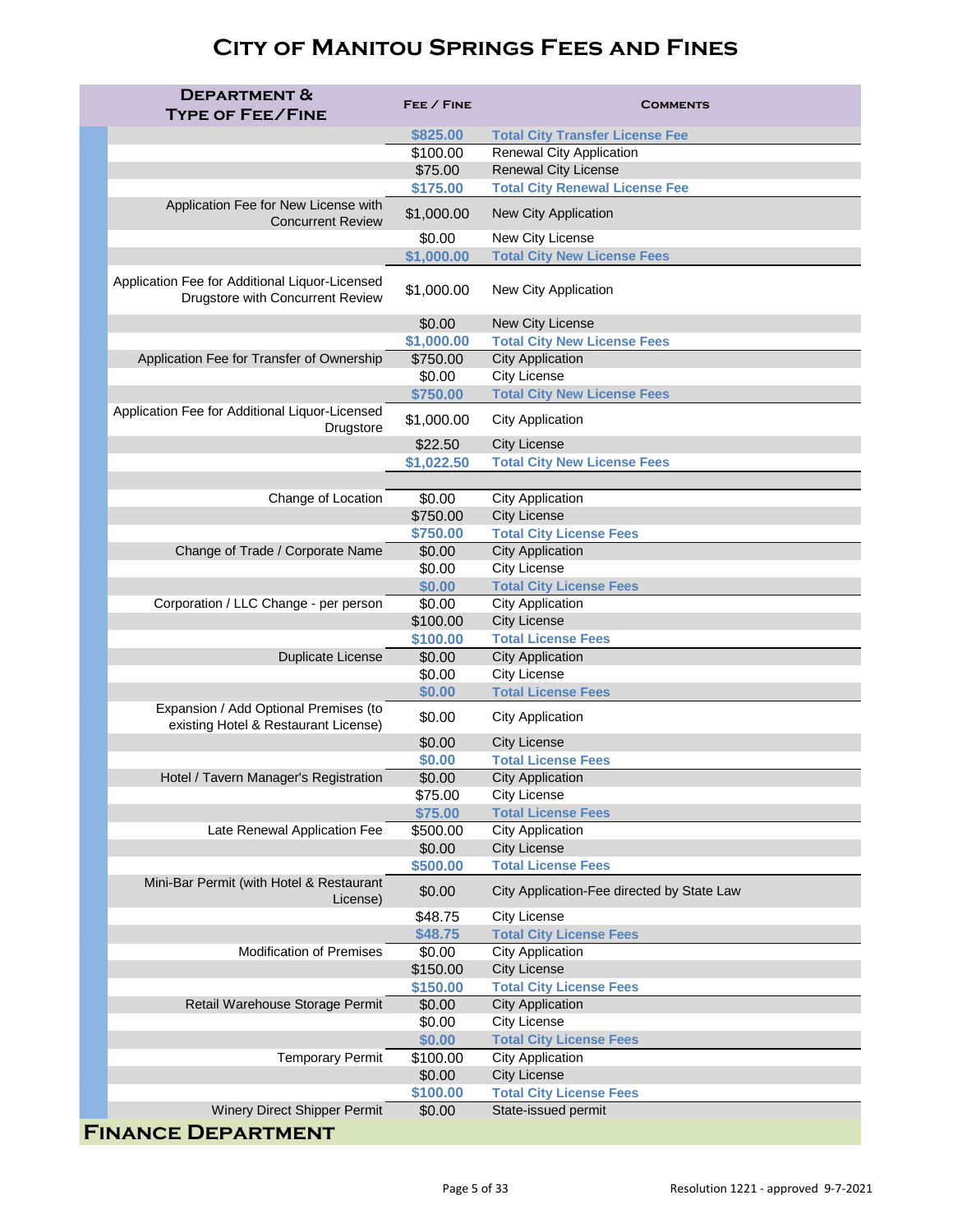| <b>DEPARTMENT &amp;</b><br><b>TYPE OF FEE/FINE</b>                                 | FEE / FINE         | <b>COMMENTS</b>                                                                                                                 |
|------------------------------------------------------------------------------------|--------------------|---------------------------------------------------------------------------------------------------------------------------------|
| <b>BUSINESS LICENSE FEES</b>                                                       |                    | (AMENDED 12/18/18)                                                                                                              |
| Ch 5.04.030 General Business License - Non                                         | \$62.00<br>Retail  | <b>New</b>                                                                                                                      |
|                                                                                    | \$44.00            | Renewal                                                                                                                         |
| Ch 5.04.030 General Business License -                                             | \$124.00<br>Retail | <b>New</b>                                                                                                                      |
|                                                                                    | \$62.00            | Renewal                                                                                                                         |
| Ch 5.05.010 Entertainment & Amusement                                              | \$124.00           | <b>New</b>                                                                                                                      |
|                                                                                    | \$25.00            | Plus Additional per entertainment / amusement - New                                                                             |
|                                                                                    | \$62.00            | Renewal                                                                                                                         |
|                                                                                    | \$19.00            | Plus Additional per entertainment / amusement - Renewal                                                                         |
| Ch 5.05.020 Restaurant                                                             | \$124.00           | <b>New</b>                                                                                                                      |
|                                                                                    | \$62.00            | Renewal                                                                                                                         |
| Ch 5.05.030 Service Station                                                        | \$124.00           | <b>New</b>                                                                                                                      |
|                                                                                    | \$62.00            | Renewal                                                                                                                         |
| Ch 5.05.040 Horse drawn Vehicles and<br>Pedicabs                                   | \$124.00           | <b>New</b>                                                                                                                      |
|                                                                                    | \$62.00            | Renewal                                                                                                                         |
| Ch 5.07 Massage Establishment                                                      | \$124.00           | <b>New</b>                                                                                                                      |
|                                                                                    | \$62.00            | Renewal                                                                                                                         |
| Ch 5.08 & Ch. 5.09 Medical and Retail<br>Marijuana                                 |                    | in addition to Planning fees (see Planning Dept section) a<br>general business retail license is required (see Ch. 5.04.030)    |
| Ch 5.10 Non-Cigarette Tobacco Product                                              | \$174.00<br>Retail | <b>New</b>                                                                                                                      |
|                                                                                    | \$174.00           | Renewal                                                                                                                         |
| Ch 18.40 Home Occupation                                                           | \$32.00            | <b>New</b>                                                                                                                      |
|                                                                                    | \$32.00            | Renewal                                                                                                                         |
| <b>OTHER FINANCE FEES</b>                                                          |                    | AMENDED 5/4/21 BY ADDING COLLECTION FEE                                                                                         |
| Ch 3.04 Collection fee                                                             | 20%                | When unpaid & overdue amounts owed to the City are referred to a<br>collection agency, this additional percentage will be added |
| Unaltered dog/cat/potbellied pig                                                   | No Fee             | Unaltered guide dogs used by the blind, partially blind, deaf or<br>partially deaf                                              |
| 1-year license                                                                     | \$35.00            |                                                                                                                                 |
| 3-year license                                                                     | \$75.00            |                                                                                                                                 |
| 1-year license                                                                     | \$20.00            | Citizens over 65 years of age                                                                                                   |
| 3-year license<br>Altered dog/cat/potbellied pig                                   | \$55.00            | Citizens over 65 years of age<br>Unaltered guide dogs used by the blind, partially blind, deaf or<br>partially deaf             |
| 1-year license                                                                     | \$20.00            |                                                                                                                                 |
| 3-year license                                                                     | \$40.00            |                                                                                                                                 |
| 1-year license                                                                     | \$10.00            | Citizens over 65 years of age                                                                                                   |
| 1-year license                                                                     | \$25.00            | Citizens over 65 years of age                                                                                                   |
| Late renewal fee in addition to license fee<br>(>30 days after license expiration) | \$20.00            |                                                                                                                                 |
| Late renewal fee in addition to license fee<br>(>30 days after license expiration) | \$3.75             | Citizens over 65 years of age                                                                                                   |
| Ch 7.08 Kennel License                                                             | \$300.00           |                                                                                                                                 |
| Lost License Fee (5.04.00 B.2)                                                     | \$2.00             |                                                                                                                                 |
| <b>Returned Check Fee</b>                                                          | \$30.00            |                                                                                                                                 |
| <b>FIRE DEPARTMENT</b>                                                             |                    |                                                                                                                                 |

#### **Protection Against Fire & Fire Review Fees**

| 6.32.030 Fire inspection, plan reviews, &<br>permits |          |                                                   |
|------------------------------------------------------|----------|---------------------------------------------------|
| <b>Special Attendance</b>                            | \$90.00  | Per hour, 2 hour minimum                          |
| <b>Pre-plan Submittal Consult</b>                    | \$80.00  | Per hour, 2 hour minimum                          |
| Development Plan Review                              | \$390.00 |                                                   |
| <b>Water Plan Review</b>                             | \$140.00 | Per structure & each hydrant / cistern connection |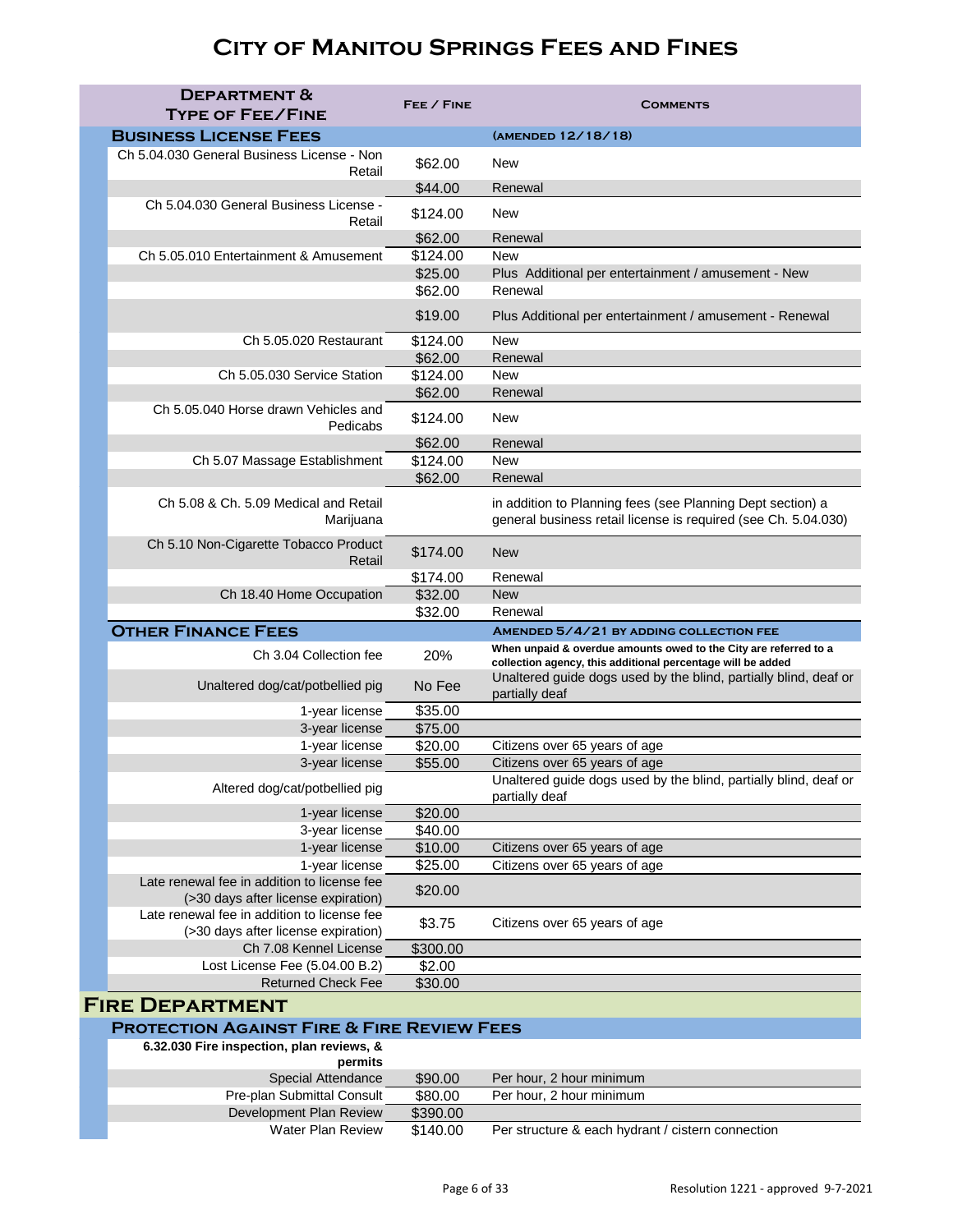| <b>DEPARTMENT &amp;</b><br><b>TYPE OF FEE/FINE</b> | FEE / FINE | <b>COMMENTS</b>                                                                                                                            |
|----------------------------------------------------|------------|--------------------------------------------------------------------------------------------------------------------------------------------|
|                                                    | \$50.00    | Plus additional per connection                                                                                                             |
| <b>Construction Plan Review</b>                    | \$575.00   | A (Assembly building) - Occupancies up to and including<br>100,000 square feet                                                             |
|                                                    | \$1,650.00 | A (Assembly building) - Occupancies more than 100,000<br>square feet                                                                       |
|                                                    | \$550.00   | B (Business building) - Occupancies up to and including<br>50,000 square feet                                                              |
|                                                    | \$1,650.00 | B (Business building) - Occupancies more than 50,000<br>square feet                                                                        |
|                                                    | \$775.00   | E (Educational building) - Occupancies                                                                                                     |
|                                                    | \$625.00   | F (Factory Industrial building) - Occupancies                                                                                              |
|                                                    | \$1,150.00 | H (High-hazard building) - Occupancies                                                                                                     |
|                                                    | \$650.00   | I (Institutional building) - Occupancies up to 60 patient beds                                                                             |
|                                                    | \$1,150.00 | I (Institutional building) - Occupancies 51 patient beds or<br>more                                                                        |
|                                                    | \$775.00   | M (Mercantile building) - Occupancies up to and including<br>50,000 square feet                                                            |
|                                                    | \$1,650.00 | M (Mercantile building) - Occupancies more than 50,000<br>square feet                                                                      |
|                                                    | \$550.00   | R (Residential building) - Occupancies up to and including 15<br>residential units                                                         |
|                                                    | \$1,150.00 | R (Residential building) - Occupancies more than 15<br>residential units                                                                   |
|                                                    | \$550.00   | S (Storage building) - Occupancies                                                                                                         |
|                                                    | \$170.00   | U (Miscellaneous building) - Occupancies                                                                                                   |
|                                                    | \$120.00   | <b>Interior Remodel and Finishes</b>                                                                                                       |
| 6.32.040 Hazardous Materials                       |            |                                                                                                                                            |
|                                                    |            | To review and inspect hazardous materials compliance in                                                                                    |
| <b>Hazardous Materials</b>                         | \$575.00   | occupancies using, storing, or handling hazardous materials<br>greater than the permit amounts as indicated in the applicable<br>fire code |
| 6.32.050 High-pile Storage                         |            |                                                                                                                                            |
| High-pile Storage                                  | \$575.00   | To review and inspect high-pile storage compliance in<br>occupancies storing high-pile stock as defined by the<br>applicable fire code     |
| <b>Inspections</b>                                 |            |                                                                                                                                            |
| Re-inspection after failed inspection              | \$55.00    | Per hour, 2 hour minimum                                                                                                                   |
| Fire Sprinkler Plan Review                         | \$500.00   | 0 - 100 devices (sprinkler head, flow switch, retard chamber,<br>etc)                                                                      |
|                                                    | \$575.00   | 101 - 200 devices                                                                                                                          |
|                                                    | \$675.00   | 201 or more devices                                                                                                                        |
|                                                    | \$120.00   | Plus Additional for each floor above the first floor                                                                                       |
|                                                    | \$120.00   | Plus Additional for each riser after the first riser                                                                                       |
| Fire Alarm Plan Review                             | \$475.00   | 0 - 50 devices (smoke detector, pull station, horn/strobe,<br>etc)                                                                         |
|                                                    | \$525.00   | 51 - 100 devices                                                                                                                           |
|                                                    | \$625.00   | 101 or more devices                                                                                                                        |
| <b>Fixed Fire Plan Review</b>                      | \$185.00   | First system                                                                                                                               |
|                                                    | \$70.00    | Each additional system within the same business<br>Per hour - Retrofits, upgrades, or code compliance situations                           |
| Shipping / Travel                                  | \$90.00    | where only fire alarm monitoring is needed                                                                                                 |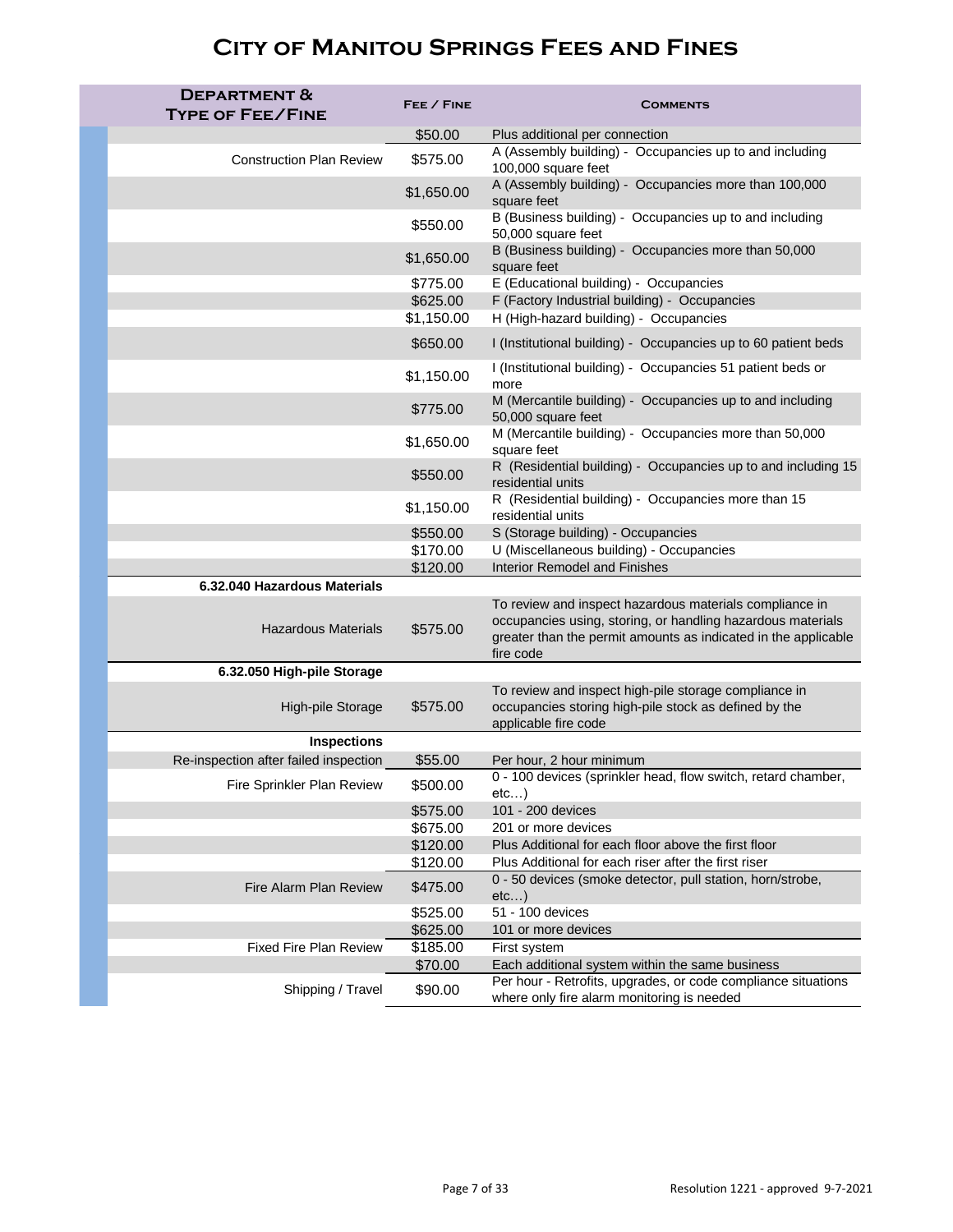| <b>DEPARTMENT &amp;</b><br><b>TYPE OF FEE/FINE</b>                                                            | FEE / FINE           | <b>COMMENTS</b>                                                                                                                                                                                                                                                                                                                                                                                                                                            |
|---------------------------------------------------------------------------------------------------------------|----------------------|------------------------------------------------------------------------------------------------------------------------------------------------------------------------------------------------------------------------------------------------------------------------------------------------------------------------------------------------------------------------------------------------------------------------------------------------------------|
| <b>Special Permits</b>                                                                                        | \$75.00              | Effective for one year;<br>1) Bonfires, rubbish fires, or open burning;<br>2) Explosives & blasting caps;<br>3) Dry-cleaning plants;<br>4) Fireworks;<br>5) Installations alteration, removal, abandonment, retirement<br>from service or other disposal of flammable or combustible-<br>liquid tanks;<br>6) Erecting or operating a tent or air-supported structure<br>covering an area in excess of 200 sq. feet unless used<br>exclusively for camping. |
| <b>Structure Permit Fee for Public Events</b>                                                                 | \$28.00              | Per structure (tents, canopies, etc)                                                                                                                                                                                                                                                                                                                                                                                                                       |
| 6.32.060 In-House Inspections and Reviews                                                                     |                      |                                                                                                                                                                                                                                                                                                                                                                                                                                                            |
| Legend / Unit (with 2006 Equivalents)                                                                         | \$90.00<br>\$86.00   | Plan Review (p)<br>Inspection (i)                                                                                                                                                                                                                                                                                                                                                                                                                          |
| Engine (e)                                                                                                    | \$346.00             | First Hour - On Duty                                                                                                                                                                                                                                                                                                                                                                                                                                       |
|                                                                                                               | \$117.00             | Each Subsequent Hour - On Duty                                                                                                                                                                                                                                                                                                                                                                                                                             |
|                                                                                                               | \$404.00             | Overtime - first hour                                                                                                                                                                                                                                                                                                                                                                                                                                      |
|                                                                                                               | \$176.00             | Overtime - Each Subsequent Hour                                                                                                                                                                                                                                                                                                                                                                                                                            |
| Brush Truck (2 person - without Engine) (b)                                                                   | \$281.00             | First Hour - On Duty                                                                                                                                                                                                                                                                                                                                                                                                                                       |
|                                                                                                               | \$52.00<br>\$307.00  | Each Subsequent Hour - On Duty<br>Overtime - first hour                                                                                                                                                                                                                                                                                                                                                                                                    |
|                                                                                                               | \$79.00              | Overtime - Each Subsequent Hour                                                                                                                                                                                                                                                                                                                                                                                                                            |
| <b>Plan Reviews</b>                                                                                           | \$180.00             | Development per plan (2 Plan Reviews)                                                                                                                                                                                                                                                                                                                                                                                                                      |
| <b>Pre-plan Submittal Consultations</b>                                                                       | \$180.00             | Per hour (assessed after first 30 minutes, in 1/2 hour<br>increments) (2 Plan Reviews)                                                                                                                                                                                                                                                                                                                                                                     |
| Hazardous Materials - see Chapter 2 of the<br>International Fire Code of occupancy<br>classification examples |                      |                                                                                                                                                                                                                                                                                                                                                                                                                                                            |
|                                                                                                               | \$354.00             | A (Assembly building) - (2 Plan Reviews + 2 hours)                                                                                                                                                                                                                                                                                                                                                                                                         |
|                                                                                                               | \$354.00             | A (Assembly building) - (2 Plan Reviews + 2 hours)                                                                                                                                                                                                                                                                                                                                                                                                         |
|                                                                                                               | \$531.00             | A (Assembly building) - (3 Plan Reviews + 3 hours)                                                                                                                                                                                                                                                                                                                                                                                                         |
|                                                                                                               | \$531.00<br>\$354.00 | A (Assembly building) - (3 Plan Reviews + 3 hours)<br>A (Assembly building) - (2 Plan Reviews + 2 hours)                                                                                                                                                                                                                                                                                                                                                   |
|                                                                                                               | \$531.00             | B (Business building) - (3 Plan Reviews + 3 hours)                                                                                                                                                                                                                                                                                                                                                                                                         |
|                                                                                                               | \$708.00             | E (Educational building) - (4 Plan Reviews + 4 hours)                                                                                                                                                                                                                                                                                                                                                                                                      |
|                                                                                                               | \$708.00             | F (Factory Industrial building) - Group 1 - (4 Plan Reviews + 4<br>hours)                                                                                                                                                                                                                                                                                                                                                                                  |
|                                                                                                               | \$531.00             | F (Factory Industrial building) - Group 2 - (3 Plan Reviews $+3$<br>hours)                                                                                                                                                                                                                                                                                                                                                                                 |
|                                                                                                               | \$885.00             | H (High-hazard building) - Group 1 - (5 Plan Reviews + 5<br>hours)                                                                                                                                                                                                                                                                                                                                                                                         |
|                                                                                                               | \$708.00             | H (High-hazard building) - (4 Plan Reviews + 4 hours)                                                                                                                                                                                                                                                                                                                                                                                                      |
|                                                                                                               | \$531.00             | H (High-hazard building) - (3 Plan Reviews + 3 hours)                                                                                                                                                                                                                                                                                                                                                                                                      |
|                                                                                                               | \$708.00             | H (High-hazard building) - (4 Plan Reviews + 4 hours)                                                                                                                                                                                                                                                                                                                                                                                                      |
|                                                                                                               | \$1,149.00           | H (High-hazard building) - Group 5 - Up to and including<br>100,000 square feet - (6 Plan Reviews + 7h)                                                                                                                                                                                                                                                                                                                                                    |
|                                                                                                               | \$1,503.00           | H (High-hazard building) - Group 5 - 100,001 to 200,000<br>square feet - (8 Plan Reviews + 9 hours)                                                                                                                                                                                                                                                                                                                                                        |
|                                                                                                               | \$618.00             | H (High-hazard building) - Group 5 - 200,001 or greater<br>square feet, each additional square feet or fraction thereof -<br>(3 Plan Reviews + 4 hours)                                                                                                                                                                                                                                                                                                    |
|                                                                                                               | \$354.00             | I (Institutional building) - (2 Plan Reviews + 2 hours)                                                                                                                                                                                                                                                                                                                                                                                                    |
|                                                                                                               | \$885.00             | I (Institutional building) - (5 Plan Reviews + 5 hours)                                                                                                                                                                                                                                                                                                                                                                                                    |
|                                                                                                               | \$531.00             | I (Institutional building) - (3 Plan Reviews + 3 hours)                                                                                                                                                                                                                                                                                                                                                                                                    |
|                                                                                                               | \$354.00             | I (Institutional building) - (2 Plan Reviews + 2 hours)<br>M (Mercantile building) - Up to and including 50,000 square                                                                                                                                                                                                                                                                                                                                     |
|                                                                                                               | \$354.00             | feet - (2 Plan Reviews + 2 hours)                                                                                                                                                                                                                                                                                                                                                                                                                          |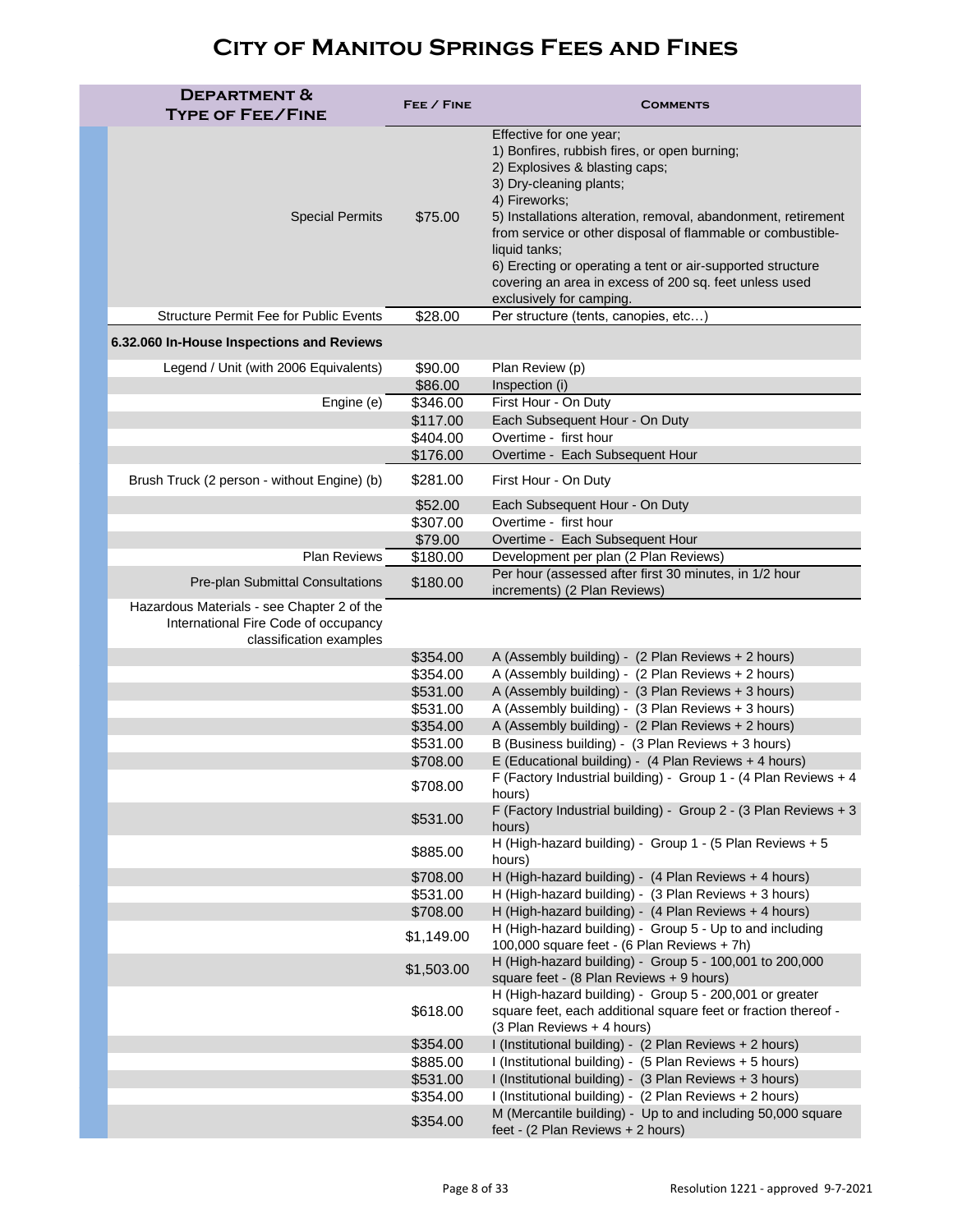| <b>DEPARTMENT &amp;</b><br><b>TYPE OF FEE/FINE</b> | FEE / FINE                                 | <b>COMMENTS</b>                                                                                                                 |
|----------------------------------------------------|--------------------------------------------|---------------------------------------------------------------------------------------------------------------------------------|
|                                                    | \$885.00                                   | M (Mercantile building) - 50,001 or greater square feet - (5<br>Plan Reviews + 5 hours)                                         |
|                                                    | \$531.00                                   | R (Residential building) - Group 1 - (3 Plan Reviews + 3<br>hours)                                                              |
|                                                    | \$354.00                                   | R (Residential building) - Group 2 - (2 Plan Reviews + 2<br>hours)                                                              |
|                                                    | n/a                                        | R (Residential building) -                                                                                                      |
|                                                    | \$354.00                                   | R (Residential building) - Group 4 (2 Plan Reviews + 2<br>hours)                                                                |
|                                                    | \$531.00                                   | S (Storage building) - Group 1 - (3 Plan Reviews + 3 hours)                                                                     |
|                                                    | \$354.00                                   | S (Storage building) - Group 2 (2 Plan Reviews + 2 hours)                                                                       |
|                                                    | \$354.00                                   | U (Miscellaneous building) - (2 Plan Reviews + 2 hours)                                                                         |
| <b>High Piled Storage</b>                          | \$528.00                                   | Up to and including 75,000 square feet - (3 Plan Reviews + 3<br>inspections)                                                    |
|                                                    | \$1,056.00                                 | 75,001 or greater square feet - (6 Plan Reviews + 6<br>inspections)                                                             |
| <b>Subsequent Plan Submittals</b>                  | 1.5x original<br><b>Plan Review</b><br>Fee | 3rd & subsequent submittals                                                                                                     |
| <b>Overtime Plan Reviews</b>                       | \$270.00                                   | First two hours or portion of thereof - (+3 Plan Reviews)                                                                       |
|                                                    | \$135.00                                   | per hour - Subsequent hours - (+1.5 Plan Reviews)                                                                               |
| Permit / Inspection                                | 2 x Permit /<br><b>Inspection Fee</b>      | Investigation (work without a permit), per incident                                                                             |
| <b>Construction Permits</b>                        | Peak<br>consulting fees                    | <b>Automatic Fire Extinguishing</b>                                                                                             |
|                                                    | Peak<br>consulting fees                    | Fire alarm and detection systems                                                                                                |
|                                                    | Peak<br>consulting fees                    | Hydrants                                                                                                                        |
|                                                    | Peak<br>consulting fees                    | Standpipe systems                                                                                                               |
|                                                    | \$174.00                                   | Temporary membrane structures, tents, and canopies - (2)<br>hours)                                                              |
|                                                    | <b>See</b><br>Development<br>Plan review   | Fire lanes / site development                                                                                                   |
| Operational Permits - Special Events and<br>Fairs  | \$90.00                                    | Review of street closures less than 3 blocks (all directions) -<br>(1 Plan Review)                                              |
|                                                    | \$262.00                                   | Review and inspection of street closures 3 - 6 blocks (all<br>directions - (1 Plan Review + 2 inspections)                      |
|                                                    | \$393.00                                   | Review and inspection of street closures greater than 6 blocks<br>(all directions - (1.5 Plan Reviews + 3 inspections)          |
|                                                    | \$87.00                                    | per permittable tent - Additional review and inspection fee for<br>each permittable tent as part of a street closure - (1 hour) |
| <b>Trip Fee</b>                                    | \$86.00                                    | For third and each subsequent partial inspection - (1<br>inspections)                                                           |
| Reinspections                                      | \$129.00                                   | First and each subsequent incident - (1.5 inspections)                                                                          |
| Overtime Inspections                               | \$258.00<br>\$129.00                       | First two hours or portion of thereof - (+3 inspections)<br>per hour - Subsequent hours - (+1.5 inspections)                    |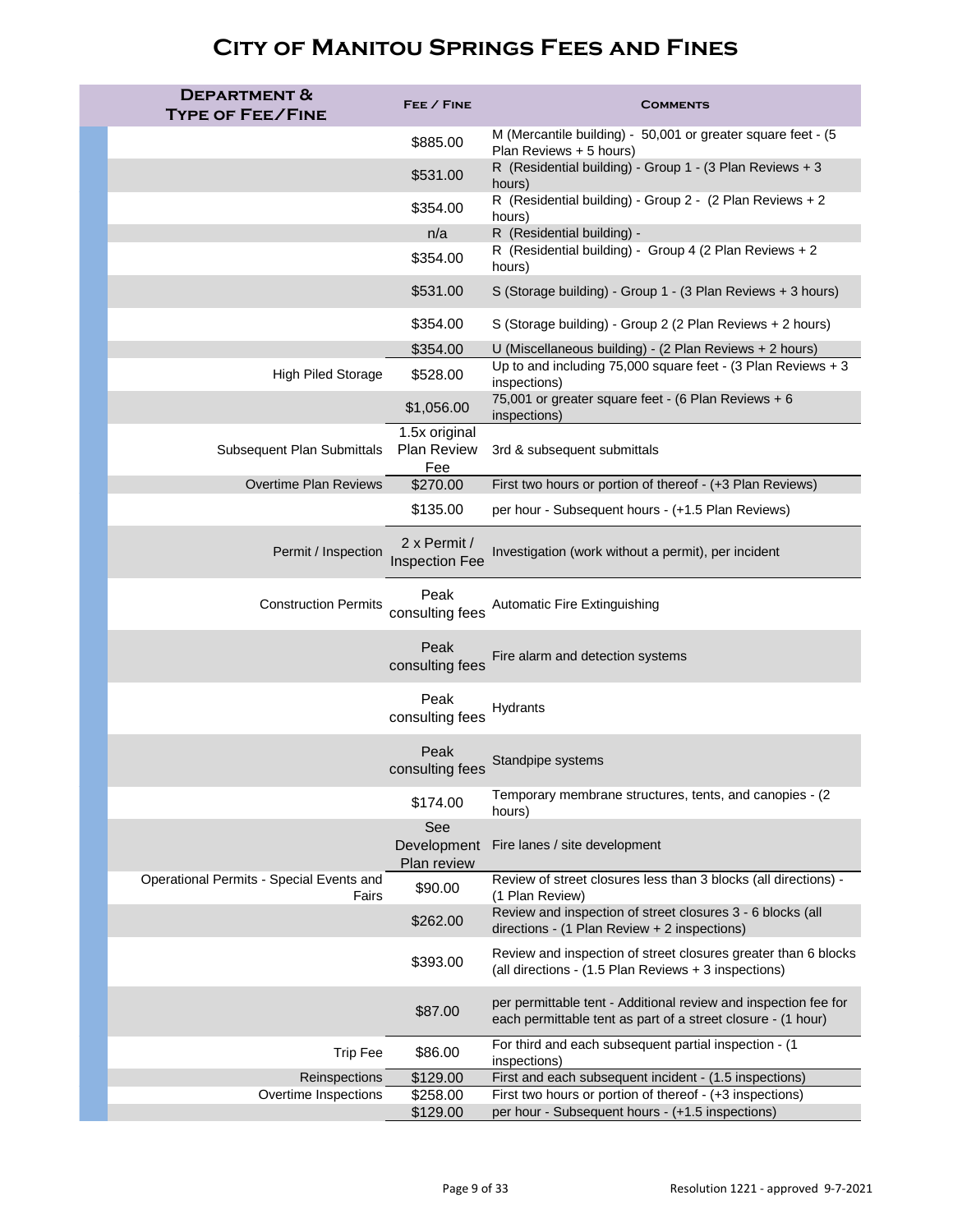| <b>DEPARTMENT &amp;</b>                                                       | FEE / FINE          |                                                                                                                                                                                                                                                                                                                                                                                                                                                                                                                 |
|-------------------------------------------------------------------------------|---------------------|-----------------------------------------------------------------------------------------------------------------------------------------------------------------------------------------------------------------------------------------------------------------------------------------------------------------------------------------------------------------------------------------------------------------------------------------------------------------------------------------------------------------|
| <b>TYPE OF FEE/FINE</b>                                                       |                     | <b>COMMENTS</b>                                                                                                                                                                                                                                                                                                                                                                                                                                                                                                 |
| Search, Retrieval, and Copying of Documents<br>and Records                    | \$20.00             | per hour - Document search and retrieval (assessed in 1/4<br>hour increments)                                                                                                                                                                                                                                                                                                                                                                                                                                   |
|                                                                               | \$20.00             | per hour - Document search and retrieval from archives<br>(assessed in 1/4 hour increments)                                                                                                                                                                                                                                                                                                                                                                                                                     |
|                                                                               | \$0.25              | per page - Document copies and prints                                                                                                                                                                                                                                                                                                                                                                                                                                                                           |
|                                                                               | \$10.00             | per page - Blueprint / Plotter copies and prints                                                                                                                                                                                                                                                                                                                                                                                                                                                                |
|                                                                               | \$5.00              | per hour or portion thereof - Inspection of documents                                                                                                                                                                                                                                                                                                                                                                                                                                                           |
|                                                                               | \$20.00             | plus costs of photo processing - Photographs prints, full<br>and/or partial roll                                                                                                                                                                                                                                                                                                                                                                                                                                |
|                                                                               | \$20.00             | plus cost per print - Digital images base rate                                                                                                                                                                                                                                                                                                                                                                                                                                                                  |
|                                                                               | \$20.00             | per hour - Inspection, listening of recording or any audio /<br>visual tape (assessed in 1/4 hour increments)                                                                                                                                                                                                                                                                                                                                                                                                   |
|                                                                               | \$8.00              | per tape - Holding of tape for any criminal or civil matter                                                                                                                                                                                                                                                                                                                                                                                                                                                     |
|                                                                               | \$50.00             | per hour or portion thereof - Environmental and hazardous<br>materials incident research                                                                                                                                                                                                                                                                                                                                                                                                                        |
| <b>Standby Fire Watch</b>                                                     | \$129.00            | per person, per hour (1.5 inpsections)                                                                                                                                                                                                                                                                                                                                                                                                                                                                          |
| <b>EMERGENCY SERVICES</b>                                                     |                     |                                                                                                                                                                                                                                                                                                                                                                                                                                                                                                                 |
| Engine or Truck Company (e)                                                   | \$346.00            | First hour (On-Duty)                                                                                                                                                                                                                                                                                                                                                                                                                                                                                            |
|                                                                               | \$117.00            | each Subsequent Hour (On-Duty)                                                                                                                                                                                                                                                                                                                                                                                                                                                                                  |
|                                                                               | \$404.00            | First hour (Overtime)                                                                                                                                                                                                                                                                                                                                                                                                                                                                                           |
|                                                                               | \$176.00            | each Subsequent Hour (Overtime)                                                                                                                                                                                                                                                                                                                                                                                                                                                                                 |
| Brush Truck (Two Person - Without Engine) (b)                                 | \$281.00            | First hour (On-Duty)                                                                                                                                                                                                                                                                                                                                                                                                                                                                                            |
|                                                                               | \$52.00             | each Subsequent Hour (On-Duty)                                                                                                                                                                                                                                                                                                                                                                                                                                                                                  |
|                                                                               | \$307.00            | First hour (Overtime)                                                                                                                                                                                                                                                                                                                                                                                                                                                                                           |
|                                                                               | \$79.00             | each Subsequent Hour (Overtime)                                                                                                                                                                                                                                                                                                                                                                                                                                                                                 |
| <b>MUNICIPAL COURT (JUDICIAL DEPART AMENDED 12/14/2020</b>                    |                     |                                                                                                                                                                                                                                                                                                                                                                                                                                                                                                                 |
| <b>Court Cost</b>                                                             | \$30.00             |                                                                                                                                                                                                                                                                                                                                                                                                                                                                                                                 |
| <b>Financing Fee</b>                                                          | \$50.00             |                                                                                                                                                                                                                                                                                                                                                                                                                                                                                                                 |
| <b>Restorative Justice Fee</b>                                                | \$50.00             |                                                                                                                                                                                                                                                                                                                                                                                                                                                                                                                 |
| <b>Traffic School Fee</b>                                                     | \$30.00             |                                                                                                                                                                                                                                                                                                                                                                                                                                                                                                                 |
| OJW Fee                                                                       | \$30.00             |                                                                                                                                                                                                                                                                                                                                                                                                                                                                                                                 |
| <b>Warrant Fee</b><br>1.32.120 Court Costs                                    | \$250.00<br>\$25.00 | Jury Fee                                                                                                                                                                                                                                                                                                                                                                                                                                                                                                        |
|                                                                               | \$10.00             | Docket Fee                                                                                                                                                                                                                                                                                                                                                                                                                                                                                                      |
|                                                                               | \$45.00             | Law Enforcement Special Revenue Fund                                                                                                                                                                                                                                                                                                                                                                                                                                                                            |
| Fine Schedule EXCEPT Parking offenses;<br><b>Section 10.04.010</b>            |                     | Pursuant to Colorado Municipal Court Rules of Procedure,<br>Rule 210(b)(5), the Municipal Court of the City of Manitou<br>Springs, El Paso County, State of Colorado, hereby specifies<br>the following Fine Schedule for certain violations of the City of<br>Manitou Springs' Municipal Code, as indicated. This Order<br>shall become effective on January 1, 2018, and shall remain in<br>effect until modified or rescinded by the Court. All previous<br>Fine Schedules are rescinded effective said date |
| 107 Obedience to Police Officer (traffic)                                     | 3 points            | points                                                                                                                                                                                                                                                                                                                                                                                                                                                                                                          |
|                                                                               | \$45.00             | Fine in dollars                                                                                                                                                                                                                                                                                                                                                                                                                                                                                                 |
|                                                                               | \$45.00             | <b>LESRF</b> in dollars                                                                                                                                                                                                                                                                                                                                                                                                                                                                                         |
|                                                                               | \$90.00             | <b>Total Fine &amp; LESRF</b>                                                                                                                                                                                                                                                                                                                                                                                                                                                                                   |
| 109 Low-power scooters, animals, skis,<br>skates, and toy vehicles on highway | 0 points<br>\$55.00 | points<br>Fine in dollars                                                                                                                                                                                                                                                                                                                                                                                                                                                                                       |
|                                                                               | \$45.00             | <b>LESRF</b> in dollars                                                                                                                                                                                                                                                                                                                                                                                                                                                                                         |
|                                                                               | \$100.00            | <b>Total Fine &amp; LESRF</b>                                                                                                                                                                                                                                                                                                                                                                                                                                                                                   |
| 109.5 Operated Low-Speed Electric Vehicle<br><b>Where Prohibited</b>          | 0 points            | points                                                                                                                                                                                                                                                                                                                                                                                                                                                                                                          |
|                                                                               | \$55.00             | Fine in dollars                                                                                                                                                                                                                                                                                                                                                                                                                                                                                                 |
|                                                                               | \$45.00             | <b>LESRF</b> in dollars                                                                                                                                                                                                                                                                                                                                                                                                                                                                                         |
|                                                                               | \$100.00            | <b>Total Fine &amp; LESRF</b>                                                                                                                                                                                                                                                                                                                                                                                                                                                                                   |
| 201 Obstruction of View                                                       | 0 points            | points                                                                                                                                                                                                                                                                                                                                                                                                                                                                                                          |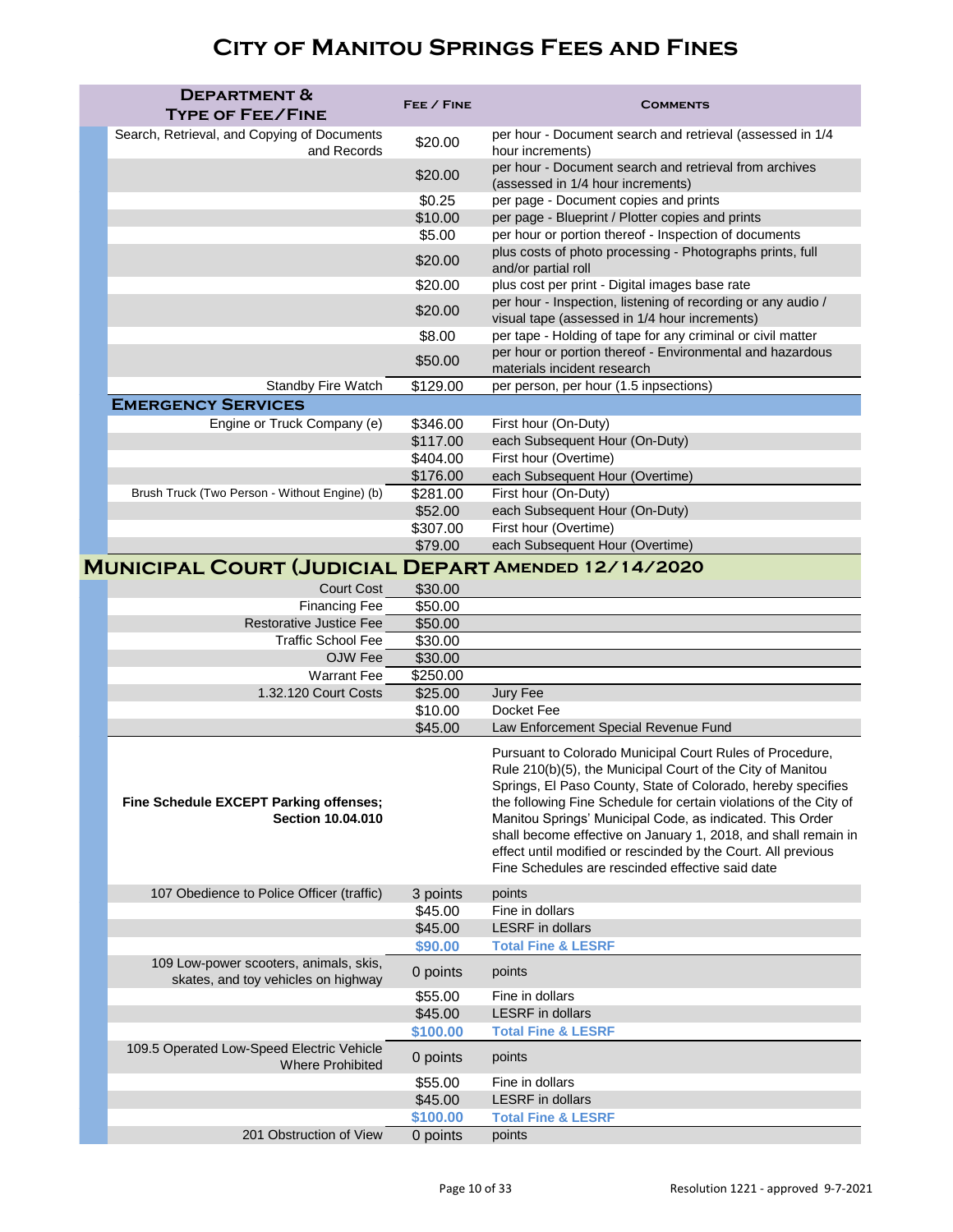| <b>DEPARTMENT &amp;</b><br><b>TYPE OF FEE/FINE</b>                                 | FEE / FINE          | <b>COMMENTS</b>               |
|------------------------------------------------------------------------------------|---------------------|-------------------------------|
|                                                                                    | \$55.00             | Fine in dollars               |
|                                                                                    | \$45.00             | <b>LESRF</b> in dollars       |
|                                                                                    | \$100.00            | <b>Total Fine &amp; LESRF</b> |
| 202 Unsafe Vehicle                                                                 | 2 points            | points                        |
|                                                                                    | \$55.00             | Fine in dollars               |
|                                                                                    | \$45.00             | <b>LESRF</b> in dollars       |
|                                                                                    | \$100.00            | <b>Total Fine &amp; LESRF</b> |
| 203 Unsafe Vehicle-Spot Inspections                                                | 2 points            | points                        |
|                                                                                    | \$55.00             | Fine in dollars               |
|                                                                                    | \$45.00             | <b>LESRF</b> in dollars       |
|                                                                                    | \$100.00            | <b>Total Fine &amp; LESRF</b> |
| 204 When Lighted Lamps Required                                                    | 2 points            | points                        |
|                                                                                    | \$55.00             | Fine in dollars               |
|                                                                                    | \$45.00             | <b>LESRF</b> in dollars       |
|                                                                                    | \$100.00            | <b>Total Fine &amp; LESRF</b> |
| 205 Head Lamps on Motor Vehicles                                                   | 0 points            | points                        |
|                                                                                    | \$55.00             | Fine in dollars               |
|                                                                                    | \$45.00             | <b>LESRF</b> in dollars       |
|                                                                                    | \$100.00            | <b>Total Fine &amp; LESRF</b> |
| 206 Tail Lamps and Turn Signals                                                    | 0 points            | points                        |
|                                                                                    | \$55.00             | Fine in dollars               |
|                                                                                    | \$45.00             | <b>LESRF</b> in dollars       |
|                                                                                    | \$100.00            | <b>Total Fine &amp; LESRF</b> |
| 207 Vehicle Not Equipped<br>(Clearance/Sidemark) (Lamps/Reflectors) as<br>required | 0 points            | points                        |
|                                                                                    | \$55.00             | Fine in dollars               |
|                                                                                    | \$45.00             | <b>LESRF</b> in dollars       |
|                                                                                    | \$100.00            | <b>Total Fine &amp; LESRF</b> |
| 208 Stop Lamps and Turn Signals                                                    | 0 points            | points                        |
|                                                                                    | \$55.00             | Fine in dollars               |
|                                                                                    | \$45.00             | <b>LESRF</b> in dollars       |
|                                                                                    | \$100.00            | <b>Total Fine &amp; LESRF</b> |
| 209 Lamp or Flag on Projecting Load                                                | 0 points            | points                        |
|                                                                                    | \$55.00             | Fine in dollars               |
|                                                                                    | \$45.00             | <b>LESRF</b> in dollars       |
|                                                                                    | \$100.00            | <b>Total Fine &amp; LESRF</b> |
| 212 Spot Lamps and Auxiliary Lamps                                                 | 0 points            | points                        |
|                                                                                    | \$55.00             | Fine in dollars               |
|                                                                                    | \$45.00             | <b>LESRF</b> in dollars       |
|                                                                                    | \$100.00            | <b>Total Fine &amp; LESRF</b> |
| 214 Failed to Display Lamps on Service<br>Vehicle as Required                      | 0 points<br>\$55.00 | points<br>Fine in dollars     |
|                                                                                    | \$45.00             | <b>LESRF</b> in dollars       |
|                                                                                    | \$100.00            | <b>Total Fine &amp; LESRF</b> |
| 215 Signal Lamp and Devices                                                        | 0 points            | points                        |
|                                                                                    | \$55.00             | Fine in dollars               |
|                                                                                    | \$45.00             | <b>LESRF</b> in dollars       |
|                                                                                    | \$100.00            | <b>Total Fine &amp; LESRF</b> |
| 217 Use of Multiple-Beam Lights                                                    | 0 points            | points                        |
|                                                                                    | \$55.00             | Fine in dollars               |
|                                                                                    | \$45.00             | <b>LESRF</b> in dollars       |
|                                                                                    | \$100.00            | <b>Total Fine &amp; LESRF</b> |
| 219 Number of Lamps Permitted                                                      | 0 points            | points                        |
|                                                                                    | \$55.00             | Fine in dollars               |
|                                                                                    | \$45.00             | <b>LESRF</b> in dollars       |
|                                                                                    | \$100.00            | <b>Total Fine &amp; LESRF</b> |
|                                                                                    |                     |                               |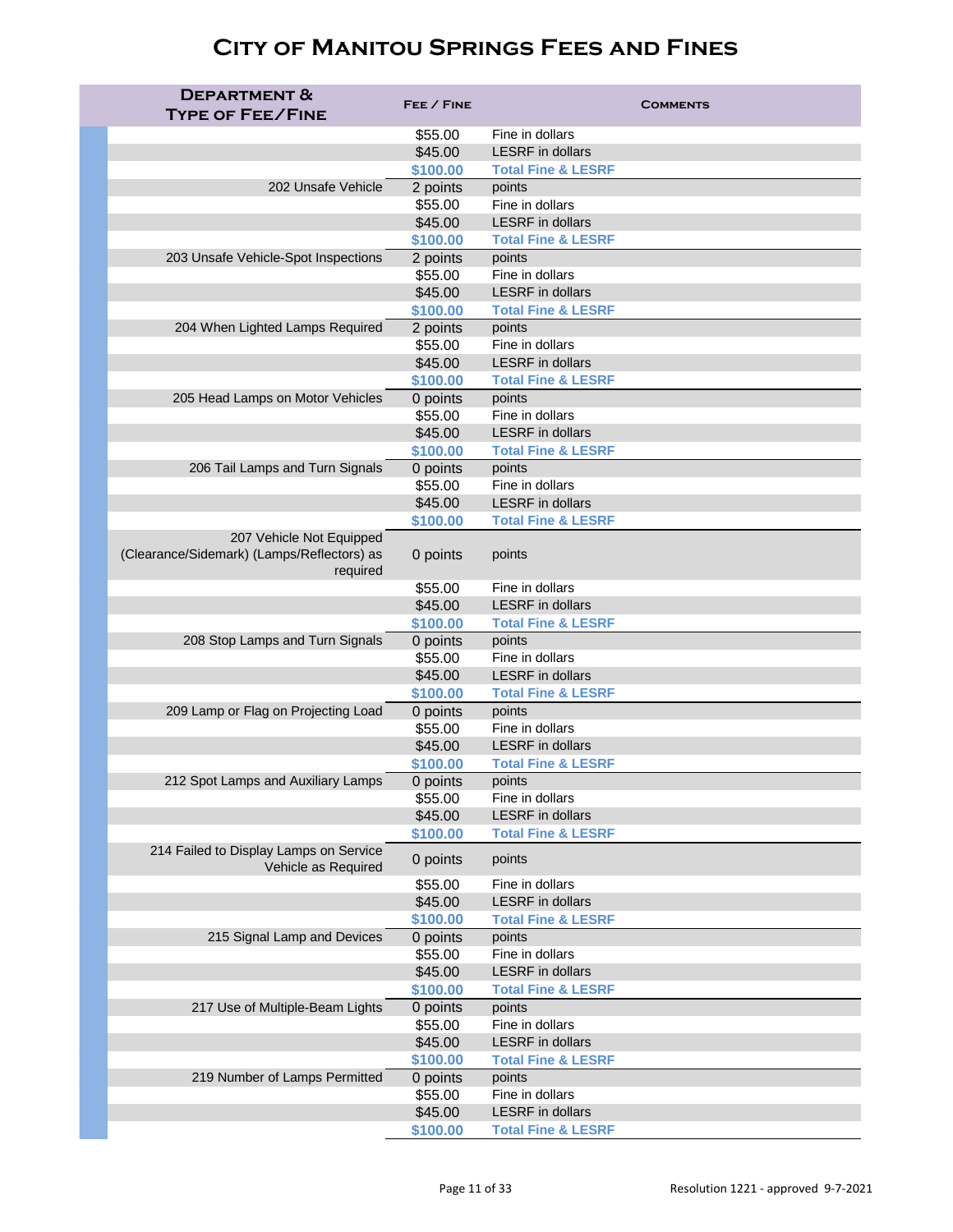| <b>DEPARTMENT &amp;</b><br><b>TYPE OF FEE/FINE</b>                      | FEE / FINE          | <b>COMMENTS</b>                            |
|-------------------------------------------------------------------------|---------------------|--------------------------------------------|
| 223 Brakes                                                              | 2 points            | points                                     |
|                                                                         | \$55.00             | Fine in dollars                            |
|                                                                         | \$45.00             | <b>LESRF</b> in dollars                    |
|                                                                         | \$100.00            | <b>Total Fine &amp; LESRF</b>              |
| 224 Vehicle had (No/Defective) Horn                                     | 0 points            | points                                     |
|                                                                         | \$55.00             | Fine in dollars                            |
|                                                                         | \$45.00             | <b>LESRF</b> in dollars                    |
|                                                                         | \$100.00            | <b>Total Fine &amp; LESRF</b>              |
| 225 Mufflers-Prevention of Noise                                        | 0 points            | points                                     |
|                                                                         | \$55.00             | Fine in dollars                            |
|                                                                         | \$45.00             | <b>LESRF</b> in dollars                    |
|                                                                         | \$100.00            | <b>Total Fine &amp; LESRF</b>              |
| 226 Mirrors                                                             | 0 points            | points<br>Fine in dollars                  |
|                                                                         | \$55.00<br>\$45.00  | <b>LESRF</b> in dollars                    |
|                                                                         | \$100.00            | <b>Total Fine &amp; LESRF</b>              |
| 227 Window Obstruction of Windshield Wiper                              |                     |                                            |
| Required                                                                | 0 points            | points                                     |
|                                                                         | \$55.00             | Fine in dollars                            |
|                                                                         | \$45.00             | <b>LESRF</b> in dollars                    |
|                                                                         | \$100.00            | <b>Total Fine &amp; LESRF</b>              |
| 228 Tire Restrictions                                                   | 0 points            | points<br>Fine in dollars                  |
|                                                                         | \$55.00<br>\$45.00  | <b>LESRF</b> in dollars                    |
|                                                                         | \$100.00            | <b>Total Fine &amp; LESRF</b>              |
| 231 Parking Lights                                                      | 0 points            | points                                     |
|                                                                         | \$55.00             | Fine in dollars                            |
|                                                                         | \$45.00             | <b>LESRF</b> in dollars                    |
|                                                                         | \$100.00            | <b>Total Fine &amp; LESRF</b>              |
| 232 Minimum Safety Standards for Motor<br>Cycles and low-power scooters | 0 points            | points                                     |
|                                                                         | \$55.00             | Fine in dollars                            |
|                                                                         | \$45.00             | <b>LESRF</b> in dollars                    |
|                                                                         | \$100.00            | <b>Total Fine &amp; LESRF</b>              |
| 233 Alteration of Suspension System                                     | 0 points            | points                                     |
|                                                                         | \$75.00             | Fine in dollars                            |
|                                                                         | \$45.00             | <b>LESRF</b> in dollars                    |
|                                                                         | \$120.00            | <b>Total Fine &amp; LESRF</b>              |
| 236 Child Restraint System Required                                     | 0 points            | points                                     |
|                                                                         | \$110.00            | Fine in dollars<br><b>LESRF</b> in dollars |
|                                                                         | \$45.00<br>\$155.00 | <b>Total Fine &amp; LESRF</b>              |
| 237 Safety Belt System                                                  | 0 points            | points                                     |
|                                                                         | \$65.00             | Fine in dollars                            |
|                                                                         | \$45.00             | <b>LESRF</b> in dollars                    |
|                                                                         | \$110.00            | <b>Total Fine &amp; LESRF</b>              |
| 239 Person <18 Used Telephone While                                     | 1 points            | points                                     |
| Operating a Vehicle                                                     |                     | Fine in dollars                            |
|                                                                         | \$55.00<br>\$45.00  | <b>LESRF</b> in dollars                    |
|                                                                         | \$100.00            | <b>Total Fine &amp; LESRF</b>              |
| 239 Person 18 and Over Engaged in Text                                  | 1 points            | points                                     |
| Messaging While Operating a Vehicle                                     | \$300.00            | Fine in dollars                            |
|                                                                         | \$45.00             | <b>LESRF</b> in dollars                    |
|                                                                         | \$345.00            | <b>Total Fine &amp; LESRF</b>              |
| 603 Obedience to Official Traffic Devices                               | 4 points            | points                                     |
|                                                                         | \$100.00            | Fine in dollars                            |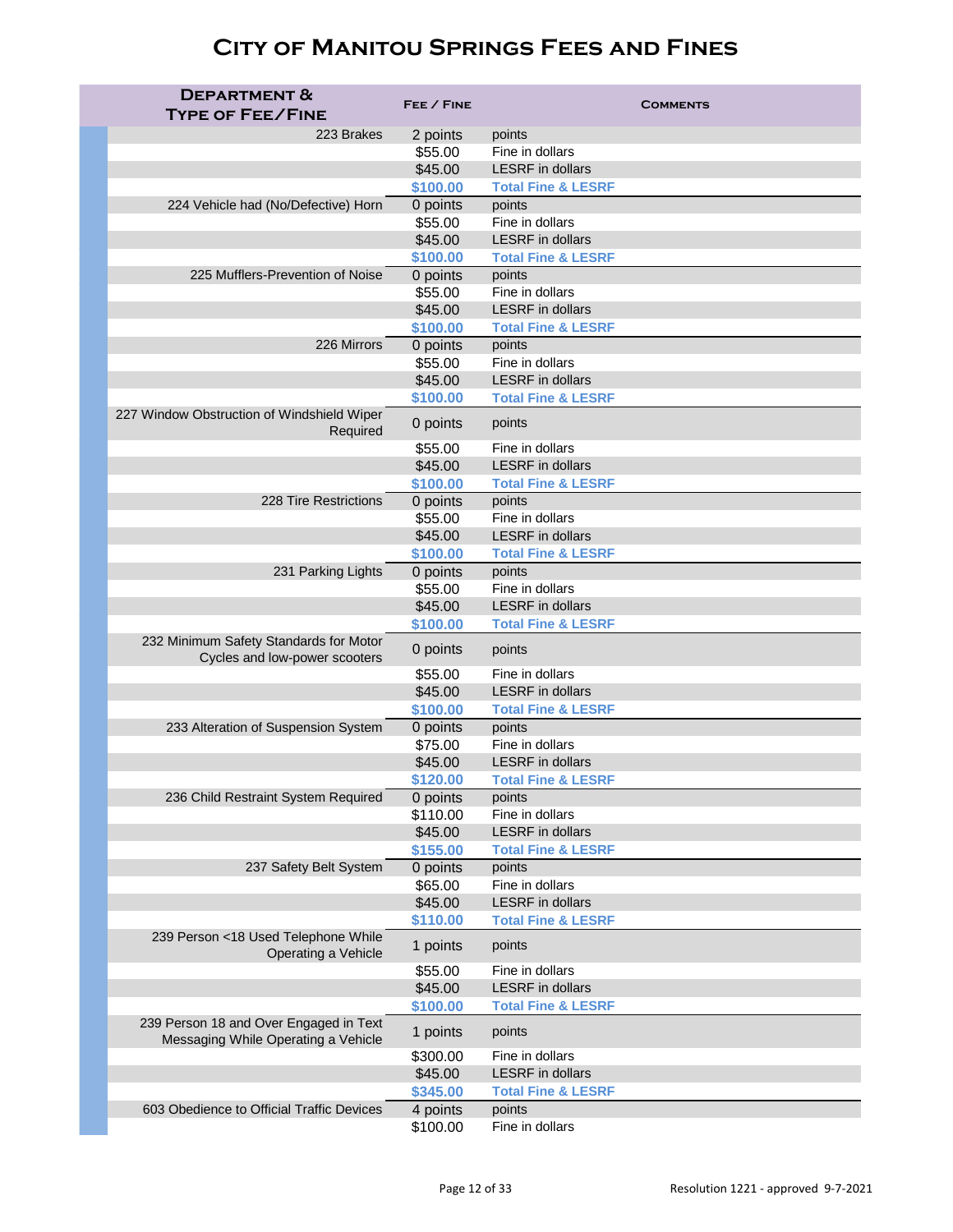| <b>DEPARTMENT &amp;</b><br><b>TYPE OF FEE/FINE</b>                                       | FEE / FINE          | <b>COMMENTS</b>                                          |
|------------------------------------------------------------------------------------------|---------------------|----------------------------------------------------------|
|                                                                                          | \$45.00             | <b>LESRF</b> in dollars                                  |
|                                                                                          | \$145.00            | <b>Total Fine &amp; LESRF</b>                            |
| 604 Traffic Control Signal Legend                                                        | 4 points            | points                                                   |
|                                                                                          | \$100.00            | Fine in dollars                                          |
|                                                                                          | \$45.00             | <b>LESRF</b> in dollars                                  |
|                                                                                          | \$145.00            | <b>Total Fine &amp; LESRF</b>                            |
| 605 Flashing Signals                                                                     | 4 points            | points                                                   |
|                                                                                          | \$75.00             | Fine in dollars                                          |
|                                                                                          | \$45.00<br>\$120.00 | <b>LESRF</b> in dollars<br><b>Total Fine &amp; LESRF</b> |
| 606 Display of Unauthorized Signs or Devices                                             | 0 points            | points                                                   |
|                                                                                          | \$55.00             | Fine in dollars                                          |
|                                                                                          | \$45.00             | <b>LESRF</b> in dollars                                  |
|                                                                                          | \$100.00            | <b>Total Fine &amp; LESRF</b>                            |
| 607 Interference with Official Devices                                                   | 0 points            | points                                                   |
|                                                                                          | \$55.00             | Fine in dollars                                          |
|                                                                                          | \$45.00             | <b>LESRF</b> in dollars                                  |
|                                                                                          | \$100.00            | <b>Total Fine &amp; LESRF</b>                            |
| 612 When Signals are Inoperable or<br>Malfunctioning                                     | 4 points            | points                                                   |
|                                                                                          | \$75.00             | Fine in dollars                                          |
|                                                                                          | \$45.00             | <b>LESRF</b> in dollars                                  |
|                                                                                          | \$120.00            | <b>Total Fine &amp; LESRF</b>                            |
| 701 Vehicle Approaching or Entering<br>Intersection                                      | 3 points            | points                                                   |
|                                                                                          | \$75.00             | Fine in dollars                                          |
|                                                                                          | \$45.00             | <b>LESRF</b> in dollars                                  |
|                                                                                          | \$120.00            | <b>Total Fine &amp; LESRF</b>                            |
| 702 Vehicle Turning Left                                                                 | 3 points<br>\$75.00 | points<br>Fine in dollars                                |
|                                                                                          | \$45.00             | <b>LESRF</b> in dollars                                  |
|                                                                                          | \$120.00            | <b>Total Fine &amp; LESRF</b>                            |
| 703 Entering Through Highway-Stop or Yield                                               | 3 points            | points                                                   |
|                                                                                          | \$75.00             | Fine in dollars                                          |
|                                                                                          | \$45.00             | <b>LESRF</b> in dollars                                  |
|                                                                                          | \$120.00            | <b>Total Fine &amp; LESRF</b>                            |
| 704 Vehicle Entering Roadway                                                             | 3 points            | points                                                   |
|                                                                                          | \$75.00             | Fine in dollars                                          |
|                                                                                          | \$45.00             | <b>LESRF</b> in dollars                                  |
|                                                                                          | \$120.00            | <b>Total Fine &amp; LESRF</b>                            |
| 705 Operation on Approach of Emergency<br>Vehicles                                       | 4 points            | points                                                   |
|                                                                                          | \$110.00            | Fine in dollars                                          |
|                                                                                          | \$45.00             | <b>LESRF</b> in dollars                                  |
| 709 Stop When Traffic Obstructed                                                         | \$155.00            | <b>Total Fine &amp; LESRF</b><br>points                  |
|                                                                                          | 3 points<br>\$75.00 | Fine in dollars                                          |
|                                                                                          | \$45.00             | <b>LESRF</b> in dollars                                  |
|                                                                                          | \$120.00            | <b>Total Fine &amp; LESRF</b>                            |
| 710 Emerging From or Entering<br>Alley/Driveway                                          | 4 points            | points                                                   |
|                                                                                          | \$75.00             | Fine in dollars                                          |
|                                                                                          | \$45.00             | <b>LESRF</b> in dollars                                  |
|                                                                                          | \$120.00            | <b>Total Fine &amp; LESRF</b>                            |
| 712 Disregarded (Instructions/Signals) of<br>Authorized Flag Person in Highway Work Area | 3 points            | points                                                   |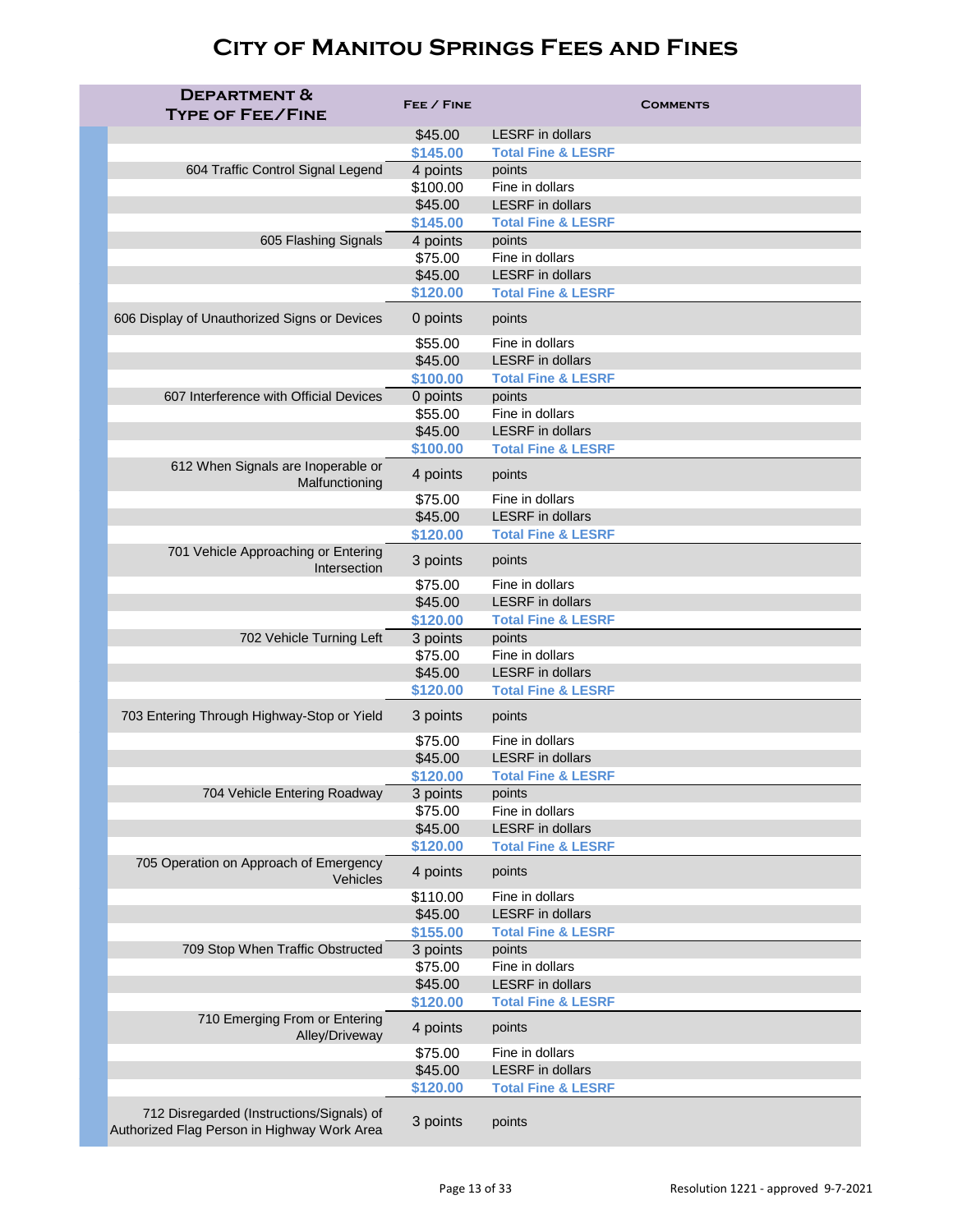| <b>DEPARTMENT &amp;</b>                                      |                     |                                            |
|--------------------------------------------------------------|---------------------|--------------------------------------------|
| <b>TYPE OF FEE/FINE</b>                                      | FEE / FINE          | <b>COMMENTS</b>                            |
|                                                              | \$75.00             | Fine in dollars                            |
|                                                              | \$45.00             | <b>LESRF</b> in dollars                    |
|                                                              | \$120.00            | <b>Total Fine &amp; LESRF</b>              |
| 713 Yielding Right-of-Way to Transit Bus                     | 3 points            | points                                     |
|                                                              | \$55.00             | Fine in dollars                            |
|                                                              | \$45.00             | <b>LESRF</b> in dollars                    |
|                                                              | \$100.00            | <b>Total Fine &amp; LESRF</b>              |
| 801 Pedestrian Right of Way in Crosswalk<br>(Pedestrian)     | 4 points            | points                                     |
|                                                              | \$30.00             | Fine in dollars                            |
|                                                              | \$45.00             | <b>LESRF</b> in dollars                    |
|                                                              | \$75.00             | <b>Total Fine &amp; LESRF</b>              |
| 802 Pedestrian Right of Way in Crosswalk<br>(Vehicle Driver) | 4 points            | points                                     |
|                                                              | \$75.00             | Fine in dollars                            |
|                                                              | \$45.00             | <b>LESRF</b> in dollars                    |
| 803 Crossing at Other Than Crosswalks                        | \$120.00            | <b>Total Fine &amp; LESRF</b><br>points    |
|                                                              | 0 points<br>\$55.00 | Fine in dollars                            |
|                                                              | \$45.00             | <b>LESRF</b> in dollars                    |
|                                                              | \$100.00            | <b>Total Fine &amp; LESRF</b>              |
| 805 Pedestrians Walking on Highway                           | 0 points            | points                                     |
|                                                              | \$55.00             | Fine in dollars                            |
|                                                              | \$45.00             | <b>LESRF</b> in dollars                    |
|                                                              | \$100.00            | <b>Total Fine &amp; LESRF</b>              |
| 901 Required Position and Method of Turning                  | 3 points            | points                                     |
|                                                              | \$75.00             | Fine in dollars                            |
|                                                              | \$45.00             | <b>LESRF</b> in dollars                    |
|                                                              | \$120.00            | <b>Total Fine &amp; LESRF</b>              |
| 902 Limitation on Turning Around                             | 3 points            | points                                     |
|                                                              | \$75.00             | Fine in dollars                            |
|                                                              | \$45.00             | <b>LESRF</b> in dollars                    |
|                                                              | \$120.00            | <b>Total Fine &amp; LESRF</b>              |
| 903 Turning Movements and required signals                   | 2 points            | points                                     |
|                                                              | \$75.00             | Fine in dollars                            |
|                                                              | \$45.00             | <b>LESRF</b> in dollars                    |
|                                                              | \$120.00            | <b>Total Fine &amp; LESRF</b>              |
| 1001 Drive on Right Side                                     | 4 points            | points                                     |
|                                                              | \$75.00             | Fine in dollars<br><b>LESRF</b> in dollars |
|                                                              | \$45.00<br>\$120.00 | <b>Total Fine &amp; LESRF</b>              |
| 1002 Passing Oncoming Vehicles                               | 4 points            | points                                     |
|                                                              | \$100.00            | Fine in dollars                            |
|                                                              | \$45.00             | <b>LESRF</b> in dollars                    |
|                                                              | \$145.00            | <b>Total Fine &amp; LESRF</b>              |
| 1003 Overtaking a Vehicle on Left                            | 4 points            | points                                     |
|                                                              | \$100.00            | Fine in dollars                            |
|                                                              | \$45.00             | <b>LESRF</b> in dollars                    |
|                                                              | \$145.00            | <b>Total Fine &amp; LESRF</b>              |
| 1004 When Overtaking on the Right is<br>Permitted            | 4 points            | points                                     |
|                                                              | \$100.00            | Fine in dollars                            |
|                                                              | \$45.00             | <b>LESRF</b> in dollars                    |
|                                                              | \$145.00            | <b>Total Fine &amp; LESRF</b>              |
| 1005 Limitations on Overtaking on the Left                   | 4 points            | points                                     |
|                                                              | \$100.00            | Fine in dollars                            |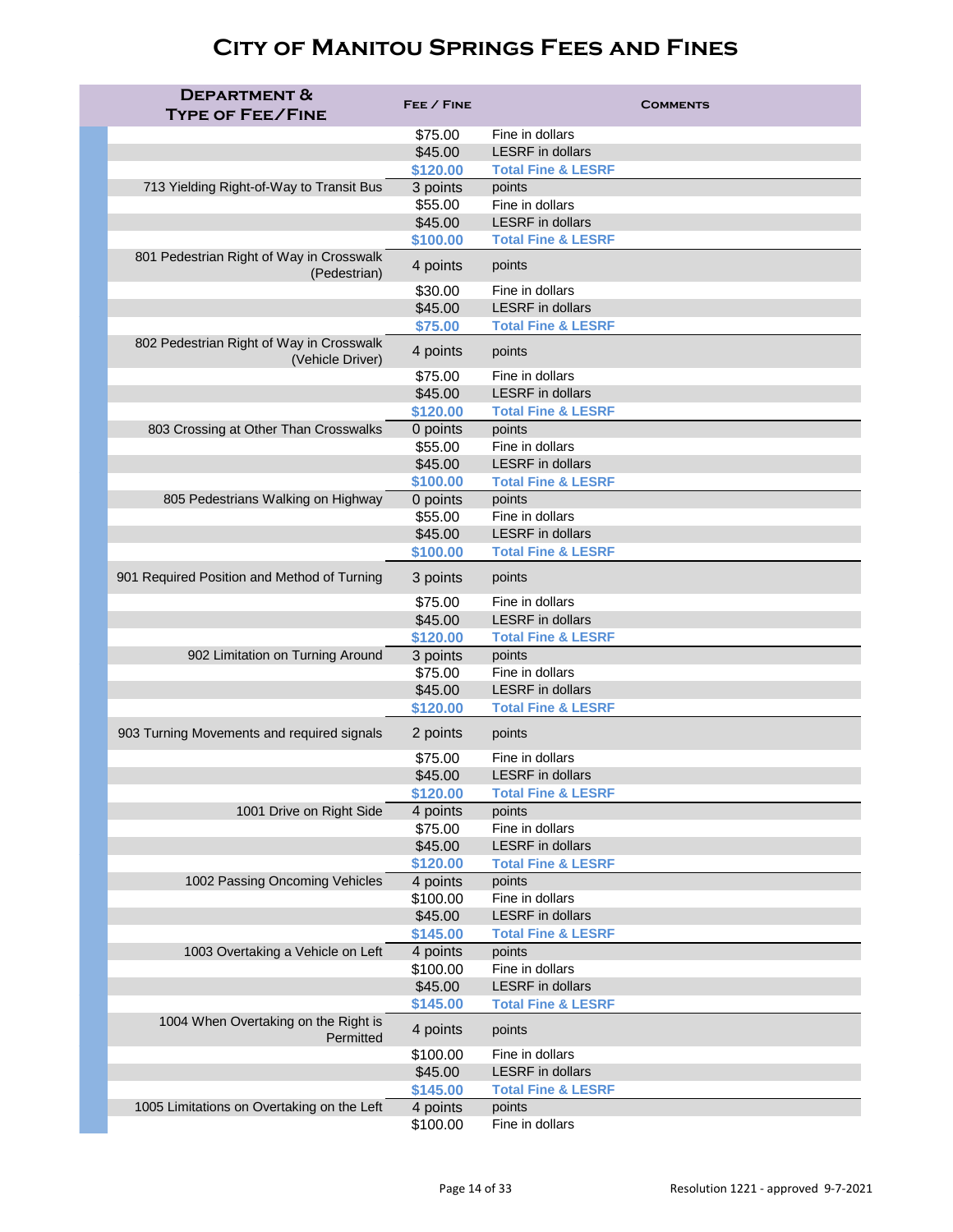| <b>DEPARTMENT &amp;</b><br><b>TYPE OF FEE/FINE</b> | FEE / FINE              | <b>COMMENTS</b>                                                                                                             |
|----------------------------------------------------|-------------------------|-----------------------------------------------------------------------------------------------------------------------------|
|                                                    | \$45.00                 | <b>LESRF</b> in dollars                                                                                                     |
|                                                    | \$145.00                | <b>Total Fine &amp; LESRF</b>                                                                                               |
| 1006 One Way Roadways                              | 3 points                | points                                                                                                                      |
|                                                    | \$75.00                 | Fine in dollars                                                                                                             |
|                                                    | \$45.00                 | <b>LESRF</b> in dollars                                                                                                     |
|                                                    | \$120.00                | <b>Total Fine &amp; LESRF</b>                                                                                               |
| 1007 Driving on Roadways Laned for Traffic         | 3 points                | points                                                                                                                      |
|                                                    | \$75.00                 | Fine in dollars                                                                                                             |
|                                                    | \$45.00                 | <b>LESRF</b> in dollars                                                                                                     |
|                                                    | \$120.00                | <b>Total Fine &amp; LESRF</b>                                                                                               |
| 1008 Following Too Closely                         | 4 points                | points                                                                                                                      |
|                                                    | \$75.00                 | Fine in dollars                                                                                                             |
|                                                    | \$45.00                 | <b>LESRF</b> in dollars                                                                                                     |
|                                                    | \$120.00                | <b>Total Fine &amp; LESRF</b>                                                                                               |
| 1009 Coasting Prohibited                           | 3 points                | points<br>Fine in dollars                                                                                                   |
|                                                    | \$75.00<br>\$45.00      | <b>LESRF</b> in dollars                                                                                                     |
|                                                    |                         |                                                                                                                             |
| 1010 Driving on Divided/Controlled Access          | \$120.00                | <b>Total Fine &amp; LESRF</b>                                                                                               |
| Highway                                            | 3 points                | points                                                                                                                      |
|                                                    | \$75.00                 | Fine in dollars<br><b>LESRF</b> in dollars                                                                                  |
|                                                    | \$45.00                 |                                                                                                                             |
|                                                    | \$120.00                | <b>Total Fine &amp; LESRF</b>                                                                                               |
| 1101 Speed Limits: 1-4 MPH Over                    | 0 points<br>\$55.00     | points<br>Fine in dollars                                                                                                   |
|                                                    | \$45.00                 | <b>LESRF</b> in dollars                                                                                                     |
|                                                    | \$100.00                | <b>Total Fine &amp; LESRF</b>                                                                                               |
| 1101 Speed Limits: 5-9 MPH Over                    | 1 points                | points                                                                                                                      |
|                                                    | \$75.00                 | Fine in dollars                                                                                                             |
|                                                    | \$45.00                 | <b>LESRF</b> in dollars                                                                                                     |
|                                                    | \$120.00                | <b>Total Fine &amp; LESRF</b>                                                                                               |
| 1101 Speed Limits: 10-14 MPH Over                  | 4 points                | points                                                                                                                      |
|                                                    | \$135.00                | Fine in dollars                                                                                                             |
|                                                    | \$45.00                 | <b>LESRF</b> in dollars                                                                                                     |
|                                                    | \$180.00                | <b>Total Fine &amp; LESRF</b>                                                                                               |
| 1101 Speed Limits: 15-19 MPH Over                  | 4 points                | points                                                                                                                      |
|                                                    | \$135.00                | Fine in dollars                                                                                                             |
|                                                    | \$45.00                 | <b>LESRF</b> in dollars                                                                                                     |
|                                                    | \$180.00                | <b>Total Fine &amp; LESRF</b>                                                                                               |
| 1101 Speed Limits: 20-39 MPH Over                  | 6 points                | points                                                                                                                      |
|                                                    | <b>MCA</b>              | <b>Mandatory Court Appearance</b>                                                                                           |
|                                                    | \$45.00                 | <b>LESRF</b> in dollars                                                                                                     |
|                                                    | <b>TBD</b>              | <b>Total LESRF plus fine assessed by Court</b>                                                                              |
| 1101 Speed Limits: 40- MPH or Higher               | 12 points               | points                                                                                                                      |
|                                                    | <b>MCA</b>              | <b>Mandatory Court Appearance</b>                                                                                           |
|                                                    | \$45.00                 | <b>LESRF</b> in dollars                                                                                                     |
|                                                    | <b>TBD</b>              | <b>Total LESRF plus fine assessed by Court</b>                                                                              |
|                                                    |                         | NOTE: In accordance with Model Traffic Code Sections 614 and 711 adopted by the City, the Schedule of Fines for speeding in |
| 1103 Minimum Speed Regulation                      | 3 points                | points                                                                                                                      |
|                                                    | \$55.00                 | Fine in dollars                                                                                                             |
|                                                    | \$45.00                 | <b>LESRF</b> in dollars                                                                                                     |
|                                                    | \$100.00                | <b>Total Fine &amp; LESRF</b>                                                                                               |
| 1105 Speed Contests                                | 12 points<br><b>MCA</b> | points                                                                                                                      |
|                                                    |                         | <b>Mandatory Court Appearance</b><br><b>LESRF</b> in dollars                                                                |
|                                                    | \$45.00<br><b>TBD</b>   | <b>Total LESRF plus fine assessed by Court</b>                                                                              |
|                                                    |                         |                                                                                                                             |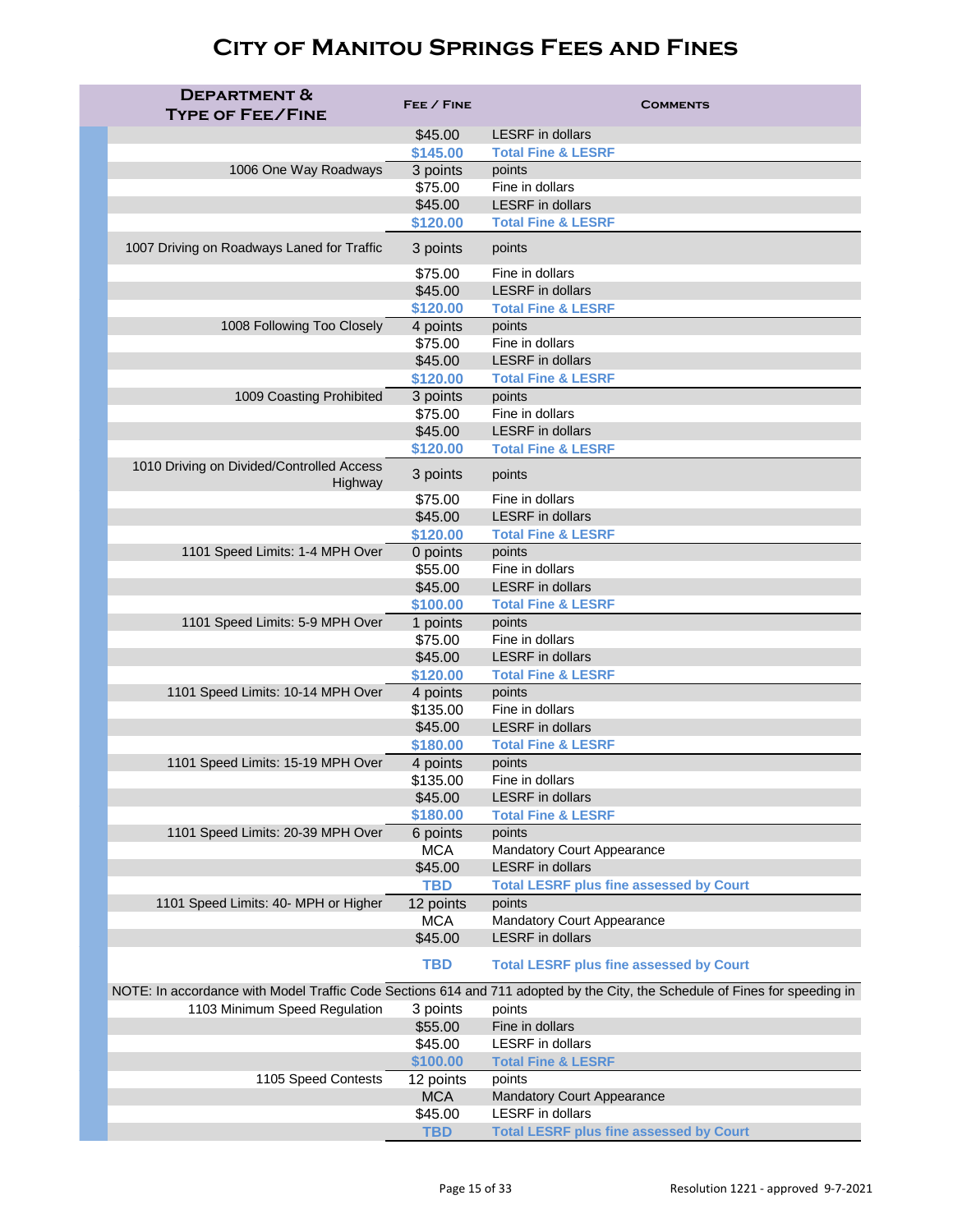| <b>DEPARTMENT &amp;</b><br><b>TYPE OF FEE/FINE</b>            | FEE / FINE            | <b>COMMENTS</b>                                              |
|---------------------------------------------------------------|-----------------------|--------------------------------------------------------------|
| 1201 Starting Parked Vehicle                                  | 3 points              | points                                                       |
|                                                               | \$55.00               | Fine in dollars                                              |
|                                                               | \$45.00               | <b>LESRF</b> in dollars                                      |
|                                                               | \$100.00              | <b>Total Fine &amp; LESRF</b>                                |
| 1202 Parking or Abandonment of Vehicle                        | 0 points              | points                                                       |
|                                                               | \$55.00               | Fine in dollars                                              |
|                                                               | \$45.00               | <b>LESRF</b> in dollars                                      |
|                                                               | \$100.00              | <b>Total Fine &amp; LESRF</b>                                |
| 1204 Stopping, Standing, or Parking<br>Prohibited (crosswalk) | 0 points              | points                                                       |
|                                                               | \$55.00               | Fine in dollars                                              |
|                                                               | \$45.00               | <b>LESRF</b> in dollars                                      |
|                                                               | \$100.00              | <b>Total Fine &amp; LESRF</b>                                |
| 1206 Unattended Motor Vehicle                                 | 0 points              | points                                                       |
|                                                               | \$55.00               | Fine in dollars                                              |
|                                                               | \$45.00               | <b>LESRF</b> in dollars                                      |
|                                                               | \$100.00              | <b>Total Fine &amp; LESRF</b>                                |
| 1207 Opening and Closing Vehicle Doors                        | 0 points              | points                                                       |
|                                                               | \$55.00               | Fine in dollars                                              |
|                                                               | \$45.00               | <b>LESRF</b> in dollars                                      |
|                                                               | \$100.00              | <b>Total Fine &amp; LESRF</b>                                |
| 1211 (1 & 2) Limitations on Backing                           | 2 points              | points                                                       |
|                                                               | \$55.00               | Fine in dollars                                              |
|                                                               | \$45.00               | <b>LESRF</b> in dollars                                      |
|                                                               | \$100.00              | <b>Total Fine &amp; LESRF</b>                                |
| 1401 Reckless Driving                                         | 8 points              | points                                                       |
|                                                               | <b>MCA</b>            | <b>Mandatory Court Appearance</b><br><b>LESRF</b> in dollars |
|                                                               | \$45.00<br><b>TBD</b> |                                                              |
| 1402 Careless Driving                                         | 4 points              | <b>Total LESRF plus fine assessed by Court</b><br>points     |
|                                                               | \$150.00              | Fine in dollars                                              |
|                                                               | \$45.00               | <b>LESRF</b> in dollars                                      |
|                                                               | \$195.00              | <b>Total Fine &amp; LESRF</b>                                |
| 1403 Following Fire Apparatus                                 | 3 points              | points                                                       |
|                                                               | \$55.00               | Fine in dollars                                              |
|                                                               | \$45.00               | <b>LESRF</b> in dollars                                      |
|                                                               | \$100.00              | <b>Total Fine &amp; LESRF</b>                                |
| 1404 Crossing Fire Hose                                       | 0 points              | points                                                       |
|                                                               | \$55.00               | Fine in dollars                                              |
|                                                               | \$45.00               | <b>LESRF</b> in dollars                                      |
|                                                               | \$100.00              | <b>Total Fine &amp; LESRF</b>                                |
| 1405 Riding in Trailers                                       | 0 points              | points                                                       |
|                                                               | \$55.00               | Fine in dollars                                              |
|                                                               | \$45.00               | <b>LESRF</b> in dollars                                      |
|                                                               | \$100.00              | <b>Total Fine &amp; LESRF</b>                                |
| 1406 Foreign Matter on Highway                                | 0 points              | points                                                       |
|                                                               | \$55.00               | Fine in dollars                                              |
|                                                               | \$45.00               | <b>LESRF</b> in dollars                                      |
|                                                               | \$100.00              | <b>Total Fine &amp; LESRF</b>                                |
| 1407 Spilling Loads on Highway                                | 3 points<br>\$165.00  | points<br>Fine in dollars                                    |
|                                                               | \$45.00               | <b>LESRF</b> in dollars                                      |
|                                                               | \$210.00              | <b>Total Fine &amp; LESRF</b>                                |
| 1409 Compulsory Insurance                                     | 4 points              | points                                                       |
|                                                               | <b>MCA</b>            | <b>Mandatory Court Appearance</b>                            |
|                                                               | \$45.00               | <b>LESRF</b> in dollars                                      |
|                                                               | <b>TBD</b>            | <b>Total LESRF plus fine assessed by Court</b>               |
| 1411 Use of Earphones While Driving                           | 0 points              | points                                                       |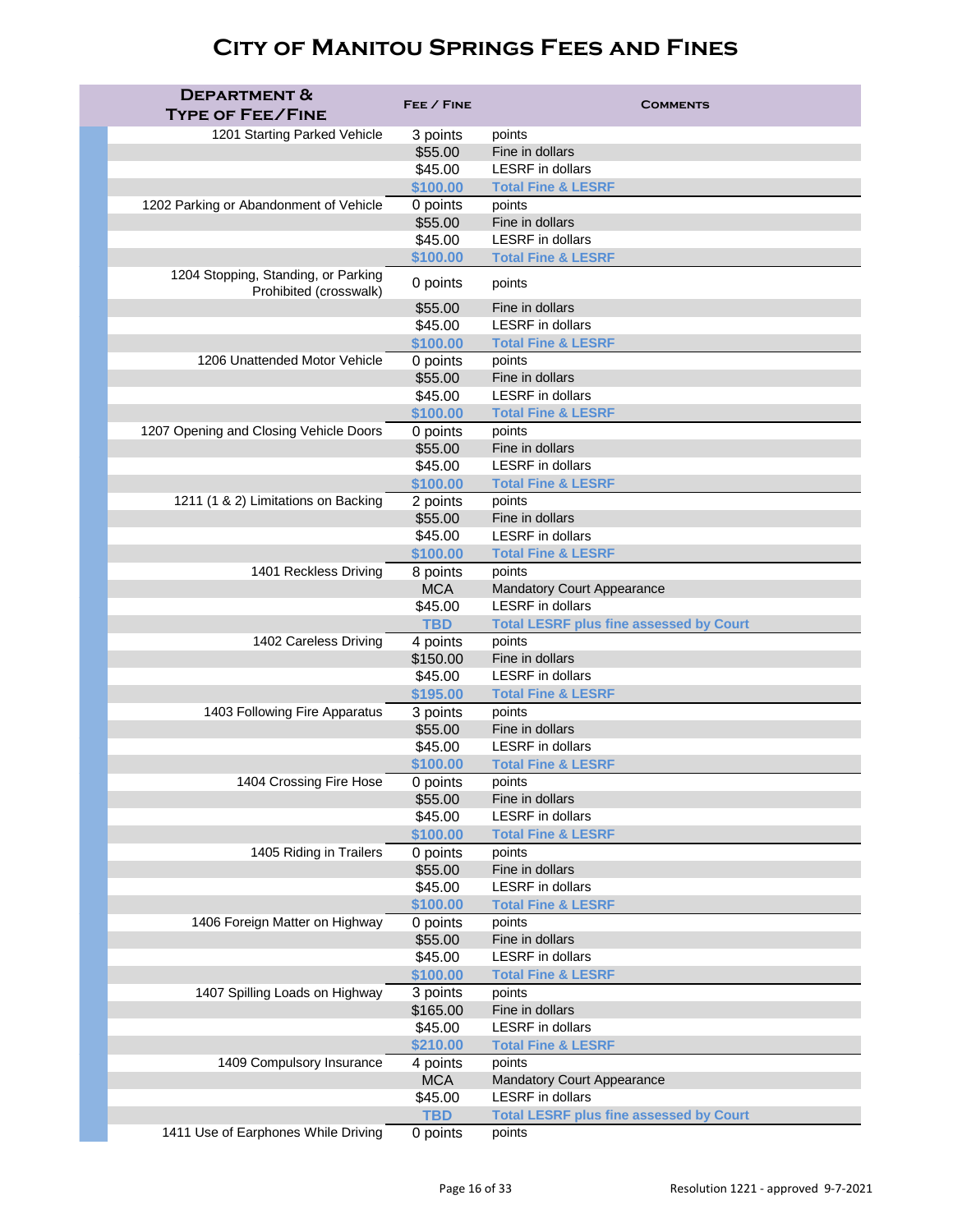| <b>DEPARTMENT &amp;</b><br><b>TYPE OF FEE/FINE</b>    | FEE / FINE             | <b>COMMENTS</b>                                |
|-------------------------------------------------------|------------------------|------------------------------------------------|
|                                                       | \$55.00                | Fine in dollars                                |
|                                                       | \$45.00                | <b>LESRF</b> in dollars                        |
|                                                       | \$100.00               | <b>Total Fine &amp; LESRF</b>                  |
| 1412 Operations of Bicycles                           | 0 points               | points                                         |
|                                                       | \$55.00                | Fine in dollars                                |
|                                                       | \$45.00                | <b>LESRF</b> in dollars                        |
|                                                       | \$100.00               | <b>Total Fine &amp; LESRF</b>                  |
| 1413 Eluding/Attempting to Elude a Police<br>Officer  | 12 points              | points                                         |
|                                                       | <b>MCA</b>             | <b>Mandatory Court Appearance</b>              |
|                                                       | \$45.00                | <b>LESRF</b> in dollars                        |
|                                                       | <b>TBD</b>             | <b>Total LESRF plus fine assessed by Court</b> |
| 1415 Radar Jamming Devices Prohibited                 | 0 points               | points                                         |
|                                                       | \$75.00                | Fine in dollars                                |
|                                                       | \$45.00                | <b>LESRF</b> in dollars                        |
| 1502 Motorcycle (operator/passenger) <18              | \$120.00               | <b>Total Fine &amp; LESRF</b>                  |
| Not Wearing an Protective Helmet                      | 3 points               | points                                         |
|                                                       | \$100.00               | Fine in dollars<br><b>LESRF</b> in dollars     |
|                                                       | \$45.00                |                                                |
|                                                       | \$145.00               | <b>Total Fine &amp; LESRF</b><br>points        |
| 1903 School Buses-Stops-Signs-Passing                 | 6 points<br><b>MCA</b> | Fine in dollars                                |
|                                                       | \$45.00                | <b>LESRF</b> in dollars                        |
|                                                       | \$45.00                | <b>Total Fine &amp; LESRF</b>                  |
| 5.04.040 Business License Required                    | <b>MCA</b>             | <b>Mandatory Court Appearance</b>              |
|                                                       | \$45.00                | <b>LESRF</b> in dollars                        |
|                                                       | <b>TBD</b>             | <b>Total LESRF plus fine assessed by Court</b> |
| 5.16.030 Soliciting Prohibited                        | \$110.00               | Fine in dollars                                |
|                                                       | \$45.00                | <b>LESRF</b> in dollars                        |
|                                                       | \$155.00               | <b>Total Fine &amp; LESRF</b>                  |
| 5.16.020 Entering Upon Premise Without<br>Invitation  | \$165.00               | Fine in dollars                                |
|                                                       | \$45.00                | <b>LESRF</b> in dollars                        |
|                                                       | \$210.00               | <b>Total Fine &amp; LESRF</b>                  |
| 5.20.040 Business License Required, Alcohol<br>Outlet | <b>MCA</b>             | <b>Mandatory Court Appearance</b>              |
|                                                       | \$45.00                | <b>LESRF</b> in dollars                        |
|                                                       | <b>TBD</b>             | <b>Total LESRF plus fine assessed by Court</b> |
| 5.20.090 Open Container in Public Prohibited          | \$75.00                | Fine in dollars                                |
|                                                       | \$45.00                | <b>LESRF</b> in dollars                        |
|                                                       | \$120.00               | <b>Total Fine &amp; LESRF</b>                  |
| 5.20.100 Conduct of Establishment                     | \$165.00               | Fine in dollars                                |
|                                                       | \$45.00                | <b>LESRF</b> in dollars                        |
|                                                       | \$210.00               | <b>Total Fine &amp; LESRF</b>                  |
| 5.72.020 License Required, Massage<br>Establishment   | \$165.00               | Fine in dollars                                |
|                                                       | \$45.00                | <b>LESRF</b> in dollars                        |
|                                                       | \$210.00               | <b>Total Fine &amp; LESRF</b>                  |
| 6.08.020 Unnecessary Sound Prohibited                 | \$75.00                | Fine in dollars                                |
|                                                       | \$45.00                | <b>LESRF</b> in dollars                        |
|                                                       | \$120.00               | <b>Total Fine &amp; LESRF</b>                  |
| 6.08.030 Committing of Nuisance Unlawful              | \$75.00<br>\$45.00     | Fine in dollars<br><b>LESRF</b> in dollars     |
|                                                       | \$120.00               | <b>Total Fine &amp; LESRF</b>                  |
| 6.24.020 Garbage and Refuse Control                   | \$165.00               | Fine in dollars                                |
|                                                       | \$45.00                | <b>LESRF</b> in dollars                        |
|                                                       |                        |                                                |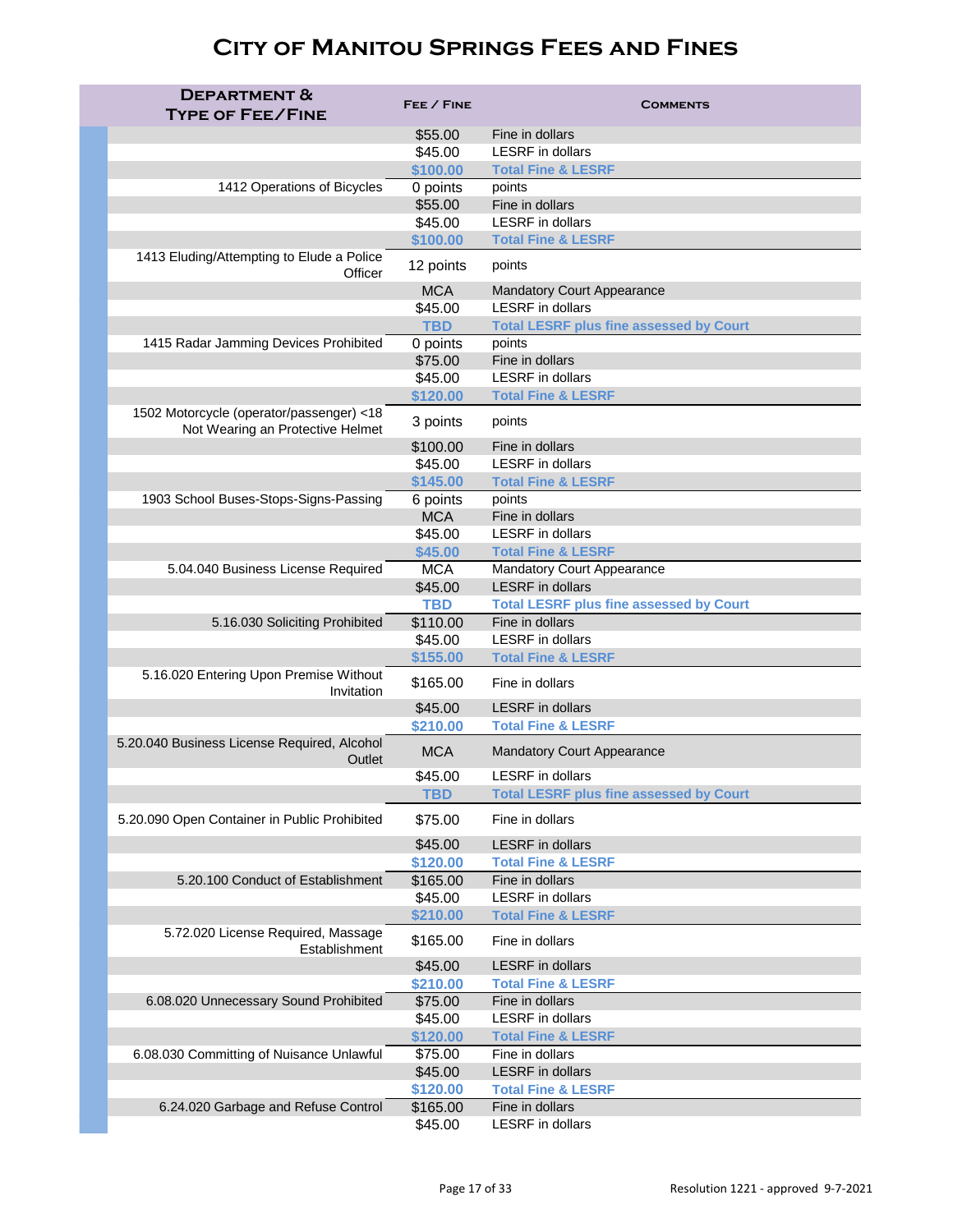| <b>DEPARTMENT &amp;</b><br><b>TYPE OF FEE/FINE</b>       | FEE / FINE          | <b>COMMENTS</b>                                  |
|----------------------------------------------------------|---------------------|--------------------------------------------------|
|                                                          | \$210.00            | <b>Total Fine &amp; LESRF</b>                    |
| 6.24.050 Throwing of Rubbish or Litter on<br>Property    | \$165.00            | Fine in dollars                                  |
|                                                          | \$45.00             | <b>LESRF</b> in dollars                          |
|                                                          | \$210.00            | <b>Total Fine &amp; LESRF</b>                    |
| 6.32.020 Fireworks Prohibited                            | \$100.00            | Fine in dollars                                  |
|                                                          | \$45.00             | <b>LESRF</b> in dollars                          |
|                                                          | \$145.00            | <b>Total Fine &amp; LESRF</b>                    |
| 6.44.020 License Required-Camping Vehicles               | \$165.00            | Fine in dollars                                  |
|                                                          | \$45.00             | <b>LESRF</b> in dollars                          |
|                                                          | \$210.00            | <b>Total Fine &amp; LESRF</b>                    |
| 6.48.020 Tattooing Declared Unlawful                     | \$165.00            | Fine in dollars<br><b>LESRF</b> in dollars       |
|                                                          | \$45.00<br>\$210.00 | <b>Total Fine &amp; LESRF</b>                    |
| 7.04.050 Dangerous Animals at Large                      | <b>MCA</b>          | <b>Mandatory Court Appearance</b>                |
|                                                          | \$25.00             | <b>LESRF</b> in dollars                          |
|                                                          | <b>TBD</b>          | <b>Total LESRF plus fine assessed by Court</b>   |
| 7.04.090 Noises, Animals                                 | \$100.00            | Fine in dollars                                  |
|                                                          | \$45.00             | <b>LESRF</b> in dollars                          |
|                                                          | \$145.00            | <b>Total Fine &amp; LESRF</b>                    |
| 7.04.095 Hitching Animals                                | <b>MCA</b>          | Fine in dollars                                  |
|                                                          | \$45.00             | <b>LESRF</b> in dollars                          |
|                                                          | \$45.00             | <b>Total Fine &amp; LESRF</b>                    |
| 7.08.020 Licensing Requirements, Dogs                    | <b>MCA</b>          | <b>Mandatory Court Appearance</b>                |
|                                                          | \$45.00             | <b>LESRF</b> in dollars                          |
|                                                          | <b>TBD</b>          | <b>Total LESRF plus fine assessed by Court</b>   |
| 7.08.030 Dogs at Large (1st Offense)                     | \$25.00             | Fine in dollars                                  |
|                                                          | \$45.00             | <b>LESRF</b> in dollars                          |
| 7.08.030 Dogs at Large (2nd Offense)                     | \$70.00<br>\$75.00  | <b>Total Fine &amp; LESRF</b><br>Fine in dollars |
|                                                          | \$45.00             | <b>LESRF</b> in dollars                          |
|                                                          | \$120.00            | <b>Total Fine &amp; LESRF</b>                    |
| 7.08.030 Dogs at Large (3rd Offense)                     | \$125.00            | Fine in dollars                                  |
|                                                          | \$45.00             | <b>LESRF</b> in dollars                          |
|                                                          | \$170.00            | <b>Total Fine &amp; LESRF</b>                    |
| 7.10.030 - 7.10.080 Wildlife Protection (1st<br>Offense) | ***NOV              | Notice of Violation                              |
|                                                          | \$45.00             | <b>LESRF</b> in dollars                          |
|                                                          | <b>TBD</b>          | <b>Total LESRF plus fine assessed by Court</b>   |
| 7.10.030 - 7.10.080 Wildlife Protection (2nd<br>Offense) | \$75.00             | Fine in dollars                                  |
|                                                          | \$45.00             | <b>LESRF</b> in dollars                          |
|                                                          | \$120.00            | <b>Total Fine &amp; LESRF</b>                    |
| 7.10.030 - 7.10.080 Wildlife Protection (3rd<br>Offense) | <b>MCA</b>          | <b>Mandatory Court Appearance</b>                |
|                                                          | \$45.00             | <b>LESRF</b> in dollars                          |
|                                                          | <b>TBD</b>          | <b>Total LESRF plus fine assessed by Court</b>   |
| 9.04.020 False Alarm                                     | \$85.00             | Fine in dollars<br><b>LESRF</b> in dollars       |
|                                                          | \$45.00<br>\$130.00 | <b>Total Fine &amp; LESRF</b>                    |
| 9.04.030 Resisting/Assaulting an Officer                 | <b>MCA</b>          | <b>Mandatory Court Appearance</b>                |
|                                                          | \$45.00             | <b>LESRF</b> in dollars                          |
|                                                          | <b>TBD</b>          | <b>Total LESRF plus fine assessed by Court</b>   |
| 9.04.031 Obstructing a Peace Officer or<br>Fireman       | <b>MCA</b>          | <b>Mandatory Court Appearance</b>                |
|                                                          | \$45.00             | <b>LESRF</b> in dollars                          |
|                                                          | \$45.00             | <b>Total Fine &amp; LESRF</b>                    |
|                                                          |                     |                                                  |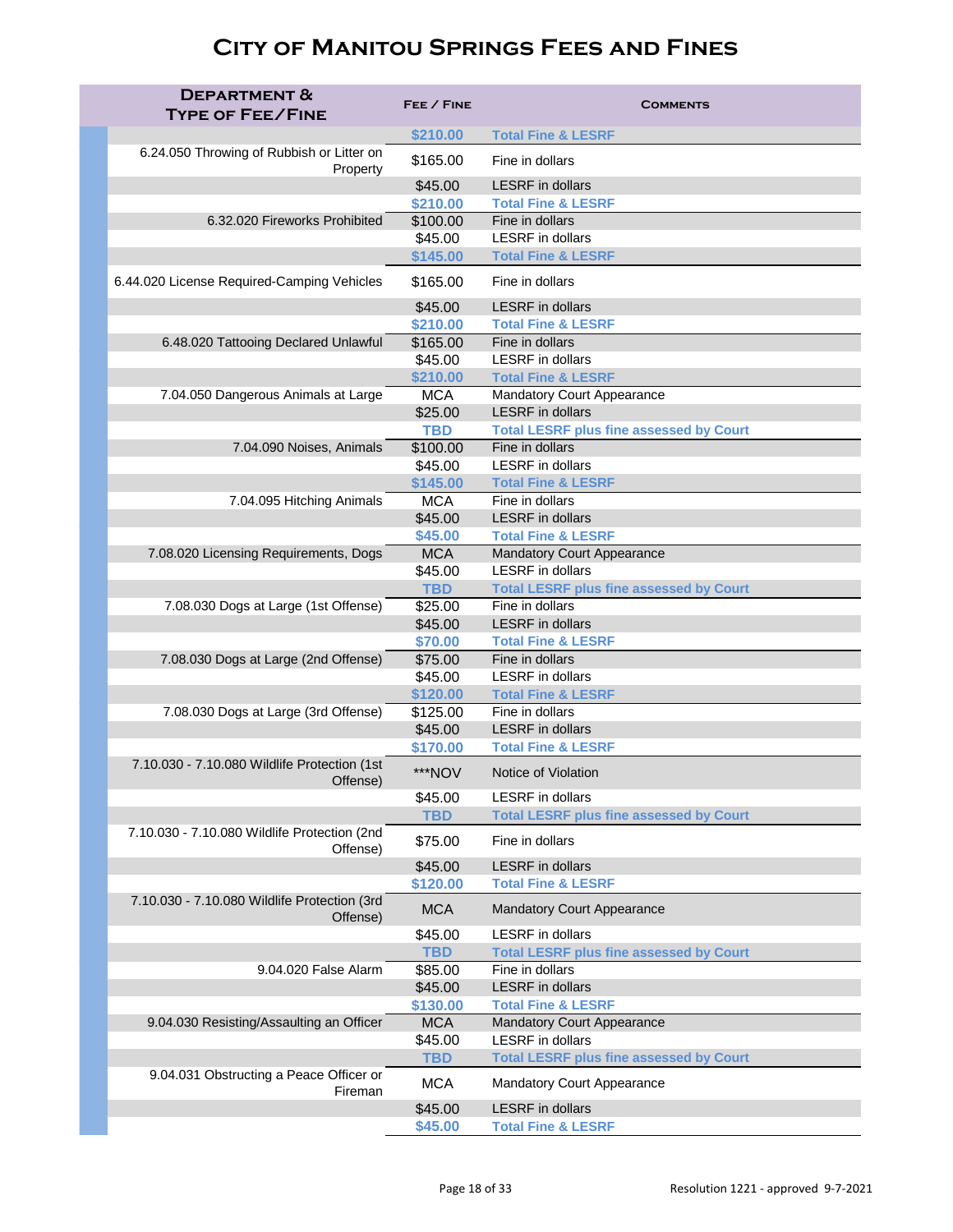| <b>DEPARTMENT &amp;</b><br><b>TYPE OF FEE/FINE</b>                                                                          | FEE / FINE               | <b>COMMENTS</b>                                                                     |
|-----------------------------------------------------------------------------------------------------------------------------|--------------------------|-------------------------------------------------------------------------------------|
| 9.06.010 False Reporting                                                                                                    | <b>MCA</b>               | <b>Mandatory Court Appearance</b>                                                   |
|                                                                                                                             | \$45.00                  | <b>LESRF</b> in dollars                                                             |
|                                                                                                                             | <b>TBD</b>               | <b>Total LESRF plus fine assessed by Court</b>                                      |
| 9.08.010 Misrepresentation of Age for Certain<br>Purposes                                                                   | <b>MCA</b>               | <b>Mandatory Court Appearance</b>                                                   |
|                                                                                                                             | \$45.00                  | <b>LESRF</b> in dollars                                                             |
| 9.08.040 Assault - Prohibited                                                                                               | <b>TBD</b><br><b>MCA</b> | <b>Total LESRF plus fine assessed by Court</b><br><b>Mandatory Court Appearance</b> |
|                                                                                                                             | \$45.00                  | <b>LESRF</b> in dollars                                                             |
|                                                                                                                             | <b>TBD</b>               | <b>Total LESRF plus fine assessed by Court</b>                                      |
| 9.08.050 Battery Prohibited                                                                                                 | <b>MCA</b>               | <b>Mandatory Court Appearance</b>                                                   |
|                                                                                                                             | \$45.00                  | <b>LESRF</b> in dollars                                                             |
|                                                                                                                             | <b>TBD</b>               | <b>Total LESRF plus fine assessed by Court</b>                                      |
| 9.12.030 Indecent Exposure or Behavior                                                                                      | <b>MCA</b>               | <b>Mandatory Court Appearance</b>                                                   |
|                                                                                                                             | \$45.00                  | <b>LESRF</b> in dollars                                                             |
|                                                                                                                             | <b>TBD</b>               | <b>Total LESRF plus fine assessed by Court</b>                                      |
| 9.16.020 Unlawful Assembly                                                                                                  | \$110.00<br>\$45.00      | Fine in dollars<br><b>LESRF</b> in dollars                                          |
|                                                                                                                             | \$155.00                 | <b>Total Fine &amp; LESRF</b>                                                       |
| 9.18.010 Disorderly Conduct                                                                                                 | <b>MCA</b>               | <b>Mandatory Court Appearance</b>                                                   |
|                                                                                                                             | \$45.00                  | <b>LESRF</b> in dollars                                                             |
|                                                                                                                             | <b>TBD</b>               | <b>Total LESRF plus fine assessed by Court</b>                                      |
| 9.16.040 Harassment - Stalking Unlawful                                                                                     | <b>MCA</b>               | <b>Mandatory Court Appearance</b>                                                   |
|                                                                                                                             | \$45.00                  | <b>LESRF</b> in dollars                                                             |
|                                                                                                                             | <b>TBD</b>               | <b>Total LESRF plus fine assessed by Court</b>                                      |
| 9.24.020 Marijuana - Possession by persons<br>under twenty-one years of age                                                 | <b>MCA</b>               | <b>Mandatory Court Appearance</b>                                                   |
|                                                                                                                             | \$45.00                  | <b>LESRF</b> in dollars                                                             |
|                                                                                                                             | <b>TBD</b>               | <b>Total LESRF plus fine assessed by Court</b>                                      |
| 9.24.030 A & B Marijuana - Possession,<br>Consumption, Transferring, and Cultivation by<br>person twenty-one years or older | <b>MCA</b>               | <b>Mandatory Court Appearance</b>                                                   |
|                                                                                                                             | \$45.00                  | <b>LESRF</b> in dollars                                                             |
|                                                                                                                             | <b>TBD</b>               | <b>Total LESRF plus fine assessed by Court</b>                                      |
| 9.24.040 A & B Marijuana - Procuring for or<br>by a minor: sales to a minor                                                 | <b>MCA</b>               | <b>Mandatory Court Appearance</b>                                                   |
|                                                                                                                             | \$45.00                  | <b>LESRF</b> in dollars                                                             |
|                                                                                                                             | <b>TBD</b>               | <b>Total LESRF plus fine assessed by Court</b>                                      |
| 9.24.050 A Possession of Drug Paraphernalia                                                                                 | <b>MCA</b>               | <b>Mandatory Court Appearance</b>                                                   |
|                                                                                                                             | \$45.00                  | <b>LESRF</b> in dollars                                                             |
|                                                                                                                             | <b>TBD</b>               | <b>Total LESRF plus fine assessed by Court</b>                                      |
| 9.24.060 False Identification (Minor/Adults)                                                                                | <b>MCA</b>               | <b>Mandatory Court Appearance</b><br><b>LESRF</b> in dollars                        |
|                                                                                                                             | \$45.00<br><b>TBD</b>    | <b>Total LESRF plus fine assessed by Court</b>                                      |
|                                                                                                                             |                          |                                                                                     |
| 9.26.010 Smoking Prohibited in City Parks                                                                                   | \$100.00<br>\$45.00      | Fine in dollars<br><b>LESRF</b> in dollars                                          |
|                                                                                                                             | \$145.00                 | <b>Total Fine &amp; LESRF</b>                                                       |
| 9.28.010 Injury to Property of Another                                                                                      | <b>MCA</b>               | <b>Mandatory Court Appearance</b>                                                   |
|                                                                                                                             | \$45.00                  | <b>LESRF</b> in dollars                                                             |
|                                                                                                                             | <b>TBD</b>               | <b>Total LESRF plus fine assessed by Court</b>                                      |
| 9.28.020 Injury to City Property                                                                                            | <b>MCA</b>               | <b>Mandatory Court Appearance</b>                                                   |
|                                                                                                                             | \$45.00                  | <b>LESRF</b> in dollars                                                             |
| 9.32.020 Failure to Return Property                                                                                         | <b>TBD</b>               | <b>Total LESRF plus fine assessed by Court</b>                                      |
| Unlawful/Library                                                                                                            | \$55.00                  | Fine in dollars                                                                     |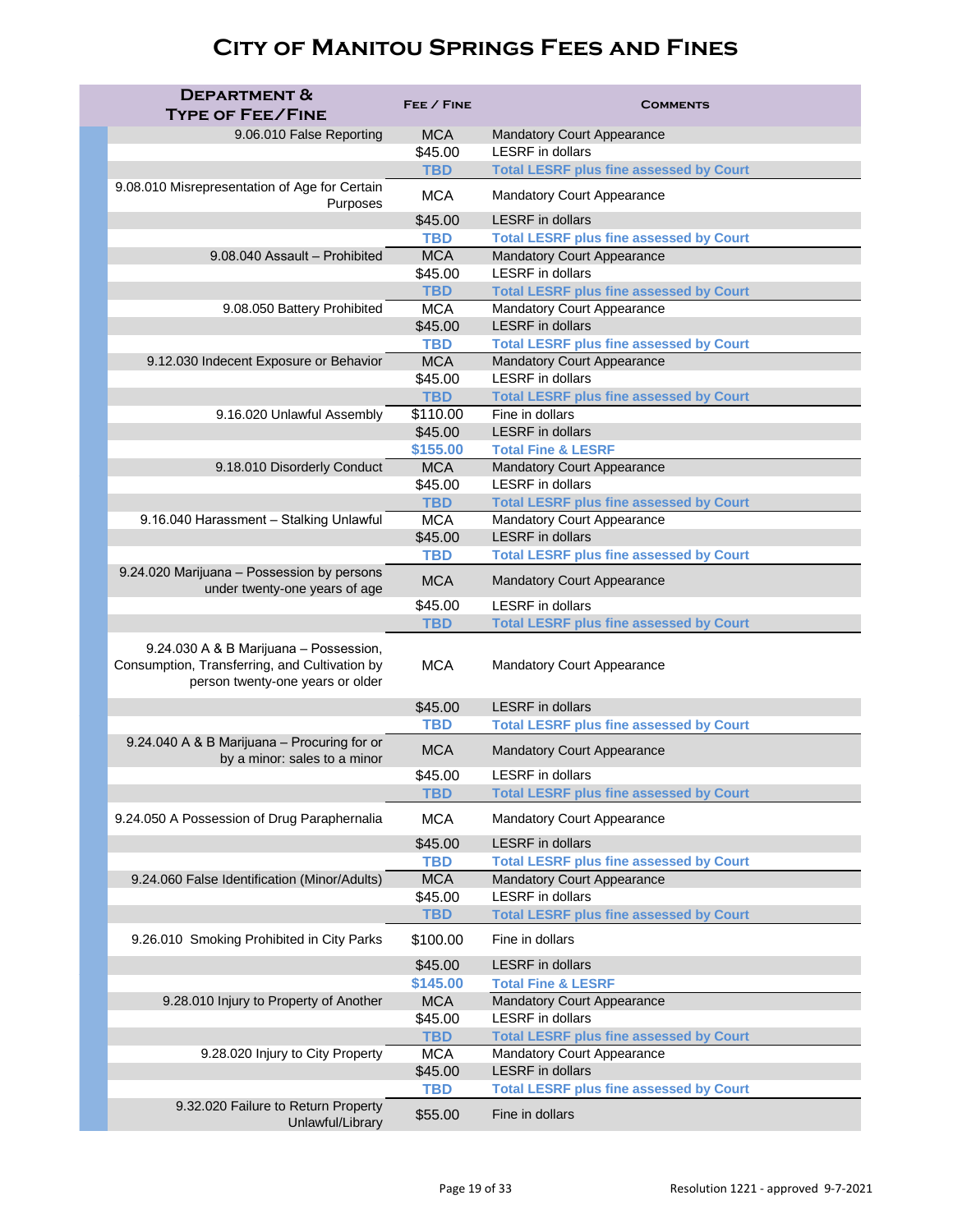| <b>DEPARTMENT &amp;</b><br><b>TYPE OF FEE/FINE</b>                | FEE / FINE            | <b>COMMENTS</b>                                                           |
|-------------------------------------------------------------------|-----------------------|---------------------------------------------------------------------------|
|                                                                   | \$45.00               | <b>LESRF</b> in dollars                                                   |
|                                                                   | \$100.00              | <b>Total Fine &amp; LESRF</b>                                             |
| 9.32.030 Injury to Property Unlawful/Library                      | <b>MCA</b>            | <b>Mandatory Court Appearance</b>                                         |
|                                                                   | \$45.00               | <b>LESRF</b> in dollars                                                   |
|                                                                   | <b>TBD</b>            | <b>Total LESRF plus fine assessed by Court</b>                            |
| 9.36.010 Trespass Upon City Property<br>Prohibited                | <b>MCA</b>            | <b>Mandatory Court Appearance</b>                                         |
|                                                                   | \$45.00               | <b>LESRF</b> in dollars                                                   |
|                                                                   | <b>TBD</b>            | <b>Total LESRF plus fine assessed by Court</b>                            |
| 9.36.040 Trespass on Private Property<br>Unlawful                 | <b>MCA</b>            | <b>Mandatory Court Appearance</b>                                         |
|                                                                   | \$45.00               | <b>LESRF</b> in dollars                                                   |
|                                                                   | <b>TBD</b>            | <b>Total LESRF plus fine assessed by Court</b>                            |
| 9.36.060 Theft Prohibited                                         | <b>MCA</b>            | <b>Mandatory Court Appearance</b><br><b>LESRF</b> in dollars              |
|                                                                   | \$45.00<br><b>TBD</b> | <b>Total LESRF plus fine assessed by Court</b>                            |
| 9.42.010 Camping in Public Places                                 | \$85.00               | Fine in dollars                                                           |
|                                                                   | \$45.00               | <b>LESRF</b> in dollars                                                   |
|                                                                   | \$130.00              | <b>Total Fine &amp; LESRF</b>                                             |
| 9.44.010 Scavenging from Solid Waste<br>Containers                | \$55.00               | Fine in dollars                                                           |
|                                                                   | \$45.00               | <b>LESRF</b> in dollars                                                   |
|                                                                   | \$100.00              | <b>Total Fine &amp; LESRF</b>                                             |
| 9.46.020 Sitting/Lying Down in the Downtown<br>area (1st offense) | \$55.00               | Fine in dollars                                                           |
|                                                                   | \$45.00               | <b>LESRF</b> in dollars                                                   |
|                                                                   | \$100.00              | <b>Total Fine &amp; LESRF</b>                                             |
| 9.46.020 Sitting/Lying Down in the Downtown<br>area (2nd offense) | <b>MCA</b>            | <b>Mandatory Court Appearance</b>                                         |
|                                                                   | \$45.00<br><b>TBD</b> | <b>LESRF</b> in dollars<br><b>Total LESRF plus fine assessed by Court</b> |
| 9.48.010 Curfew, Applicable When                                  | \$55.00               | Fine in dollars                                                           |
|                                                                   | \$45.00               | <b>LESRF</b> in dollars                                                   |
|                                                                   | \$100.00              | <b>Total Fine &amp; LESRF</b>                                             |
| 9.48.020 Curfew, Parental Responsibility                          | \$55.00<br>\$45.00    | Fine in dollars<br><b>LESRF</b> in dollars                                |
|                                                                   | \$100.00              | <b>Total Fine &amp; LESRF</b>                                             |
| 9.52.020 Unlawful Possession (Weapons)                            | <b>MCA</b>            | <b>Mandatory Court Appearance</b>                                         |
|                                                                   | \$45.00               | <b>LESRF</b> in dollars                                                   |
|                                                                   | <b>TBD</b>            | <b>Total LESRF plus fine assessed by Court</b>                            |
| 9.52.040 Discharge of Weapons                                     | <b>MCA</b><br>\$45.00 | <b>Mandatory Court Appearance</b><br><b>LESRF</b> in dollars              |
|                                                                   | <b>TBD</b>            | <b>Total LESRF plus fine assessed by Court</b>                            |
| 10.04.065 Wheeled Vehicle on Sidewalks or in<br>Parks             | \$55.00               | Fine in dollars                                                           |
|                                                                   | \$45.00               | <b>LESRF</b> in dollars                                                   |
|                                                                   | \$100.00              | <b>Total Fine &amp; LESRF</b>                                             |
| 10.15.010 Proof of Vehicle Registration (A)<br>and $(B)$          | \$100.00              | Fine in dollars                                                           |
|                                                                   | \$45.00               | <b>LESRF</b> in dollars                                                   |
|                                                                   | \$145.00              | <b>Total Fine &amp; LESRF</b>                                             |
| 10.15.010 Proof of Vehicle Registration (C)                       | <b>MCA</b>            | <b>Mandatory Court Appearance</b>                                         |
|                                                                   | \$45.00               | <b>LESRF</b> in dollars                                                   |
|                                                                   | <b>TBD</b>            | <b>Total LESRF plus fine assessed by Court</b>                            |
| 10.24.020 Bicycles Prohibited                                     | \$55.00               | Fine in dollars                                                           |
|                                                                   | \$45.00               | <b>LESRF</b> in dollars                                                   |
|                                                                   | \$100.00              | <b>Total Fine &amp; LESRF</b>                                             |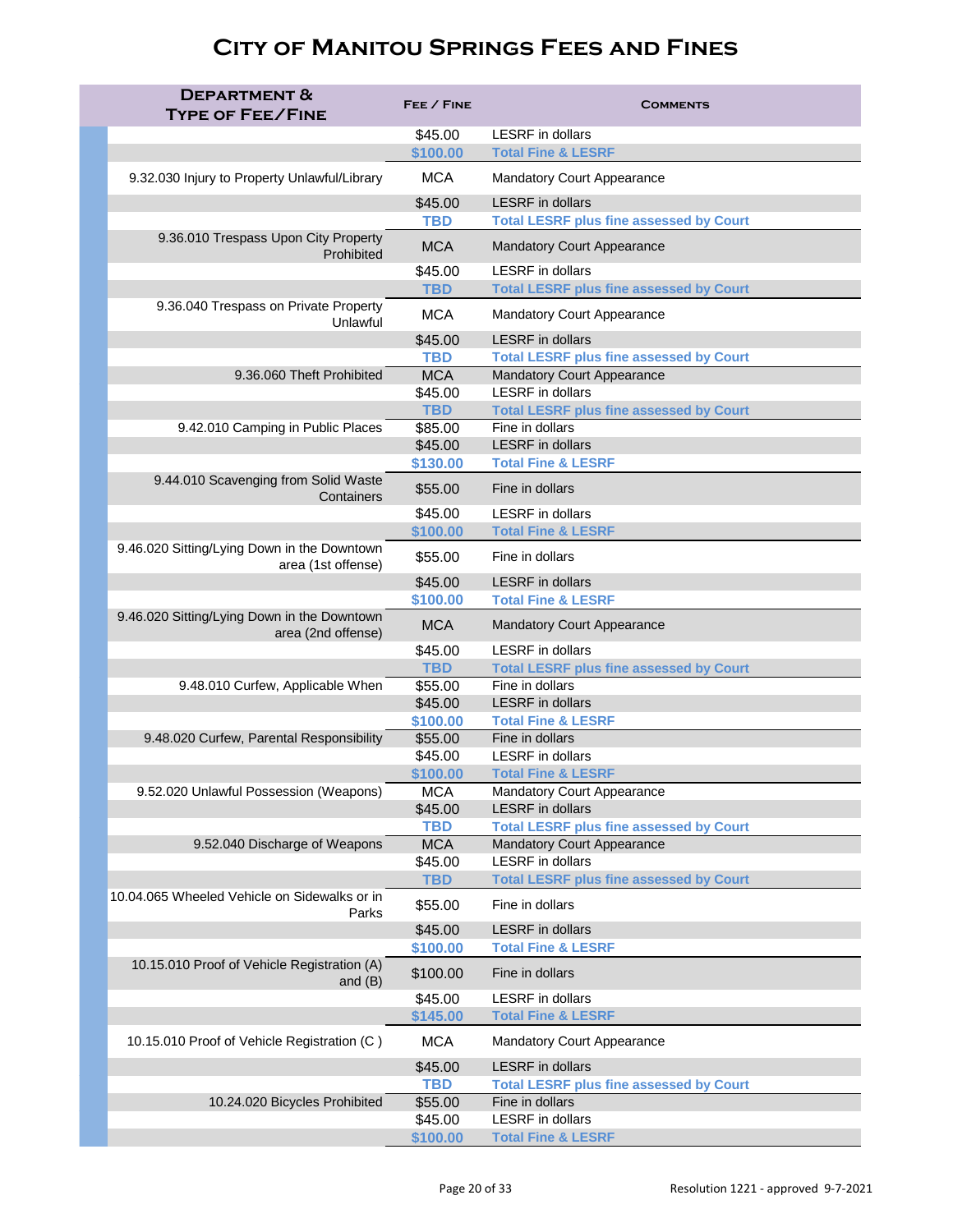| <b>DEPARTMENT &amp;</b><br><b>TYPE OF FEE/FINE</b>       | FEE / FINE | <b>COMMENTS</b>               |
|----------------------------------------------------------|------------|-------------------------------|
| 10.24.030 Scooters Prohibited                            | \$55.00    | Fine in dollars               |
|                                                          | \$45.00    | <b>LESRF</b> in dollars       |
|                                                          | \$100.00   | <b>Total Fine &amp; LESRF</b> |
| 10.24.050 Tobacco Use Prohibited                         | \$55.00    | Fine in dollars               |
|                                                          | \$45.00    | <b>LESRF</b> in dollars       |
|                                                          | \$100.00   | <b>Total Fine &amp; LESRF</b> |
| 12.24.010 Use of Facilities, Hours Prohibited<br>(Parks) | \$55.00    | Fine in dollars               |
|                                                          | \$45.00    | <b>LESRF</b> in dollars       |
|                                                          | \$100.00   | <b>Total Fine &amp; LESRF</b> |
| 12.32.010 Obstruction Prohibited (Sidewalk)              | \$55.00    | Fine in dollars               |
|                                                          | \$45.00    | <b>LESRF</b> in dollars       |
|                                                          | \$100.00   | <b>Total Fine &amp; LESRF</b> |

 $*$  LESRF = Law Enforcement Special Revenue Fund, Manitou Springs Municipal Code 1.32.120

\*\*\*Notice of Violation, Manitou Springs Municipal Code 7.10.090A

ALL THE ABOVE NON-PARKING OFFENSES CHARGED FOR WHICH NO FINE IS PROVIDED SHALL REQUIRE THE DEFENDANT TO APPEAR IN MUNICIPAL COURT.

| <b>PARKING CITATION FINES</b>                                                                    |         | AMENDED 11/17/2020 - EFFECTIVE |
|--------------------------------------------------------------------------------------------------|---------|--------------------------------|
|                                                                                                  |         | FINES 1/1/21 AND FEES 4/1/21   |
| Fine schedule for PARKING OFFENSES -                                                             |         |                                |
| <b>Section 10.04.010</b>                                                                         |         |                                |
| 1203 - Parking for Certain Purposes Prohibited                                                   |         |                                |
| 1203(a) Greasing, painting, or repairing<br>vehicle - 10.04.010(c)                               | \$25.00 | 1st offense in 12 month period |
|                                                                                                  | \$35.00 | 2nd offense in 12 month period |
|                                                                                                  | \$50.00 | 3rd offense in 12 month period |
| 1203(b) Displaying advertising                                                                   | \$25.00 | 1st offense in 12 month period |
|                                                                                                  | \$35.00 | 2nd offense in 12 month period |
|                                                                                                  | \$50.00 | 3rd offense in 12 month period |
| 1203(c) Over 72 hours                                                                            | \$25.00 | 1st offense in 12 month period |
|                                                                                                  | \$35.00 | 2nd offense in 12 month period |
|                                                                                                  | \$50.00 | 3rd offense in 12 month period |
| 1204 Stopping, Standing, or Parking                                                              |         |                                |
| <b>Prohibited</b>                                                                                |         |                                |
| 1204(1)(a) On sidewalk                                                                           | \$55.00 | 1st offense in 12 month period |
|                                                                                                  | \$65.00 | 2nd offense in 12 month period |
|                                                                                                  | \$75.00 | 3rd offense in 12 month period |
| 1204(1)(b) Within an intersection                                                                | \$55.00 | 1st offense in 12 month period |
|                                                                                                  | \$65.00 | 2nd offense in 12 month period |
|                                                                                                  | \$75.00 | 3rd offense in 12 month period |
| 1204(1)(c) On a crosswalk                                                                        | \$55.00 | 1st offense in 12 month period |
|                                                                                                  | \$65.00 | 2nd offense in 12 month period |
|                                                                                                  | \$75.00 | 3rd offense in 12 month period |
| 1204(1)(e) Alongside or opposite street excavation<br>or obstruction when obstructs traffic      | \$55.00 | 1st offense in 12 month period |
|                                                                                                  | \$65.00 | 2nd offense in 12 month period |
|                                                                                                  | \$75.00 | 3rd offense in 12 month period |
| 1204(1)(f) On the roadway side of any vehicle<br>stopped or parked at the edge of curb or street | \$35.00 | 1st offense in 12 month period |
|                                                                                                  | \$45.00 | 2nd offense in 12 month period |
|                                                                                                  | \$55.00 | 3rd offense in 12 month period |
| 1204(1)(g) On bridge or elevated highway<br>structure or highway tunnel                          | \$25.00 | 1st offense in 12 month period |
|                                                                                                  | \$35.00 | 2nd offense in 12 month period |
|                                                                                                  | \$45.00 | 3rd offense in 12 month period |
| 1204(1)(i) On controlled access highway                                                          | \$25.00 | 1st offense in 12 month period |
|                                                                                                  | \$35.00 | 2nd offense in 12 month period |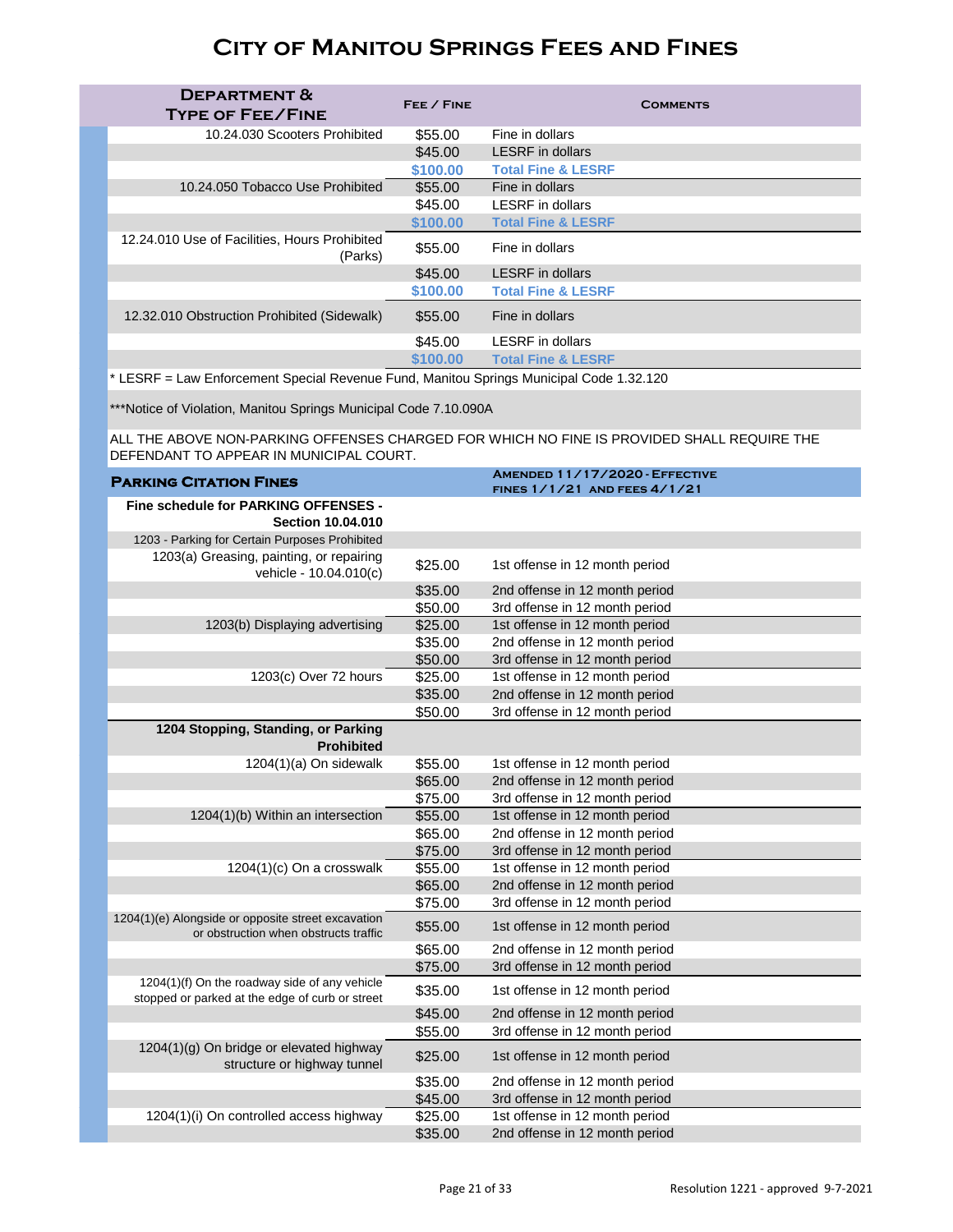| <b>DEPARTMENT &amp;</b>                                                                                                                                                      |                     |                                                                  |
|------------------------------------------------------------------------------------------------------------------------------------------------------------------------------|---------------------|------------------------------------------------------------------|
| <b>TYPE OF FEE/FINE</b>                                                                                                                                                      | FEE / FINE          | <b>COMMENTS</b>                                                  |
|                                                                                                                                                                              | \$45.00             | 3rd offense in 12 month period                                   |
| 1204(1)(j) In area between roadways on<br>divided highway                                                                                                                    | \$35.00             | 1st offense in 12 month period                                   |
|                                                                                                                                                                              | \$45.00             | 2nd offense in 12 month period                                   |
|                                                                                                                                                                              | \$55.00             | 3rd offense in 12 month period                                   |
| 1204(1)(k) Any other place where official signs<br>prohibit                                                                                                                  | \$35.00             | 1st offense in 12 month period                                   |
|                                                                                                                                                                              | \$45.00             | 2nd offense in 12 month period                                   |
|                                                                                                                                                                              | \$55.00             | 3rd offense in 12 month period                                   |
| 1204(2)(a) Within 5' of public or private<br>driveway                                                                                                                        | \$35.00             | 1st offense in 12 month period                                   |
|                                                                                                                                                                              | \$45.00             | 2nd offense in 12 month period                                   |
| 1204(2)(b) Within 15' of a hydrant                                                                                                                                           | \$55.00<br>\$100.00 | 3rd offense in 12 month period<br>1st offense in 12 month period |
|                                                                                                                                                                              | \$200.00            | 2nd offense in 12 month period                                   |
|                                                                                                                                                                              | \$300.00            | 3rd offense in 12 month period                                   |
| 1204(2)(c) Within 20' of a crosswalk at an                                                                                                                                   | \$35.00             | 1st offense in 12 month period                                   |
| intersection                                                                                                                                                                 |                     |                                                                  |
|                                                                                                                                                                              | \$45.00             | 2nd offense in 12 month period                                   |
|                                                                                                                                                                              | \$55.00             | 3rd offense in 12 month period                                   |
| 1204(2)(d) Within 30' upon approach to a flashing<br>signal, stop sign, yield sign, or traffic control signal                                                                | \$35.00             | 1st offense in 12 month period                                   |
|                                                                                                                                                                              | \$45.00             | 2nd offense in 12 month period                                   |
|                                                                                                                                                                              | \$55.00             | 3rd offense in 12 month period                                   |
| 1204(2)(e) Within 20' of the driveway entrance<br>to any fire station, or on the opposite side of<br>the street from the entrance, or within 75'<br>when posted              | \$35.00             | 1st offense in 12 month period                                   |
|                                                                                                                                                                              | \$45.00             | 2nd offense in 12 month period                                   |
|                                                                                                                                                                              | \$55.00             | 3rd offense in 12 month period                                   |
| 1204(3)(b) Fire Lane                                                                                                                                                         | \$100.00            | 1st offense in 12 month period                                   |
|                                                                                                                                                                              | \$200.00            | 2nd offense in 12 month period                                   |
|                                                                                                                                                                              | \$300.00            | 3rd offense in 12 month period                                   |
| 1204(5) Moving a vehicle not lawfully under<br>control into prohibited area or away from curb<br>unlawful distance                                                           | \$35.00             | 1st offense in 12 month period                                   |
|                                                                                                                                                                              | \$45.00             | 2nd offense in 12 month period                                   |
|                                                                                                                                                                              | \$55.00             | 3rd offense in 12 month period                                   |
| 1204(6) Violation of restrictions indicated by<br>traffic control devices placed by local authority<br>or violation of parking time limit - 10.04.010(f)                     | \$15.00             | 1st offense in 12 month period                                   |
|                                                                                                                                                                              | \$25.00             | 2nd offense in 12 month period                                   |
|                                                                                                                                                                              | \$50.00             | 3rd offense in 12 month period                                   |
| 1204(7) Parking adjacent to any yellow curb or<br>designated "Reserved" - $10.04.010(g)$                                                                                     | \$35.00             | 1st offense in 12 month period                                   |
|                                                                                                                                                                              | \$45.00             | 2nd offense in 12 month period                                   |
|                                                                                                                                                                              | \$55.00             | 3rd offense in 12 month period                                   |
| 1204(8) Parking prohibited at designated bus<br>stop, tour-bus stop, or trolley stop -<br>10.04.010(f)                                                                       | \$55.00             | 1st offense in 12 month period                                   |
|                                                                                                                                                                              | \$65.00             | 2nd offense in 12 month period                                   |
|                                                                                                                                                                              | \$75.00             | 3rd offense in 12 month period                                   |
| 1204(9) Violation of restrictions indicated by<br>traffic control devices placed by local authority<br>or violation of parking time limit - 10.04.010(f)-<br><b>Barr Lot</b> | \$35.00             | 1st offense in 12 month period                                   |
|                                                                                                                                                                              | \$45.00             | 2nd offense in 12 month period                                   |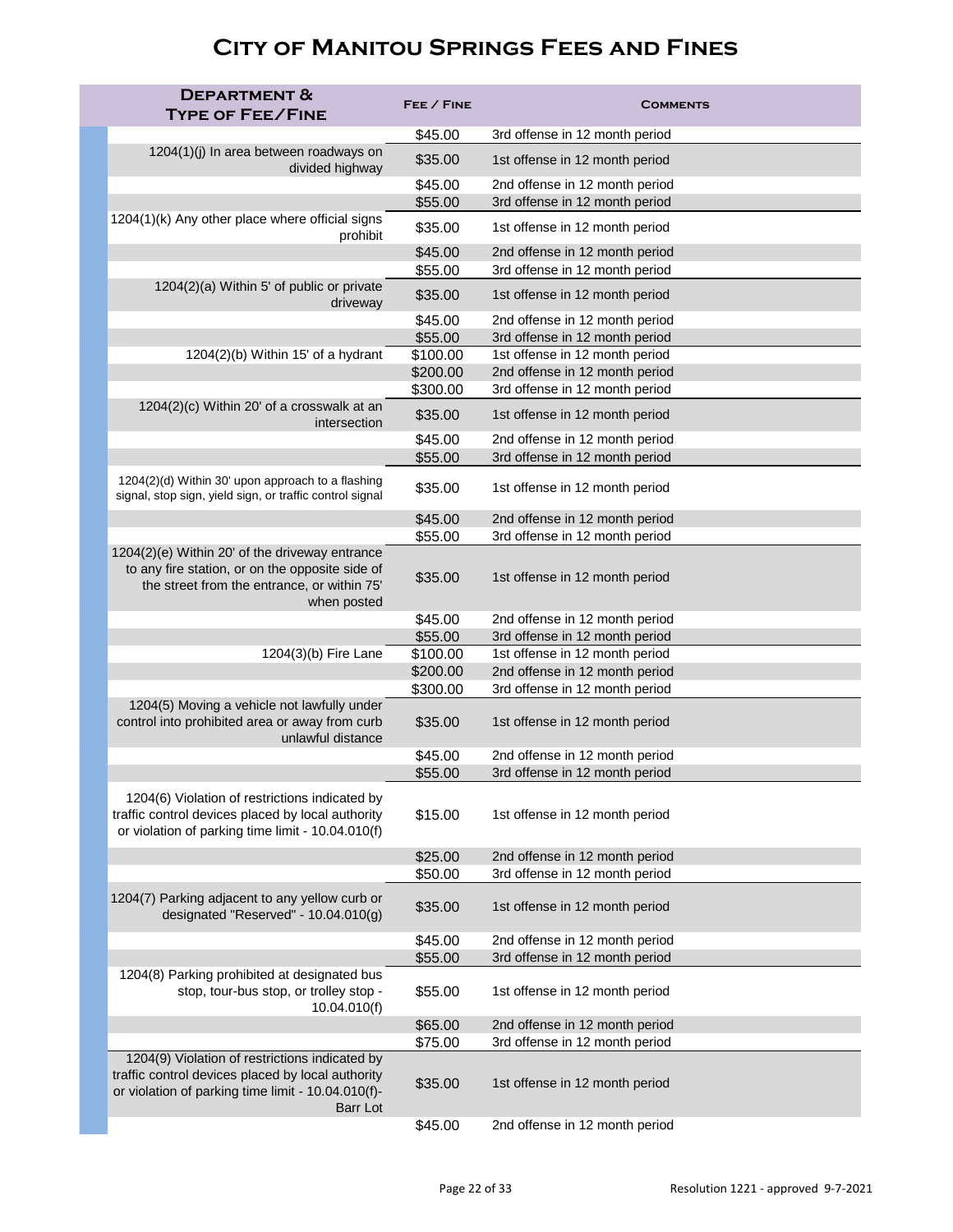| <b>DEPARTMENT &amp;</b><br><b>TYPE OF FEE/FINE</b>                                                                                | FEE / FINE           | <b>COMMENTS</b>                                                  |
|-----------------------------------------------------------------------------------------------------------------------------------|----------------------|------------------------------------------------------------------|
|                                                                                                                                   | \$55.00              | 3rd offense in 12 month period                                   |
| 1205 Parking at Curb or Edge of Roadway                                                                                           |                      |                                                                  |
| 1205(1) Two way road more than 12" from<br>curb                                                                                   | \$35.00              | 1st offense in 12 month period                                   |
|                                                                                                                                   | \$45.00              | 2nd offense in 12 month period                                   |
|                                                                                                                                   | \$55.00              | 3rd offense in 12 month period                                   |
| 1205(1) One way road more than 12" from<br>curb                                                                                   | \$35.00              | 1st offense in 12 month period                                   |
|                                                                                                                                   | \$45.00<br>\$55.00   | 2nd offense in 12 month period<br>3rd offense in 12 month period |
| 1208 Parking Privileged for Person with<br>Disabilities (see also 10.12.012)                                                      |                      |                                                                  |
|                                                                                                                                   | \$150.00             | 1st offense in 12 month period                                   |
|                                                                                                                                   | \$250.00<br>\$499.00 | 2nd offense in 12 month period<br>3rd offense in 12 month period |
| 1212 All Night Parking Prohibited (other than<br>physicians or persons on emergency calls - when<br>signed 3:00 a.m. - 6:00 a.m.) |                      |                                                                  |
|                                                                                                                                   | \$35.00              | 1st offense in 12 month period                                   |
|                                                                                                                                   | \$45.00              | 2nd offense in 12 month period                                   |
|                                                                                                                                   | \$55.00              | 3rd offense in 12 month period                                   |
| 10.12.010 Parking Prohibited Where and<br>When                                                                                    |                      |                                                                  |
| 10.12.010(A) Metered Parking On-Street -<br>Failure to Pay or Expired Meter, Failure to<br>comply with posted rules (Ruxton Ave)  | \$70.00              | 1st offense in 12 month period                                   |
|                                                                                                                                   | \$100.00             | 2nd offense in 12 month period                                   |
|                                                                                                                                   | \$150.00             | 3rd offense in 12 month period                                   |
| 10.12.012 Handicapped Parking Spaces (see<br>also 1208)                                                                           | \$150.00             | 1st offense in 12 month period                                   |
|                                                                                                                                   | \$250.00<br>\$499.00 | 2nd offense in 12 month period<br>3rd offense in 12 month period |
| 10.12.014(C) Center Lane                                                                                                          |                      |                                                                  |
| 10.12.014(C)(1) Failure to Obtain/Display<br><b>Required Permit or Placard</b>                                                    | \$45.00              | 1st offense in 12 month period                                   |
|                                                                                                                                   | N/A                  | 2nd offense in 12 month period                                   |
|                                                                                                                                   | N/A                  | 3rd offense in 12 month period                                   |
| 10.12.014(C)(2) with Vehicle Emergency<br><b>Warning Lamps Flashing</b>                                                           | \$45.00              | 1st offense in 12 month period                                   |
|                                                                                                                                   | N/A<br>N/A           | 2nd offense in 12 month period<br>3rd offense in 12 month period |
| 10.12.014(C)(3) Over 15 Minutes and/or No<br>Active Loading/Unloading                                                             | \$45.00              | 1st offense in 12 month period                                   |
|                                                                                                                                   | N/A<br>N/A           | 2nd offense in 12 month period<br>3rd offense in 12 month period |
| 10.12.014(C)(4) Within 20' of a Pedestrian                                                                                        | \$50.00              | 1st offense in 12 month period                                   |
| Crosswalk                                                                                                                         | N/A                  | 2nd offense in 12 month period                                   |
|                                                                                                                                   | N/A                  | 3rd offense in 12 month period                                   |
| 10.12.015 Oversized<br>Vehicles/Trailers/Recreational Vehicles                                                                    | <b>WARNING</b>       | 1st offense in 12 month period                                   |
|                                                                                                                                   | \$35.00              | 2nd offense in 12 month period                                   |
|                                                                                                                                   | \$50.00              | 3rd offense in 12 month period                                   |
| 10.12.019 Parking In Residential Permit<br><b>Parking Area</b>                                                                    |                      |                                                                  |
| 10.12.019 Failure to Display Permit                                                                                               | \$5.00               | 1st offense in 12 month period                                   |
|                                                                                                                                   | \$10.00              | 2nd offense in 12 month period                                   |
|                                                                                                                                   | \$15.00              | 3rd offense in 12 month period                                   |
| 10.12.019 Unpermitted Parking                                                                                                     | \$70.00              | 1st offense in 12 month period                                   |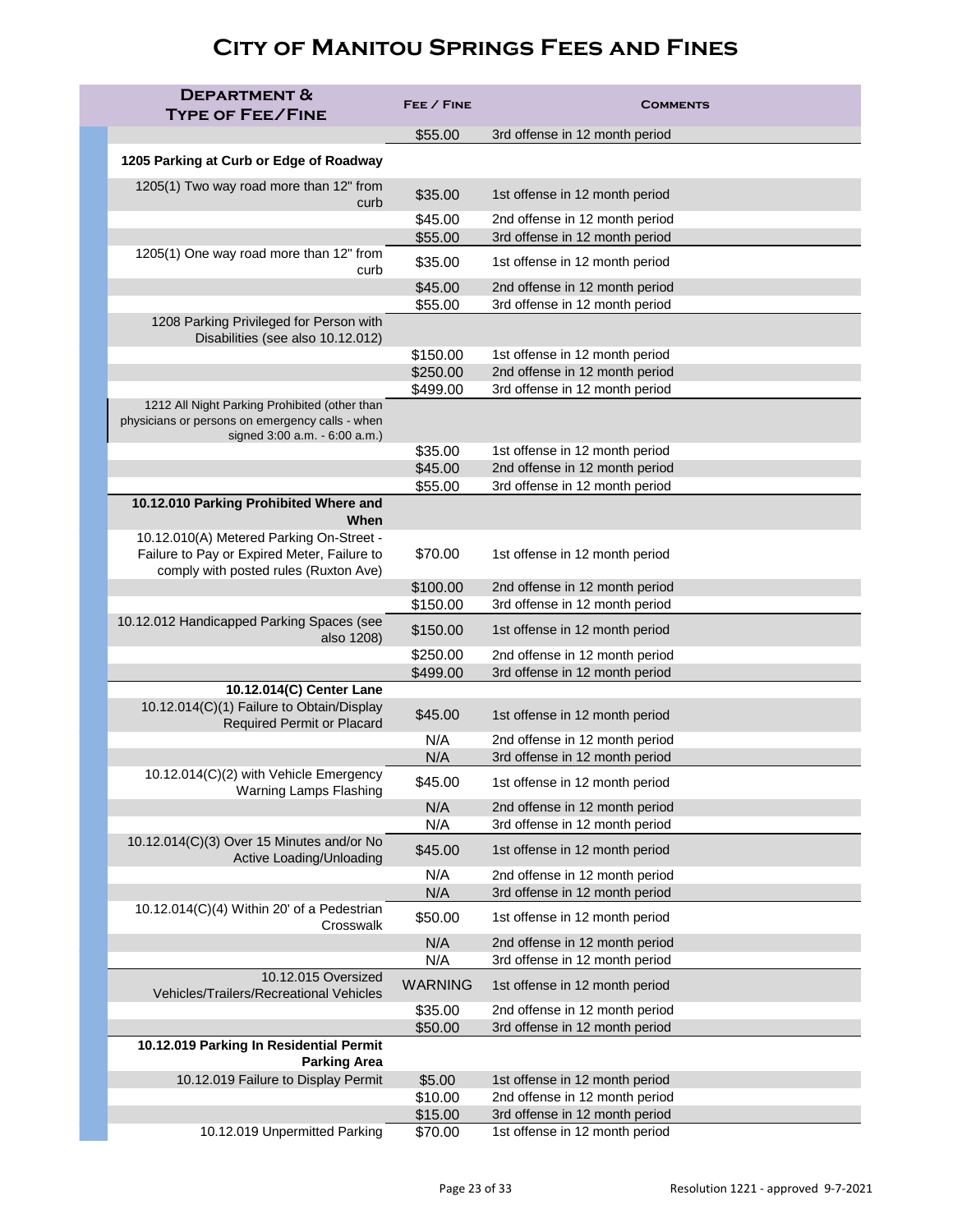| <b>DEPARTMENT &amp;</b><br><b>TYPE OF FEE/FINE</b>               | FEE / FINE | <b>COMMENTS</b>                |
|------------------------------------------------------------------|------------|--------------------------------|
|                                                                  | \$100.00   | 2nd offense in 12 month period |
|                                                                  | \$150.00   | 3rd offense in 12 month period |
| 10.12.030 Violation - Authority to Boot Vehicle<br>(Removal Fee) | \$100.00   | 3 - 5 unpaid tickets           |
|                                                                  | \$200.00   | 6 - 8 unpaid tickets           |
|                                                                  | \$300.00   | 9 + unpaid tickets             |

All parking offenses for which payment is not received within 30 days after the date of the offense, or which is not scheduled for a Court appearance, shall incur an additional fine of \$10.

#### **Neighborhood Services**

Ch 6.08 Nuisances \$250 plus

Abatement of conditions of nuisance

#### **Parking Management**

**12.34.010 Roll-off dumpsters, storage pods, or other large immoveable Objects** 

| 12.34.010.A.3 Permit fees       |          |                                                          |
|---------------------------------|----------|----------------------------------------------------------|
| Paid Parking Areas:             | \$100.00 | 1 week - on season *                                     |
|                                 | \$50.00  | 1 week - off season **                                   |
|                                 | \$300.00 | 2 weeks - on season *                                    |
|                                 | \$100.00 | 2 weeks - off season **                                  |
|                                 | \$400.00 | Up to 30 days - on season *                              |
|                                 | \$200.00 | Up to 30 days - off season **                            |
|                                 |          | Additional months or portions thereof charged 100% based |
|                                 |          | fee up to three months in any 12-month period            |
| All Other Streets or Sidewalks: | \$30.00  | 1 week - on season *                                     |
|                                 | \$15.00  | 1 week - off season **                                   |
|                                 | \$75.00  | 2 weeks - on season *                                    |
|                                 | \$40.00  | 2 weeks - off season **                                  |
|                                 | \$300.00 | Up to 30 days - on season *                              |
|                                 | \$200.00 | Up to 30 days - off season **                            |

\* On-season is May 1 through September 30

| ** Off-season is October 1 through April 30  |         |                                                                                                                                                                                                                |  |  |
|----------------------------------------------|---------|----------------------------------------------------------------------------------------------------------------------------------------------------------------------------------------------------------------|--|--|
| <b>MOVING &amp; CONSTRUCTION PERMIT FEES</b> |         | 10.12.13                                                                                                                                                                                                       |  |  |
| <b>Construction Activity Permits</b>         | \$10.00 | One on-street parking space for a specific vehicle up to one<br>day (8 hours)                                                                                                                                  |  |  |
|                                              | \$5.00  | Each add'l day over one, per day, up to 10 days. A discount<br>may be applied at the discretion of the City for multiple permits<br>issued for the same construction site and/or for multiple days<br>over 10. |  |  |
| <b>Moving Permits</b>                        | \$15.00 | One on-street parking space for a specific vehicle up to one<br>day (8 hours)                                                                                                                                  |  |  |
|                                              | \$35.00 | Two on-street parking spaces for a specific vehicle up to one<br>day (8 hours)                                                                                                                                 |  |  |
|                                              | \$60.00 | Three or more on-street parking spaces for a specific vehicle<br>up to one day (8 hours)                                                                                                                       |  |  |
|                                              | \$5.00  | Each add'I day over one, per day                                                                                                                                                                               |  |  |

| <b>CENTER LANE PERMIT FEES</b>                                                |                             |                                               |
|-------------------------------------------------------------------------------|-----------------------------|-----------------------------------------------|
| 10.12.014 Delivery vehicle of Manitou Ave<br>center lane                      |                             |                                               |
| D. Application, eligibility, & requirements for<br>delivery permits           | \$10,00 initial/<br>renewal | \$3.00 annual Application - delivery permit   |
| E.Application, eligibility, & requirements for<br>Merchandise Pickup placards |                             | Application fee - merchandise pick-up placard |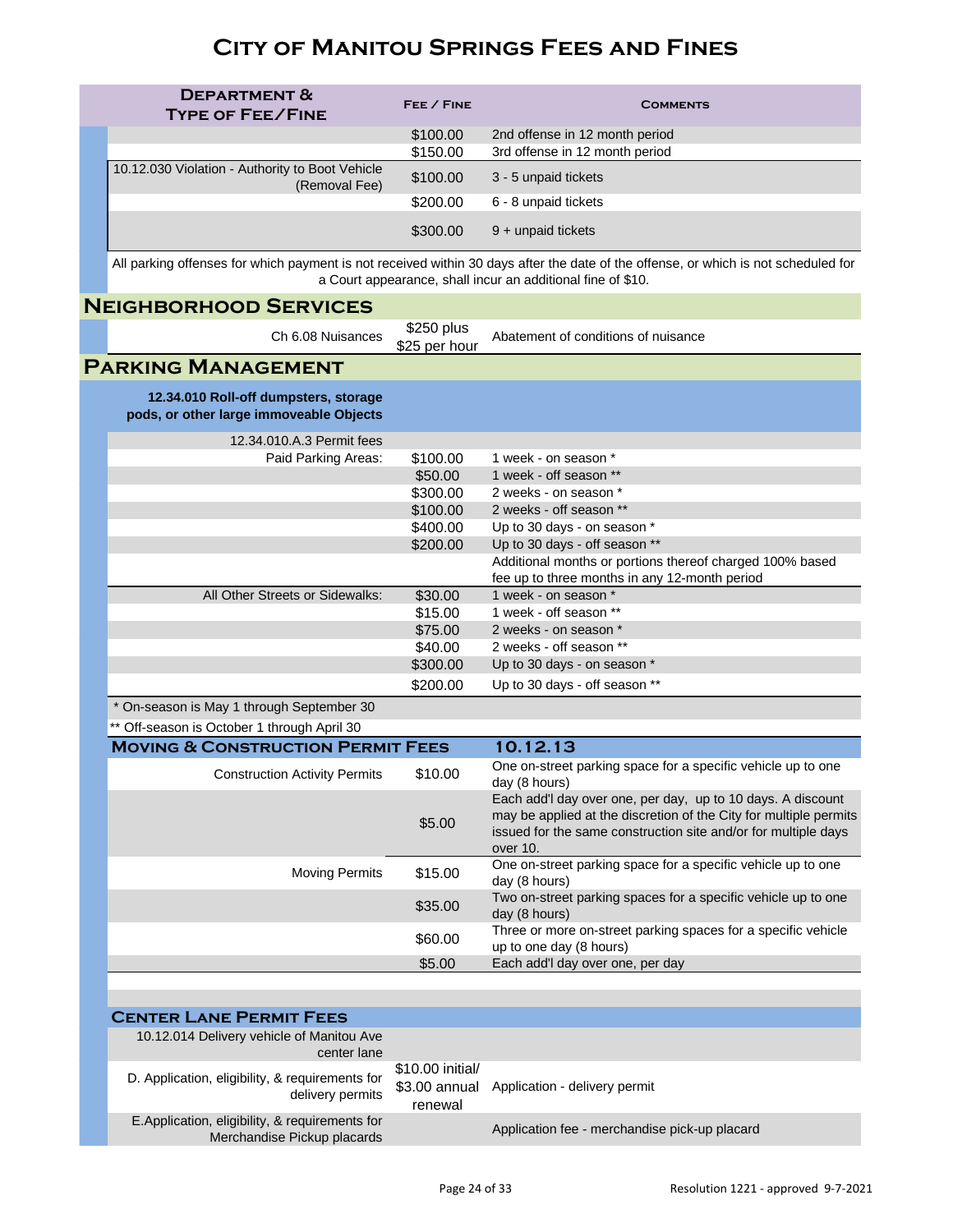| <b>DEPARTMENT &amp;</b><br><b>TYPE OF FEE/FINE</b>                       | FEE / FINE                | <b>COMMENTS</b>                                                                                                                                      |
|--------------------------------------------------------------------------|---------------------------|------------------------------------------------------------------------------------------------------------------------------------------------------|
|                                                                          |                           | 1st Replacement                                                                                                                                      |
|                                                                          |                           | 2nd Replacement                                                                                                                                      |
|                                                                          |                           | 3rd or more Replacement                                                                                                                              |
| <b>PARKING LOT PERMIT FEES</b>                                           |                           |                                                                                                                                                      |
|                                                                          | \$30.00/mon               | Annual Permit 24/7/365 Jan - Dec                                                                                                                     |
| <b>PM Permit</b>                                                         | \$50.00                   | 4PM to 10AM                                                                                                                                          |
| Senior Lunch Program Permit \$0 - no charge                              |                           | Up to 10 permits for Senior Lunch Program M-F 11am -<br>1:30pm Jan - Dec                                                                             |
| Prospect Lot - 833 Prospect PI (owned by City<br>$-40 + (-spaces)$       | \$10.00/mon               | Annual Permit 24/7/365 Jan - Dec                                                                                                                     |
| Smischny Lot - 1134 Manitou Ave (owned by<br>Metro District - 42 spaces) | $$15.00/m$ on             | Annual Permit 24/7/365 Jan - Dec                                                                                                                     |
| Wichita Lot - 708 Manitou Ave (owned by<br>Metro District - 85 spaces)   | \$30.00/mon               | Annual Permit 24/7/365 Jan - Dec                                                                                                                     |
| <b>PM Permit</b>                                                         | \$50.00                   | 4PM to 10AM                                                                                                                                          |
| <b>RESIDENTIAL PARKING PERMIT FEES (RPP)</b>                             |                           |                                                                                                                                                      |
| Permit #1                                                                | Free                      | Each Residential Dwelling Unit (HOUSEHOLD) demonstrating<br>need within a designated RPP Area will be provided one Permit<br>minimum                 |
| Permit #2                                                                | Free                      | Subject to availability of parking inventory, a second permit<br>may be issued                                                                       |
| Permit #3                                                                | \$25.00/<br>household     | Issuance of Permits 3-5 will be considered only after it is<br>established that there is sufficient on-street inventory and<br>demonstration of need |
| Permit #4                                                                | \$30.00                   |                                                                                                                                                      |
| Permit #5                                                                | \$40.00                   |                                                                                                                                                      |
| <b>Resident Guest/Day Pass Permits</b>                                   | Included in               | Guest Hang Tags - Up to two per dwelling<br>*This will be charged per permit up to 10                                                                |
|                                                                          | initail permts            | Day Pass Hang Tags - Up to 10 unless add'l approved by                                                                                               |
|                                                                          | \$1.00 per                | <b>RPP Manager</b>                                                                                                                                   |
| <b>Non-Resident Permits</b>                                              | \$5.00                    | <b>Non-Resident Owner Permit</b>                                                                                                                     |
|                                                                          |                           | Non-Resident of RPP Area Permit - Subject to availability<br>within RPP Area                                                                         |
| <b>Business/Employee Permit</b>                                          | \$5.00                    | <b>Business located in RPP Area</b>                                                                                                                  |
|                                                                          |                           | Business located outside RPP Area - Subject to availability<br>within RPP Area                                                                       |
|                                                                          |                           | Lodging and B&B (in RPP)                                                                                                                             |
| <b>Workman/Realtor</b>                                                   | \$5.00                    | Church/Religious/Civic<br>Day Pass - Specific to RPP Area                                                                                            |
|                                                                          | \$75.00                   | Yearly Permit - Good for all RPP Areas                                                                                                               |
|                                                                          | \$30.00                   | Temporary Constructions - Good for up to 45 days                                                                                                     |
| Replacement of Lost or Stolen Tags                                       | \$10.00                   | Replacement of Lost or Stolen Tags                                                                                                                   |
| 10.12.18 Permit to Block Driveway in RPP                                 | \$30.00                   | Permit to allow occupant of property to block residential<br>driveway in RPP area                                                                    |
| <b>PARKING RATES</b>                                                     |                           |                                                                                                                                                      |
| On streets - 7 am - 6 pm - 7 days a week                                 |                           |                                                                                                                                                      |
|                                                                          | \$1.00                    | each hour - 1st 3 hours<br>*See seasonal rate proposal                                                                                               |
|                                                                          | \$2.00                    | each hour - 4th & 5th hour                                                                                                                           |
|                                                                          | \$3.00                    | each hour - 6th hour through last hour<br>Daily maximum of \$28                                                                                      |
| <b>Other Locations</b>                                                   |                           | 7 am - 6 pm, year round<br>*See seasonal rate proposal                                                                                               |
| <b>Public Lots</b>                                                       | \$1.00                    | each hour - 1st 4 hours                                                                                                                              |
|                                                                          | \$5.00                    | all day                                                                                                                                              |
| <b>Barr Trail Parking Lot</b>                                            | \$10 / vehicle<br>per day | all day (Increase from \$5 per day 4/16/19)                                                                                                          |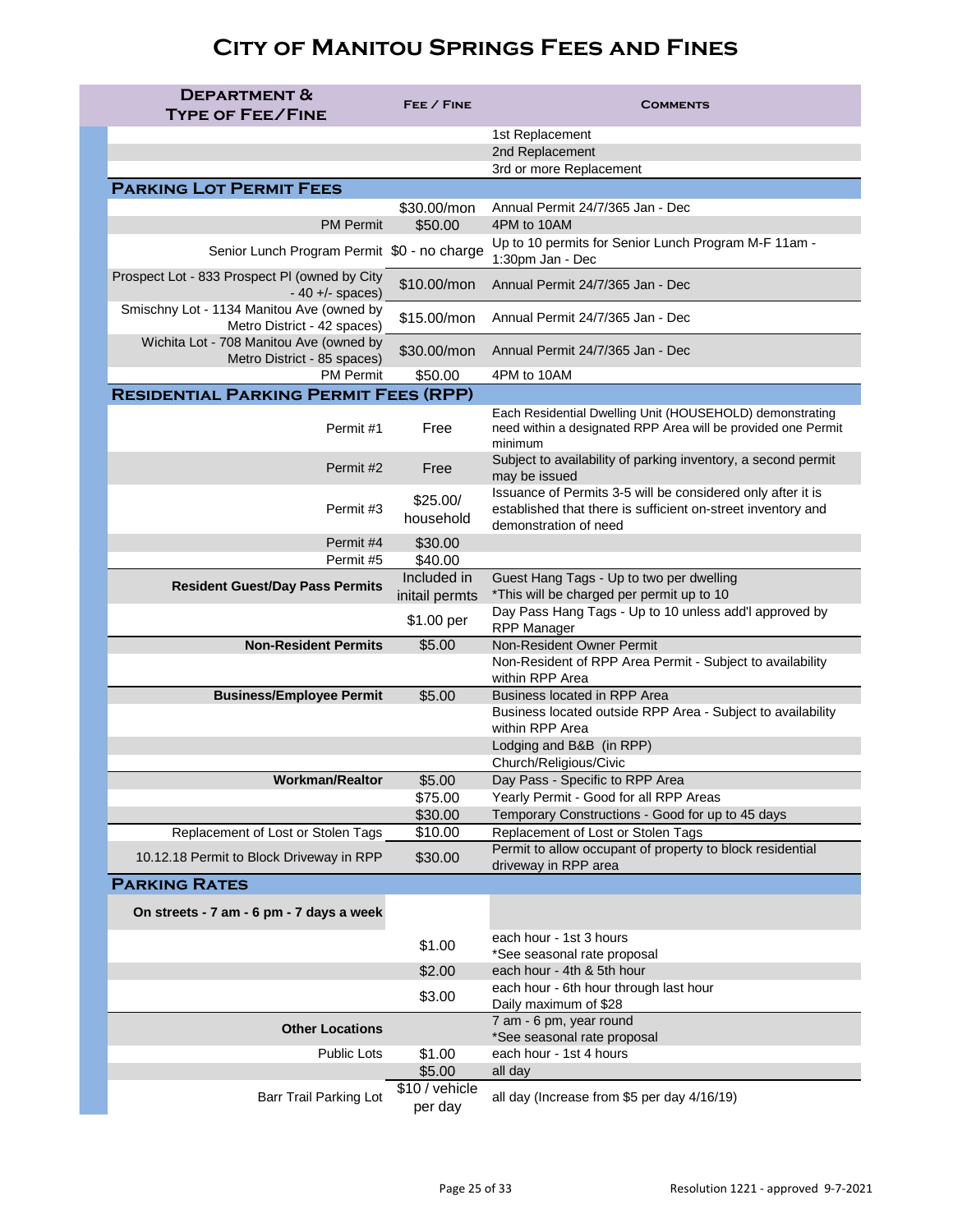| <b>DEPARTMENT &amp;</b><br><b>TYPE OF FEE/FINE</b>                                                                                  | FEE / FINE           | <b>COMMENTS</b>                                                                                                                                       |
|-------------------------------------------------------------------------------------------------------------------------------------|----------------------|-------------------------------------------------------------------------------------------------------------------------------------------------------|
| Winter Street and Ruxton Ave south of Osage                                                                                         | \$5.00               | each hour *** See Note below                                                                                                                          |
|                                                                                                                                     |                      | ***Note: The Ruxton RPP areas only allow paid parking from 8 am - 4 pm, Mon - Fri year round;                                                         |
| Ruxton Ave from Manitou Ave to Osage Ave<br>7 am - 6 pm                                                                             | \$0.00               | 1st 30 minutes, twice a day, must enter license plate number<br>in meter at start of the 30 minutes                                                   |
|                                                                                                                                     | \$1.00               | each hour - maximum of 2 hours, per day *See seasonal rate<br>proposal                                                                                |
| Hiawatha Gardens parking spaces, reserved<br>for exclusive use by event organizer (Event<br>policy attached to end of fee schedule) | \$1.00/HR            | Request must be submitted to Parking Dpt., at least 30 days<br>prior to event for use of portion of the parking lot, no more<br>than 1/2 of the area. |
| <b>PARKS AND RECREATION</b>                                                                                                         |                      |                                                                                                                                                       |
| <b>CRYSTAL VALLEY CEMETERY FEES</b>                                                                                                 |                      | (AMENDED 12/18/18)                                                                                                                                    |
| 12.28.040 Full Burial Plot                                                                                                          | \$800.00             | Resident                                                                                                                                              |
|                                                                                                                                     | \$1,300.00           | Non-Resident                                                                                                                                          |
|                                                                                                                                     | \$275.00             | Resident infants under 6 months                                                                                                                       |
|                                                                                                                                     | \$330.00             | Non-Resident infant under 6 months                                                                                                                    |
| <b>Cremation Plot</b>                                                                                                               | \$350.00             | Resident                                                                                                                                              |
|                                                                                                                                     | \$500.00             | Non-Resident                                                                                                                                          |
| 12.28.091 Green Burials                                                                                                             | \$1,000.00           | Resident                                                                                                                                              |
|                                                                                                                                     | \$1,500.00           | Non-Resident                                                                                                                                          |
| 12.28.150 Opening/Closing Graves                                                                                                    | \$1,000.00           | Full Burial and all others                                                                                                                            |
|                                                                                                                                     | \$2,000.00           | Full Burial and all others Saturdays & Sundays                                                                                                        |
|                                                                                                                                     | \$295.00             | Infants under 6 months                                                                                                                                |
|                                                                                                                                     | \$590.00<br>\$500.00 | Infants under 6 months Saturdays & Sundays<br>Cremation                                                                                               |
|                                                                                                                                     | \$1,000.00           | <b>Cremations Saturdays &amp; Sundays</b>                                                                                                             |
|                                                                                                                                     | \$110.00             | Plus Additional per hour after 4 p.m. Monday - Friday                                                                                                 |
|                                                                                                                                     | 10% of plot          |                                                                                                                                                       |
| Maintenance Fee                                                                                                                     | purchase             | All customers                                                                                                                                         |
| 12.28.090Burials                                                                                                                    | \$200.00             | Plus Additional per hour after 4 p.m. Monday - Friday                                                                                                 |
|                                                                                                                                     | \$1,100.00           | without an enclosure or vault requires much more<br>maintenance                                                                                       |
| <b>Disinterment</b>                                                                                                                 | \$1,100.00           | <b>Full Burial &amp; Cremains</b>                                                                                                                     |
|                                                                                                                                     | \$550.00             | Infants and children under 10 years old                                                                                                               |
| 12.28.160Transfer recordation                                                                                                       | \$35.00              |                                                                                                                                                       |
| Deed/Burial rights reissuance                                                                                                       | \$35.00              |                                                                                                                                                       |
| <b>PRIVATE &amp; SPECIAL EVENT FEES</b>                                                                                             |                      |                                                                                                                                                       |
| Applications:                                                                                                                       |                      |                                                                                                                                                       |
| <b>Private Event Application</b>                                                                                                    | \$30.00              |                                                                                                                                                       |
| Minor Special Event Application<br>Major Special Event Application                                                                  | \$50.00<br>\$150.00  |                                                                                                                                                       |
| <b>Demonstration Application</b>                                                                                                    | \$30.00              |                                                                                                                                                       |
| Events and Demonstrations Deposit - Road                                                                                            |                      |                                                                                                                                                       |
| <b>Closures</b>                                                                                                                     | 10%                  | of estimated cost                                                                                                                                     |
| <b>Blocked Paid Parking Spot</b>                                                                                                    | $8.00$ /day          |                                                                                                                                                       |
| Rates for use of City Staff for Events                                                                                              |                      |                                                                                                                                                       |
| Law Enforcement                                                                                                                     | \$62/hour            | Amended by Resolution 12/18/18                                                                                                                        |
| <b>Parking Enforcement</b>                                                                                                          | \$48/hour            |                                                                                                                                                       |
| <b>Public Works</b>                                                                                                                 | \$48/hour            |                                                                                                                                                       |
| Ch 12.24.020 Vending Permits                                                                                                        | \$11.00              | Per booth, per day - Maximum \$385 per day                                                                                                            |
| <b>Banners</b>                                                                                                                      | \$220.00             | Hang Banner above street                                                                                                                              |
|                                                                                                                                     | \$75.00              | Street Light Banners - per street light pole<br>(above fee derived from 32 hours staff time + 16 hours                                                |
|                                                                                                                                     |                      | equipment time per banner)                                                                                                                            |
|                                                                                                                                     | \$30.00              | Banners above street and Street Light Banners - additional<br>administrative fee per application                                                      |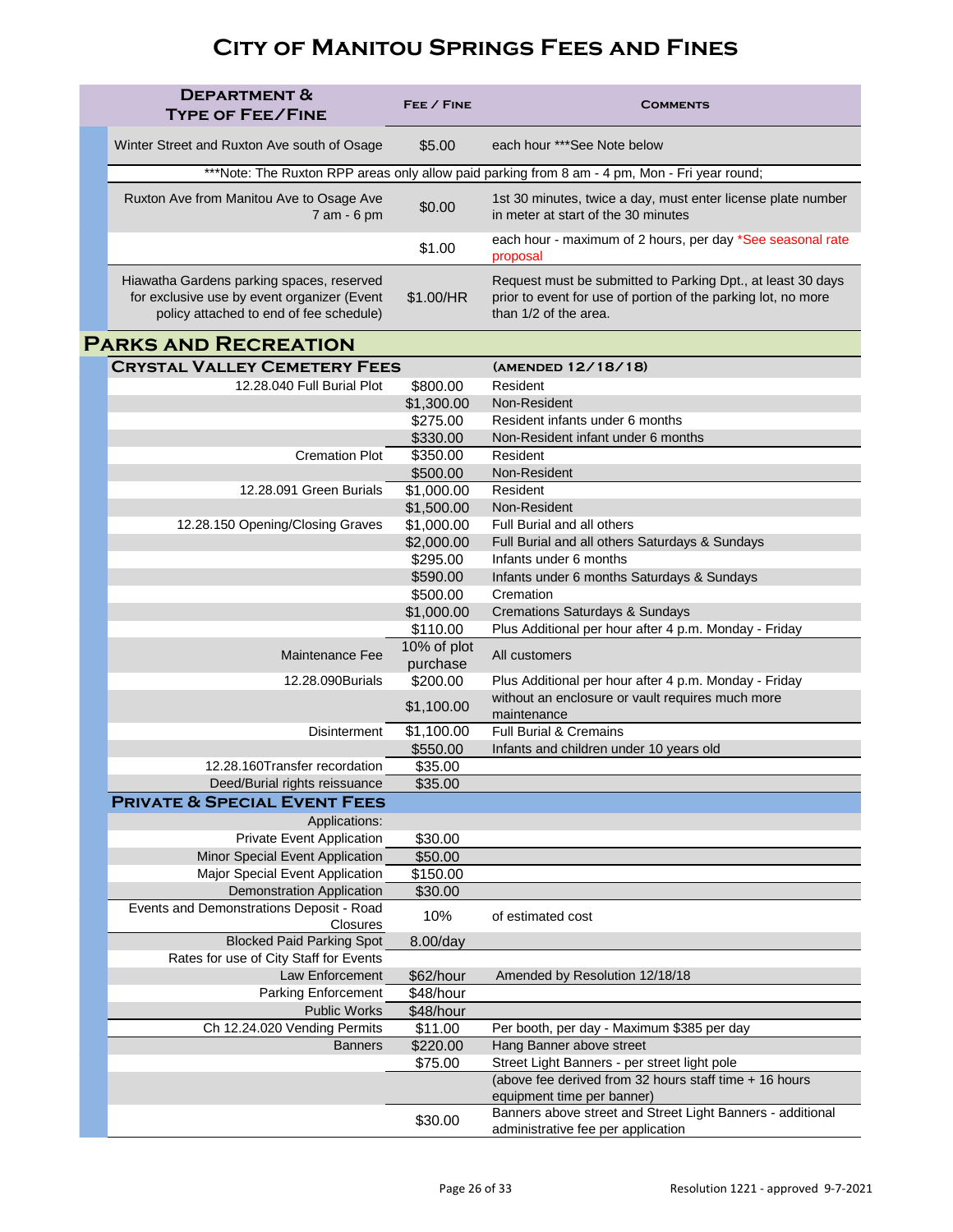| <b>DEPARTMENT &amp;</b><br><b>TYPE OF FEE/FINE</b> | FEE / FINE           | <b>COMMENTS</b>                                                       |
|----------------------------------------------------|----------------------|-----------------------------------------------------------------------|
| <b>PUBLIC FACILITIES RENTAL FEES</b>               |                      | ALL PUB. FAC. RENTAL FEES-AMENDED 12/18/18                            |
| <b>Alcohol Affidavit</b>                           |                      | See City Clerk fees                                                   |
| <b>Request for Noise Variance</b>                  |                      | See City Clerk fees                                                   |
| <b>Structure Permit Fee</b>                        |                      | See Fire Department fees                                              |
| <b>The Fields</b>                                  |                      |                                                                       |
| <b>Security Deposit</b>                            | \$100.00             | Private events                                                        |
|                                                    | \$500.00             | <b>Special Event or Demonstration</b>                                 |
| <b>Resident Use Fee</b>                            | \$132.00             | per day- up to 99 people                                              |
|                                                    | \$55.00              | Plus Additional fee per day - 100 - 200 people                        |
|                                                    | \$132.00             | Plus Additional fee per day - 201-500 people                          |
| <b>Non-Resident Use Fee</b>                        | \$198.00             | per day- up to 99 people                                              |
|                                                    | \$55.00              | Plus Additional fee per day - 100 - 200 people                        |
|                                                    | \$198.00             | Plus Additional fee per day - 201-500 people                          |
| <b>Mansions Pavilion</b>                           |                      |                                                                       |
| <b>Security Deposit</b>                            | \$100.00             | Private events                                                        |
|                                                    | \$300.00             | <b>Special Event or Demonstration</b>                                 |
| <b>Resident Use Fee</b>                            | \$100.00             | per day- up to 99 people                                              |
|                                                    | \$55.00              | Plus Additional fee per day - 100 - 200 people                        |
| <b>Non-Resident Use Fee</b>                        | \$132.00             | per day- up to 99 people                                              |
|                                                    | \$55.00              | Plus Additional fee per day - 100 - 200 people                        |
| <b>Memorial Hall (City Hall)</b>                   | \$500.00<br>\$150.00 | <b>Security Deposit</b><br>Reserve another day for set-up or clean-up |
| <b>Resident Use Fee</b>                            | \$60.00              | Monday-Friday 2 hours                                                 |
|                                                    | \$375.00             | Saturday & Sunday - all day, per day                                  |
| Non-Resident Use Fee                               | \$125.00             | Monday-Friday 2 hours                                                 |
|                                                    | \$625.00             | Saturday & Sunday - all day, per day                                  |
| <b>Memorial Park</b>                               |                      |                                                                       |
| <b>Security Deposit</b>                            | \$100.00             | Private events                                                        |
|                                                    | \$500.00             | <b>Special Events or Demonstrations</b>                               |
| <b>Resident Use Fee</b>                            | \$132.00             | per day - up to 99 people                                             |
|                                                    | \$55.00              | Plus Additional fee per day - 100-200 people                          |
|                                                    | \$132.00             | Plus Additional fee per day - 500+ people                             |
| <b>Non-Resident Use Fee</b>                        | \$198.00             | per day- up to 99 people                                              |
|                                                    | \$55.00              | Plus Additional fee per day - 100 - 200 people                        |
|                                                    | \$198.00             | Plus Additional fee per day - 500+ people                             |
| <b>Schryver Park</b>                               |                      |                                                                       |
| <b>Full Park Use</b>                               |                      |                                                                       |
| <b>Security Deposit</b>                            | \$100.00             | Private events                                                        |
| <b>Resident Use Fee</b>                            | \$500.00<br>\$132.00 | Special events or Demonstrations<br>per day- up to 99 people          |
|                                                    | \$55.00              | Plus Additional fee per day - 50 - 100 people                         |
| Non-Resident Use Fee                               | \$198.00             | per day- up to 99 people                                              |
|                                                    | \$55.00              | Plus Additional fee per day - 50 - 100 people                         |
| <b>Picnic Areas</b>                                |                      |                                                                       |
| <b>Resident Use</b>                                | \$25.00              | One table                                                             |
|                                                    | \$20.00              | Each additional table-up to 5 Tables                                  |
| <b>Non-Resident Use Fee</b>                        | \$35.00              | One table                                                             |
|                                                    | \$30.00              | Each additional table-up to 5 Tables                                  |
| Seven Minute Spring Gazebo and<br>Amphitheater     |                      |                                                                       |
| <b>Security Deposit</b>                            | \$100.00             | Private events                                                        |
|                                                    | \$300.00             | <b>Public or Special events</b>                                       |
| <b>Resident Use Fee</b>                            | \$264.00             | 3 hours                                                               |
|                                                    | \$396.00             | all day                                                               |
| <b>Non-Resident Use Fee</b>                        | \$330.00             | 3 hours                                                               |
|                                                    | \$462.00             | all day                                                               |
| Soda Springs Park with Bud Ford Pavilion           | \$250.00             | <b>Key Deposit</b>                                                    |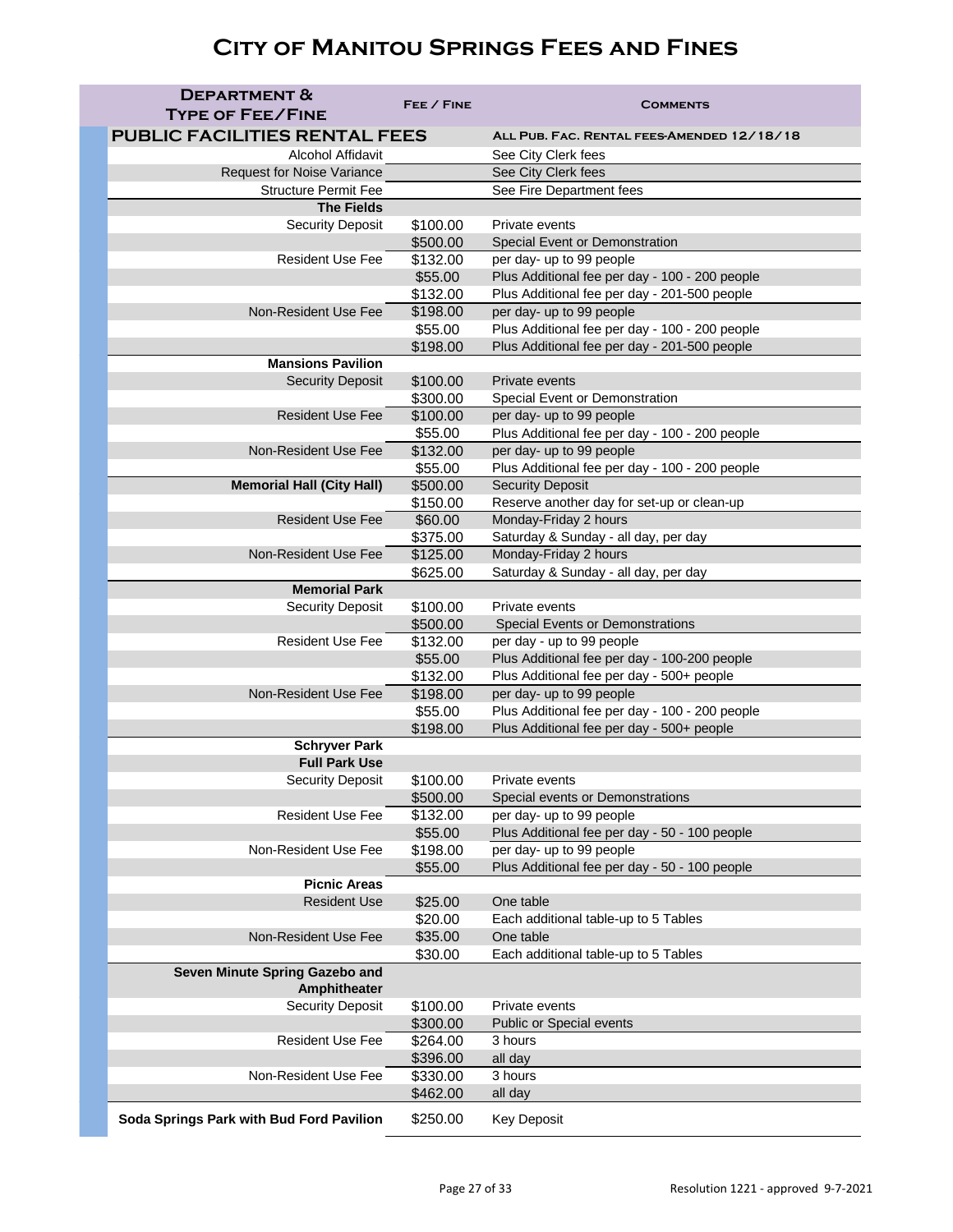| <b>DEPARTMENT &amp;</b><br><b>TYPE OF FEE/FINE</b>                           | FEE / FINE | <b>COMMENTS</b>                                |
|------------------------------------------------------------------------------|------------|------------------------------------------------|
| <b>Security Deposit</b>                                                      | \$150.00   | Private events                                 |
|                                                                              | \$500.00   | <b>Public or Special events</b>                |
| <b>Resident Use Fee</b>                                                      | \$132.00   | per day- up to 99 people                       |
|                                                                              | \$55.00    | Plus Additional fee per day - 100 - 200 people |
|                                                                              | \$132.00   | Plus Additional fee per day - 500+ people      |
| Non-Resident Use Fee                                                         | \$198.00   | per day- up to 99 people                       |
|                                                                              | \$55.00    | Plus Additional fee per day - 100 - 200 people |
|                                                                              | \$198.00   | Plus Additional fee per day - 500+ people      |
| <b>Bud Ford Pavilion - pavilion only</b><br>(formerly Soda Springs Pavilion) | \$250.00   | <b>Key Deposit</b>                             |
| <b>Security Deposit</b>                                                      | \$100.00   | Private events                                 |
|                                                                              | \$300.00   | <b>Public or Special events</b>                |
| <b>Resident Use Fee</b>                                                      | \$100.00   | per day                                        |
| Non-Resident Use Fee                                                         | \$165.00   | per day                                        |

If a Public Services employee is called out during non-working hours because of a problem caused by the applicant's use, \$25 per man-hour with minimum of 2 hours will be billed to applicant

#### **Planning Department**

| <b>DEVELOPMENT REVIEW FEES</b> |            | <b>RESOLUTION 11/17/2020 FOR 2021</b>                                                                                                                    |
|--------------------------------|------------|----------------------------------------------------------------------------------------------------------------------------------------------------------|
| <b>Zoning Regulations</b>      | \$500.00   | Concept Plan                                                                                                                                             |
|                                | \$1,000.00 | Major Conditional Use (New Application or Amendment)                                                                                                     |
|                                | \$600.00   | Minor Conditional Use (New Application or Amendment)                                                                                                     |
|                                |            | Conditional Use - New Telecommunications, New Small                                                                                                      |
|                                | \$1,000.00 | Cell/5G Pole and Commercial Mobile Radio Service (CMRS)<br><b>Sites</b>                                                                                  |
|                                |            | Conditional Use - New Telecommunications, New Small<br>Cell/5G Pole and Commercial Mobile Radio Service (CMRS)<br>Sites-Deposit                          |
|                                | \$500.00   | Small Cell/5G Facility Application (Collocation, Wall, Roof<br>mount, Elligible Facility) up to five (5) facilities                                      |
|                                |            | Small Cell/5G Facility Application (Collocation, Wall, Roof<br>mount, Elligible Facility) up to five (5) facilities-DEPOSIT                              |
|                                | \$100.00   | Small Cell/5G Facility Application (Collocation, Wall, Roof<br>mount, Elligible Facility) Each Additional Facility Over (5)<br><b>Facilities</b>         |
|                                |            | Small Cell/5G Facility Application (Collocation, Wall, Roof<br>mount, Elligible Facility) Each Additional Facility Over (5)<br><b>Facilities DEPOSIT</b> |
|                                | \$270.00   | Annual Rental Fee for Small Cell/5G on City Owned Property-<br>Right of way, Equipment, Pole, etc. (per facility)                                        |
|                                | \$600.00   | Development Plan - Minor                                                                                                                                 |
|                                | \$500.00   | Development Plan - Minor - Deposit                                                                                                                       |
|                                | \$1,100.00 | Development Plan - Major                                                                                                                                 |
|                                | \$1,000.00 | Development Plan - Major - Deposit                                                                                                                       |
|                                | \$300.00   | Development Review (Administrative)                                                                                                                      |
|                                | \$200.00   | <b>Grading Permit - Minor</b>                                                                                                                            |
|                                | \$200.00   | Grading Permit - Minor - Deposit                                                                                                                         |
|                                | \$500.00   | <b>Grading Permit - Major</b>                                                                                                                            |
|                                | \$500.00   | Grading Permit - Major - Deposit                                                                                                                         |
|                                | \$1,000.00 | Rezoning                                                                                                                                                 |
|                                | \$600.00   | Variance (a separate fee will be collected for each type, e.g.,<br>parking, front setback, height, etc.)                                                 |
| <b>Subdivision Regulations</b> |            |                                                                                                                                                          |
| <b>Administration Fee</b>      | \$300.00   | Administration Minor Subdivision*                                                                                                                        |
|                                | \$200.00   | Administrative Minor Subdivision - Deposit                                                                                                               |
|                                | \$600.00   | Minor Subdivision *                                                                                                                                      |
|                                | \$250.00   | Minor Subdivision - Deposit                                                                                                                              |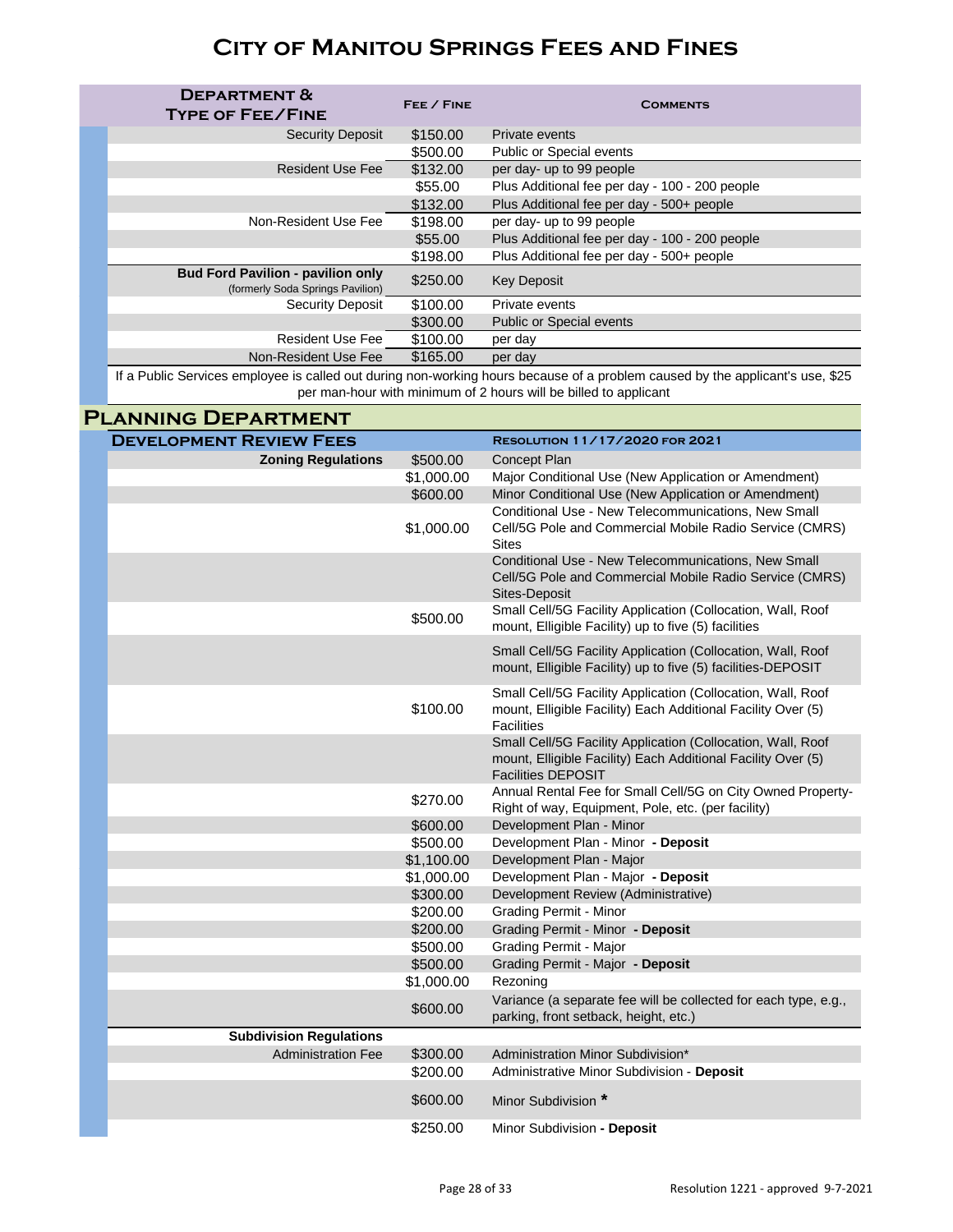| <b>DEPARTMENT &amp;</b><br><b>TYPE OF FEE/FINE</b>               | FEE / FINE      | <b>COMMENTS</b>                                                                                                                |
|------------------------------------------------------------------|-----------------|--------------------------------------------------------------------------------------------------------------------------------|
|                                                                  |                 | * Please note, this item may be subject to land dedication or collection of fees-in-lieu for Parks, Open Space and Schools per |
|                                                                  | \$925.00        | Plat - Preliminary                                                                                                             |
|                                                                  | \$30.00         | Plus Additional per lot - Plat - Preliminary                                                                                   |
|                                                                  | \$1,000.00      | Plat - Preliminary - Deposit                                                                                                   |
|                                                                  | \$600.00        | Plat - Final                                                                                                                   |
|                                                                  | \$500.00        | Plat - Final - Deposit                                                                                                         |
|                                                                  | \$250.00        | <b>Administrative Plat Amendment</b><br>Vacation - Easement                                                                    |
|                                                                  | \$350.00        | Vacation - Plat                                                                                                                |
|                                                                  | \$600.00        |                                                                                                                                |
|                                                                  | \$550.00        | Vacation - Right of Way<br>Subdivision Waiver (A separate fee will be collected for each                                       |
|                                                                  | \$400.00        | type of request)                                                                                                               |
| <b>Historic Preservation Regulations</b>                         |                 |                                                                                                                                |
| Material Change of Appearance Certification                      | n/a             | Administrative (At time of Building Permit Application)                                                                        |
|                                                                  | \$100.00        | <b>Historic Preservation Commission Review</b>                                                                                 |
| <b>Demolition Review - Administrative</b>                        | \$150.00        |                                                                                                                                |
| Demolition Review - HPC Recommendation to<br><b>City Council</b> | \$825.00        | Commercial - 1st 1000 square feet                                                                                              |
|                                                                  | \$55.00         | Commercial - each additional 1000 square feet                                                                                  |
|                                                                  | \$2,000.00      | Deposit - New to cover consultant costs                                                                                        |
|                                                                  | \$300.00        | Residential - 1st 1000 square feet                                                                                             |
|                                                                  | \$30.00         | Residential - each additional 1000 square feet                                                                                 |
|                                                                  | \$1,000.00      | Deposit - New to cover consultant costs                                                                                        |
| <b>State Historic Tax Credit Application Fees</b>                |                 |                                                                                                                                |
| Project Costs - 2014 Program                                     |                 |                                                                                                                                |
| $$5,000 - $15,000$                                               | \$100.00        | Part 1 Appliction                                                                                                              |
|                                                                  | n/a             | Part 2 Application                                                                                                             |
| $$15,001 - $50,000$                                              | \$350.00        | Part 1 Appliction                                                                                                              |
|                                                                  | n/a             | Part 2 Application                                                                                                             |
| \$50,001 - \$100,000                                             | \$500.00<br>n/a | Part 1 Appliction<br>Part 2 Application                                                                                        |
| $$100,001 +$                                                     | \$750.00        | Part 1 Appliction                                                                                                              |
|                                                                  | n/a             | Part 2 Application                                                                                                             |
| Annexations (***)                                                | \$1,000.00      | Minor - less than 3 acres                                                                                                      |
|                                                                  | \$750.00        | Minor - less than 3 acres - Deposit                                                                                            |
|                                                                  | \$1,650.00      | Major - 3 or more acres - 1st 100 acres                                                                                        |
|                                                                  |                 | Plus Additional per acre - Major - 3 or more acres - 1st 100                                                                   |
|                                                                  | \$30.00         | acres                                                                                                                          |
|                                                                  | \$1,650.00      | Major - 3 or more acres - 101 + acres                                                                                          |
|                                                                  | \$41.00         | Plus Additional per acre - Major - 3 or more acres - 101+<br>acres                                                             |
|                                                                  | \$2,500.00      | Major - 3 or more acres - Deposit                                                                                              |
| <b>Sign Ordinance</b>                                            | \$50.00         | Temporary Sign Permit (e.g. banner)                                                                                            |
|                                                                  | \$75.00         | Regular Sign Permit                                                                                                            |
|                                                                  | \$150.00        | Comprehensive Sign Plan                                                                                                        |
| <b>Appeals Fee</b>                                               | \$550.00        | Appeals of decisions by Staff or Commissions<br>Minimum removed by Resolution 12/18/18)                                        |
| <b>Building Permit Application - Use tax</b>                     | \$0.038         | Modification - 3.8% of cost of material (fee amended due to<br>MACH passage)                                                   |
|                                                                  | \$0.83          | Square foot - including basement and attached garage                                                                           |
|                                                                  | \$150.00        | <b>New Residential</b>                                                                                                         |
|                                                                  | \$175.00        | Hillside Low Density Residential Development Review                                                                            |
|                                                                  | \$200.00        | <b>New Commercial</b>                                                                                                          |
|                                                                  | \$100.00        | Additions - Commercial or Residential                                                                                          |
|                                                                  | \$30.00         | Decks / Fences / Other minor work                                                                                              |
|                                                                  | \$100.00        | <b>Demolition Permit - Nonhistoric</b>                                                                                         |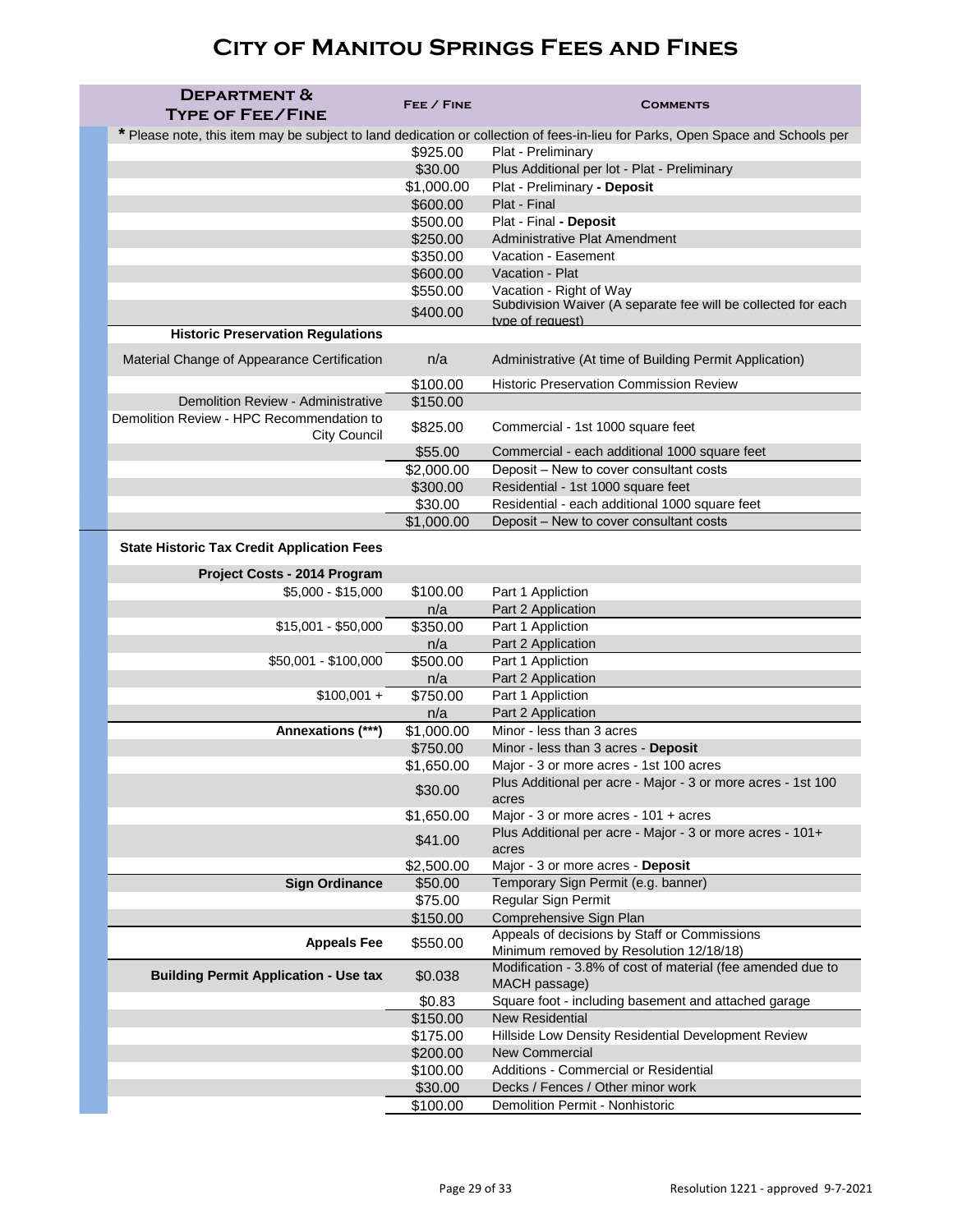| <b>DEPARTMENT &amp;</b><br><b>TYPE OF FEE/FINE</b>                      | FEE / FINE                | COMMENTS                                                                                       |
|-------------------------------------------------------------------------|---------------------------|------------------------------------------------------------------------------------------------|
| <b>Building Permit Application Late Fee</b>                             | $$150$ plus 2x<br>Use Tax | A late fee of 200% of the normal application fee (two times the<br>normal fee)                 |
| <b>Building Permit Application Fire Review</b><br>(****)                | \$330.00                  | Commercial                                                                                     |
|                                                                         | \$132.00                  | <b>Residential</b>                                                                             |
| Ch 12.23 Regulation of Placement, Use,<br>and Maintenance of News racks | \$40.00                   | Annual fee - for placement of condominium news racks on<br>Public Property within allowed zone |
| <b>Flood Management</b>                                                 | \$500.00                  | <b>Flood Management Variance</b>                                                               |
|                                                                         | \$250.00                  | Flood Management Variance - Deposit                                                            |
| <b>Rental Inspections</b>                                               | \$100.00                  | Annual Short Term (Vacation) Rental Inspection Fee                                             |
|                                                                         | \$100.00                  | Annual Long Term Lodging Rental Inspection Fee                                                 |
| Marijuana - Recreational                                                | \$2,000.00                | Initial Operating License Fee for MMJ (Medical Marijuana)                                      |
|                                                                         | \$2,000.00                | Renewal Operating License Fee for MMJ (Medical Marijuana)                                      |
|                                                                         | \$5,000.00                | Initial Operating Marijuana License for RME (Recreational<br>Marijuana)                        |
|                                                                         | \$5,000.00                | Renewal Operating Marijuana License for RME (Recreational<br>Marijuana)                        |
|                                                                         | Cost                      | <b>Background Check Fee</b>                                                                    |
|                                                                         | \$1,000.00                | Transfer of Ownership Fee MMJ (Medical Marijuana)                                              |
|                                                                         | \$1,000.00                | Change in Location Fee MMJ (Medical Marijuana)                                                 |
|                                                                         | \$2,500.00                | Transfer of Ownership Fee RME (Recreational Marijuana)                                         |
|                                                                         | \$2,500.00                | Change of Location Fee RME (Recreational Marijuana)                                            |
| Marijuana - Medical                                                     | \$2,000.00                | Initial Operating License Fee for MMJ (Medical Marijuana)                                      |
|                                                                         | \$2,000.00                | Renewal Operating License Fee for MMJ (Medical Marijuana)                                      |
|                                                                         | \$5,000.00                | Initial Operating Marijuana License for RME (Recreational<br>Marijuana)                        |
|                                                                         | \$5,000.00                | Renewal Operating Marijuana License for RME (Recreational<br>Marijuana)                        |
|                                                                         | Cost                      | <b>Background Check Fee</b>                                                                    |
|                                                                         | \$1,000.00                | Transfer of Ownership Fee MMJ (Medical Marijuana)                                              |
|                                                                         | \$1,000.00                | Change in Location Fee MMJ (Medical Marijuana)                                                 |
|                                                                         | \$2,500.00                | Transfer of Ownership Fee RME (Recreational Marijuana)                                         |
|                                                                         | \$2,500.00                | Change of Location Fee RME (Recreational Marijuana)                                            |
| <b>Micro-Mobilty Program</b>                                            |                           | Resolution 2820 adopted 08/18/20                                                               |
| Micro Mobility Program License Fee-<br>5.13.010F                        | \$3,000.00                |                                                                                                |
| <b>Land Rental Fee</b>                                                  | \$200.00                  | Equipment installed on City owned property or Right of Way;<br>Annual fee per facility         |
| Technology and/or Professional /Fees                                    | Varies                    | Fees associated with review assessed at the cost incurred by<br>the City                       |
| <b>Watershed District Permit</b>                                        | \$100.00                  | <b>Watershed District Permit Application</b>                                                   |

**Deposits** are collected to reimburse the city for any technical and/or professional services incurred during the review of the request. Should an initial deposit prove insufficient, additional deposit(s) may be required, or the applicant invoiced. Applicants will be provided an accounting of costs paid out of a deposit and unused deposit funds will be refunded.

(\*\*\*) **Stenographic costs** associated with recording the public hearing(s) of any annexation application shall be charged to the **(\*\*\*\*) Fire Review** costs are a standard fee unless determined that additional review is required. (\*\*) **Unauthorized demolitions** are subject to additional late application fees, plus no building permits issued for 10 years.

#### **Police Department**

| Ch 9.56 Alarms            | \$25.00 | One time fee - registration of alarm system |  |  |
|---------------------------|---------|---------------------------------------------|--|--|
| Copies & Printouts        | \$0.25  | per page                                    |  |  |
| Fingerprints              | \$15.00 | per card, full set of fingerprints          |  |  |
| Notarization              |         | See City Clerk fees                         |  |  |
| Sex Offender Registration | \$20.00 |                                             |  |  |
| Vin Inspection            | \$20.00 | per Vin #                                   |  |  |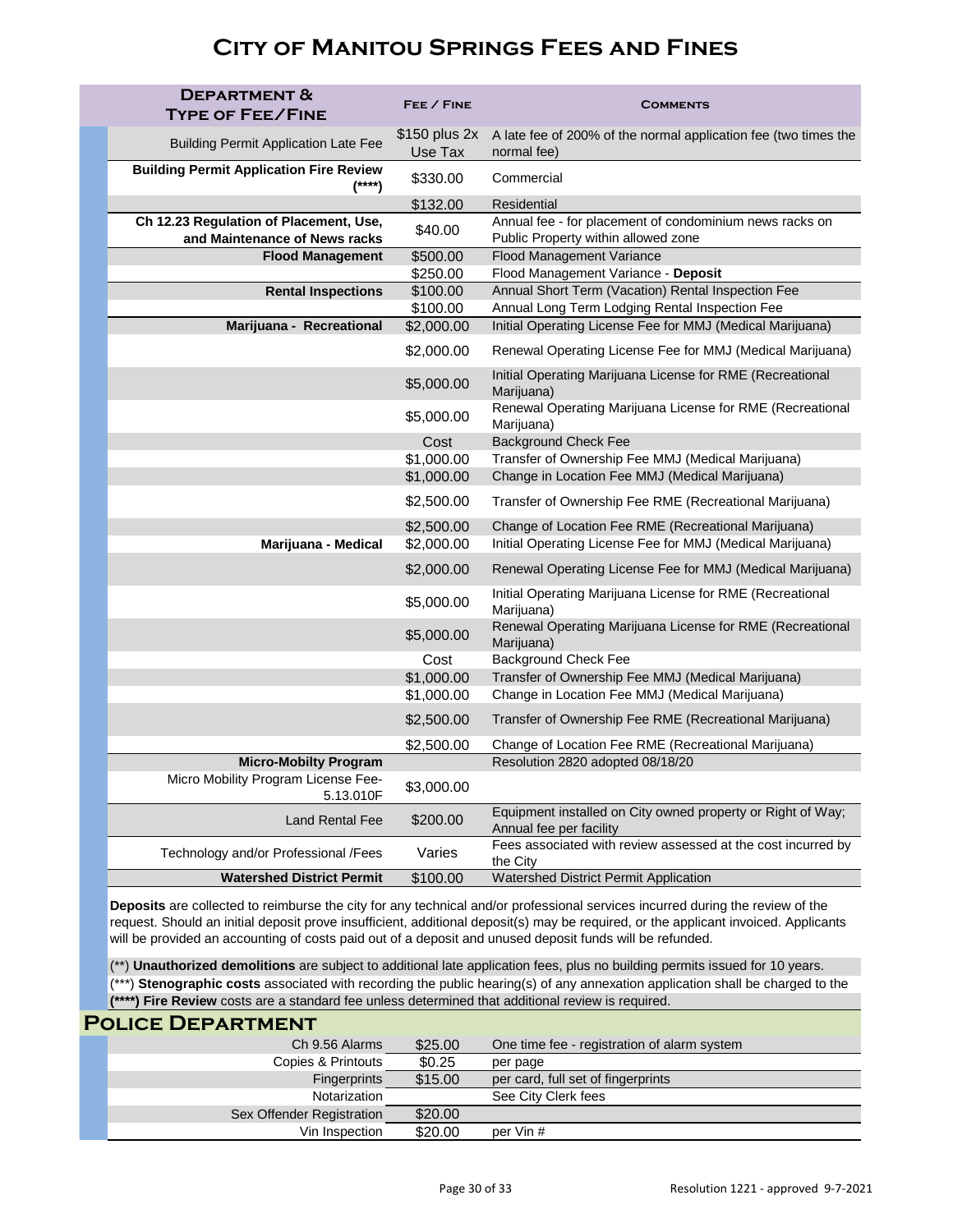| <b>DEPARTMENT &amp;</b>                                               | FEE / FINE           | <b>COMMENTS</b>                                                                                                                |
|-----------------------------------------------------------------------|----------------------|--------------------------------------------------------------------------------------------------------------------------------|
| <b>TYPE OF FEE/FINE</b>                                               |                      |                                                                                                                                |
| <b>PUBLIC WORKS</b>                                                   |                      |                                                                                                                                |
| <b>STORMWATER RATES AND FEES</b>                                      |                      |                                                                                                                                |
| 13.36 Storm Drainage and Flood<br><b>Management Utility</b>           | \$15.00              | Per month - Each individual water service assessment<br>Ordinance 1719: 2021 \$15.45/2020 \$15.91                              |
| <b>STREET RATES AND FEES</b>                                          |                      |                                                                                                                                |
| 12.04.060 / 070 Excavation Permit Fees                                | \$40.00              | Application Fee*                                                                                                               |
|                                                                       | \$138.00             | Excavation less than 100' long, no intersection*                                                                               |
|                                                                       | \$193.00             | Excavation from 100' - 500' long, no intersection*                                                                             |
|                                                                       | \$275.00             | Excavation from 501'+ long, no intersection*                                                                                   |
|                                                                       | \$275.00             | Plus Additional fee for excavations in intersections                                                                           |
|                                                                       | \$30.00              | Road closure **note - Fire Dept, Police Dept, and Public<br>Services Dept must be notified                                     |
| <b>Inspection Fees</b>                                                |                      | (See Charges and Fees for Sewer Services and Water<br>Connections)                                                             |
|                                                                       | \$75.00              | Sidewalk / Driveways / other concrete work                                                                                     |
|                                                                       | \$75.00              | Curb / Gutter                                                                                                                  |
|                                                                       | \$75.00              | <b>Street</b>                                                                                                                  |
| Excavation without permit 2x permit cost 1st offense                  |                      |                                                                                                                                |
|                                                                       |                      | 3x permit cost Each offense after the 1st offense                                                                              |
| Concrete work without permit 2x permit cost 1st offense               |                      |                                                                                                                                |
|                                                                       |                      | 3x permit cost Each offense after the 1st offense                                                                              |
| 12.06 Cutting, Refilling, and Resurfacing of<br><b>Public Streets</b> | \$250.00             |                                                                                                                                |
|                                                                       | \$100.00             | Additional fee per 60 sqaure feet if within 1 year period of<br>newly paved/installed street                                   |
|                                                                       |                      | (*) Surety Bonds for \$5,000 with 1-year minumum or \$10,000 with 3-year minumum are required as well as a current Certificate |
| <b>TRAFFIC MANAGEMENT FEES</b>                                        |                      |                                                                                                                                |
|                                                                       | \$40.00              | <b>Application Fee</b>                                                                                                         |
|                                                                       | \$45.00              | Road closure, per day                                                                                                          |
|                                                                       |                      | Install/Replace Signage                                                                                                        |
|                                                                       |                      | Install Replace Signage with post                                                                                              |
| <b>Traffic Control Services by City Staff</b>                         | \$250.00<br>\$100.00 | per day - up to 3 crew members<br>For each additional crew member after 3 - per day                                            |
|                                                                       |                      | Members of the public may request changes to or studies of                                                                     |
| 10.02.030 Traffic Engineer-Requests by the                            | fee based on         | any of the items within the powers and duties of the Traffic                                                                   |
| Public                                                                | cost                 | Engineer.                                                                                                                      |
| <b>WATER &amp; SEWER RATES AND FEES</b>                               |                      | RATES APPROVED BY ORDINANCE 12/18/2019                                                                                         |
| 13.16.10 Water Rates Established                                      |                      |                                                                                                                                |
| Service Charge per month for all customer<br>classes                  | \$18.13              | $0.75"$ meter                                                                                                                  |
|                                                                       | \$30.76              | 1.0" meter                                                                                                                     |
|                                                                       | \$61.52              | 1.5" meter                                                                                                                     |
|                                                                       | \$98.43              | 2.0" meter                                                                                                                     |
|                                                                       | \$196.84             | 3.0" meter                                                                                                                     |
| Volume Charge per 1,000 gallons for<br><b>Residential</b>             | \$8.55               | First 7,500 gallons per month, per 1,000 gallons                                                                               |
|                                                                       | \$11.47              | 7,501 to 15,000 gallons per month, per 1,000 gallons                                                                           |
| Volume Charge per 1,000 gallons for                                   | \$14.51              | Over 15,000 gallons per month, per 1,000 gallons                                                                               |
| Commercial<br>13.16.030 Rates and Charges - Sewer rates               | \$9.97               | Uniform Volume Rate per 1,000 gallons                                                                                          |
| established)                                                          |                      |                                                                                                                                |
| A.1. Flat fee for Sewer (all customers with                           |                      |                                                                                                                                |
| sewer)                                                                | \$19.28              |                                                                                                                                |
| A.2. Volume Charge per 1,000 gallons                                  | \$7.92               | <b>Residential allocation</b>                                                                                                  |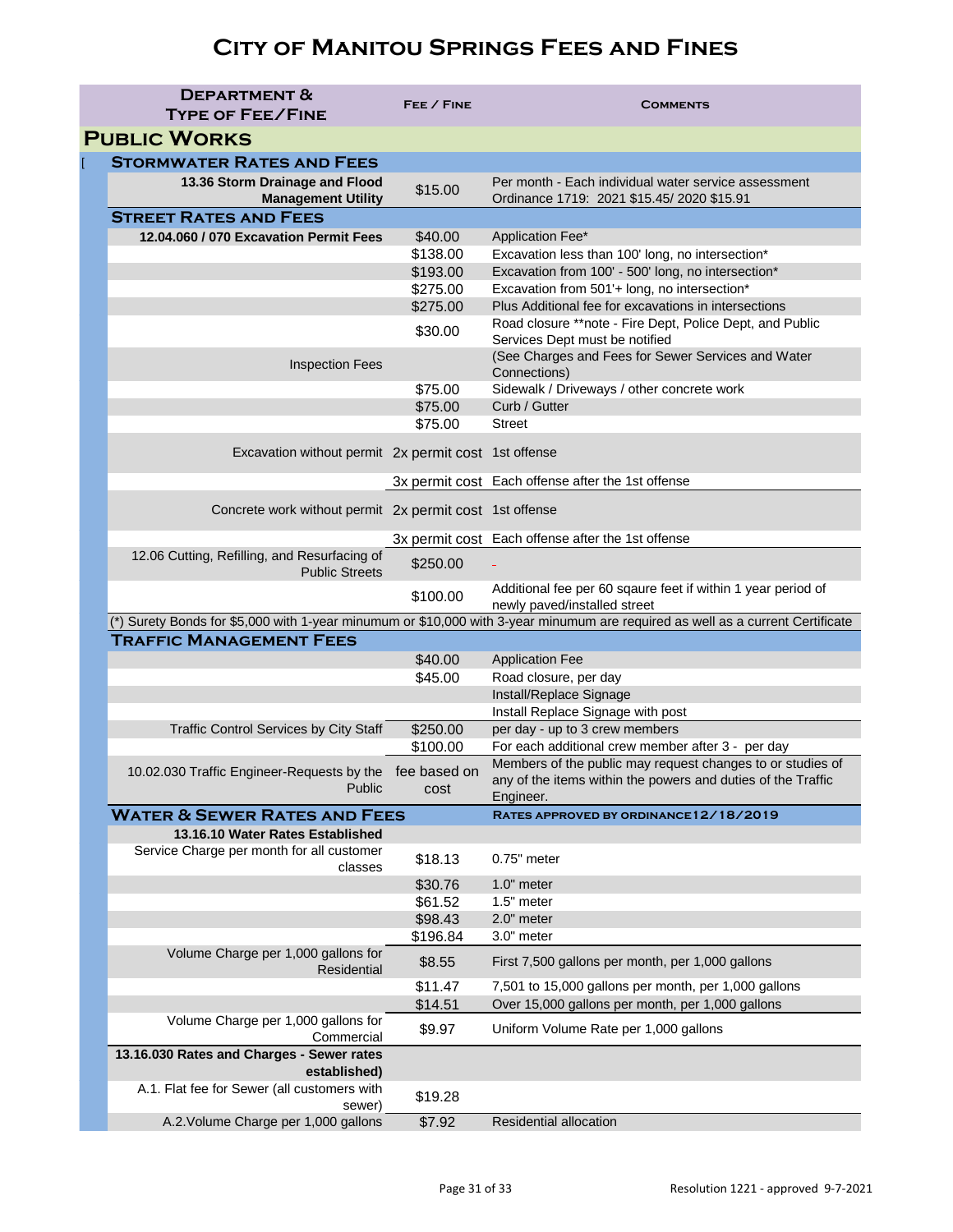| <b>DEPARTMENT &amp;</b><br><b>TYPE OF FEE/FINE</b>                                                  | FEE / FINE               | <b>COMMENTS</b>                                                                                                                                 |
|-----------------------------------------------------------------------------------------------------|--------------------------|-------------------------------------------------------------------------------------------------------------------------------------------------|
|                                                                                                     | \$7.92                   | Commercial - actual metered water                                                                                                               |
| 13.16 Turn-on/Turn-off - Fees and Penalties                                                         |                          |                                                                                                                                                 |
| 13.16.050 B.                                                                                        | \$40.00                  | Fee to restore service after it has been turned off for<br>delinquency + deliquent amount                                                       |
| 13.16.050 C.                                                                                        | \$30.00                  | Fee for each turn-on performed by the city after it has been<br>turned off at the request of the owner, unless emergency shut<br>off.           |
| 13.16.050 D.                                                                                        | \$10.00                  | Fee charged for <b>each</b> turn-on performed by other persons<br>after it has been turned off at the request of the owner (private<br>turn on) |
| 13.16.070                                                                                           | \$10.00                  | Water Turn-off for failure to pay bill by due date.                                                                                             |
| 13.20 Charges for Connection to Water                                                               |                          |                                                                                                                                                 |
| <b>System</b><br>Water System Improvement Fee                                                       |                          |                                                                                                                                                 |
| 13.20.040 A.                                                                                        | \$13,200.00              | Single-family residence                                                                                                                         |
| 13.20.040 B.1.                                                                                      | \$11,220.00              | For each dwelling unit - Duplex Residential Units (85% of<br>Single-family residence fee)                                                       |
| 13.20.040 B.2.                                                                                      | \$11,220.00              | For each dwelling unit - Multi-family Residential Units (85% of<br>Single-family residence fee)                                                 |
| 13.20.040 B.3.                                                                                      |                          |                                                                                                                                                 |
| Commercial Users - based on size of Tap to<br>Main (in inches)                                      | \$16,500.00              | 0.75"                                                                                                                                           |
|                                                                                                     | \$18,810.00              | 1.0"                                                                                                                                            |
|                                                                                                     | \$24,585.00              | 1.5"                                                                                                                                            |
|                                                                                                     | \$30,360.00              | 2.0"                                                                                                                                            |
|                                                                                                     | \$85,140.00              | 4.0"                                                                                                                                            |
|                                                                                                     | \$190,080.00             | 6.0"                                                                                                                                            |
| 13.20.040 C.<br>Water Tapping Charges - based on size of                                            |                          |                                                                                                                                                 |
| Tap (in inches)                                                                                     |                          |                                                                                                                                                 |
| Size of Tap - .075"                                                                                 | \$99.00                  | Size of Main to be Tapped - 4" or Less                                                                                                          |
|                                                                                                     | \$132.00<br>\$165.00     | Size of Main to be Tapped - 6"<br>Size of Main to be Tapped - 8"                                                                                |
| Size of Tap - 1.0"                                                                                  | \$132.00                 | Size of Main to be Tapped - 4" or Less                                                                                                          |
|                                                                                                     | \$165.00                 | Size of Main to be Tapped - 6"                                                                                                                  |
|                                                                                                     | \$198.00                 | Size of Main to be Tapped - 8"                                                                                                                  |
| Size of Tap - 1.5"                                                                                  | \$148.50                 | Size of Main to be Tapped - 4" or Less                                                                                                          |
|                                                                                                     | \$181.50                 | Size of Main to be Tapped - 6"                                                                                                                  |
|                                                                                                     | \$214.50                 | Size of Main to be Tapped - 8"                                                                                                                  |
| Size of Tap - 2.0"                                                                                  | \$198.00                 | Size of Main to be Tapped - 4" or Less                                                                                                          |
|                                                                                                     | \$214.50                 | Size of Main to be Tapped - 6"                                                                                                                  |
|                                                                                                     | \$247.50                 | Size of Main to be Tapped - 8"                                                                                                                  |
| Size of Tap - 4.0"                                                                                  | \$957.00                 | Size of Main to be Tapped - 6"                                                                                                                  |
|                                                                                                     | \$1,072.50               | Size of Main to be Tapped - 8"                                                                                                                  |
| Size of Tap - 6.0"                                                                                  | \$1,138.50<br>\$1,188.00 | Size of Main to be Tapped - 6"<br>Size of Main to be Tapped - 8"                                                                                |
| Size of Tap - 8.0"                                                                                  | \$1,551.00               | Size of Main to be Tapped - 8"                                                                                                                  |
| 13.20.040 Expansion of Demand Fee - Water:                                                          |                          |                                                                                                                                                 |
| Remodeling or Reconstruction that<br>incorporates water in excess of what is<br>currently installed | \$100.00                 | 1 - 3 Additional Fixtures, Appliances, or Facilities                                                                                            |
|                                                                                                     | \$200.00                 | 4 or more Additional Fixtures, Appliances, or Facilities                                                                                        |
| <b>Water Connection Inspection Fees</b>                                                             | \$75.00                  | Single-family residence                                                                                                                         |
|                                                                                                     | \$100.00                 | For each dwelling unit - Duplex Residential Units                                                                                               |
| 13.20.050 Schedule of Charges and Fees                                                              | \$125.00                 | For each dwelling unit - Multi-family Residential Units                                                                                         |
| for Sewer Services                                                                                  |                          |                                                                                                                                                 |
|                                                                                                     | \$4,042.50               | Single-family residence                                                                                                                         |